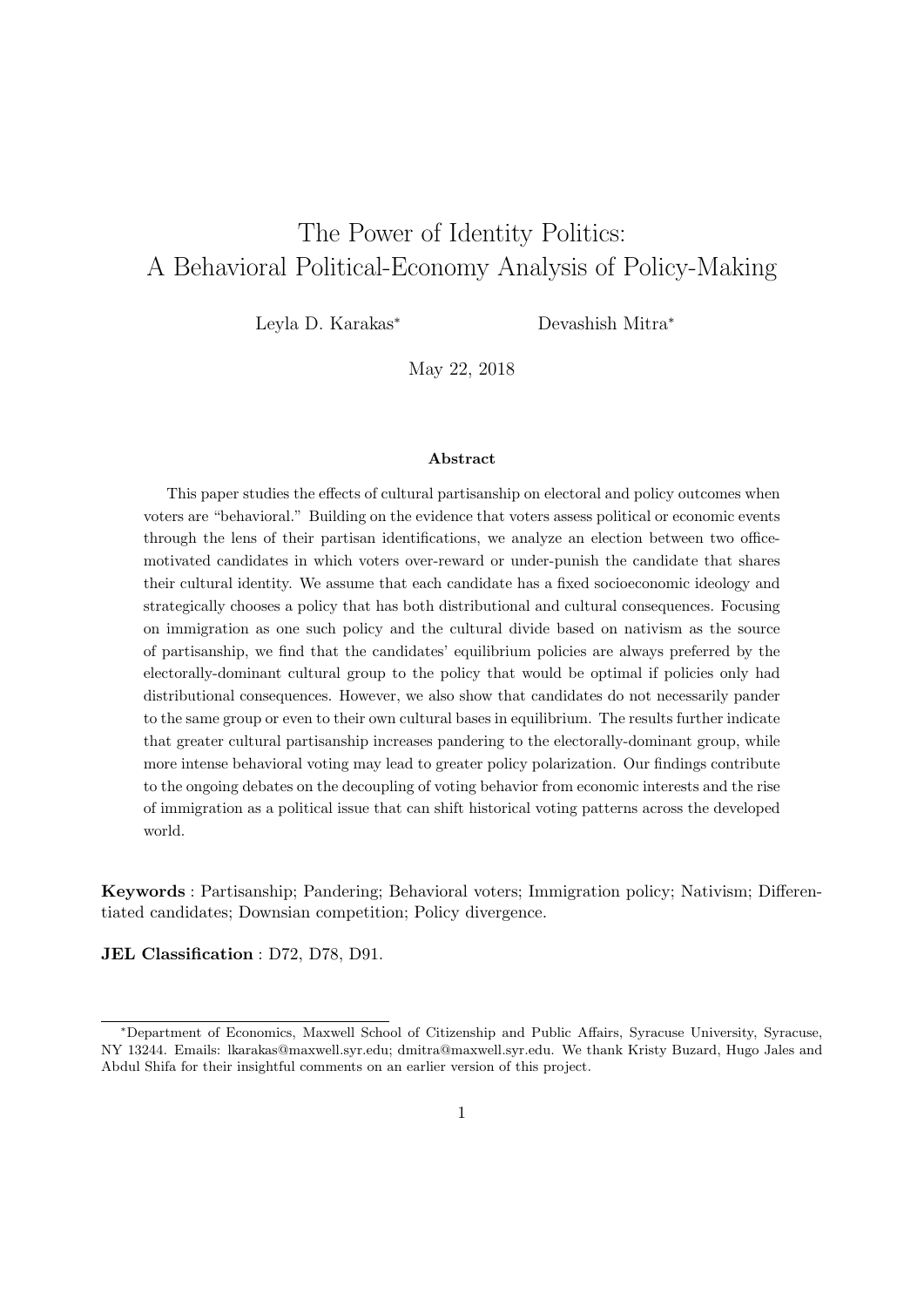# 1 Introduction

Partisanship is prevalent and growing across Western democracies.<sup>1</sup> Moreover, cultural identity and values are increasingly replacing more traditional lines of division such as educational attainment as the bases on which partisanship is defined. For instance, in its most recent survey of political values among American voters, the Pew Research Center found record gaps between Democrats and Republicans in their attitudes toward the role of government in helping the poor, immigration, or the value of diplomacy versus military strength in conducting foreign affairs, while demographic gaps have remained more or less constant.<sup>2</sup>

Partisanship is increasingly expected to shape elections and policy-making as evidence suggests that voters assess political and economic events through the lens of their partisan identities.<sup>3</sup> In this paper, we study the effects of cultural partisanship on electoral and policy outcomes when voters act behaviorally by judging candidates' policy platforms subjectively. Our goal is to make both a conceptual and a theoretical point with our analysis: First, we demonstrate how candidates can take advantage of the cultural divisions in the electorate through strategic policy choices. Second, we introduce behavioral voters to an otherwise-standard probabilistic voting model with office-motivated candidates to generate equilibrium policy divergence and novel pandering results.

In their seminal book, Campbell, Converse, Miller and Stokes (1960) state that "identification with a party raises a perpetual screen through which the individual tends to see what is favorable to his partisan orientation. The stronger the party bond, the more exaggerated the process of selection and perceptual distortion will be." Experimental evidence such as presented in Chen and Li (2009) supports this view, indicating that individuals are more likely to reward and less likely to punish another individual they share a group identity with. However, even though growing partisanship is a widely-studied phenomenon, the policy implications of voters' partisan assessments of candidates and their policies have received scant attention. Given the evolving nature of partisanship toward identity politics and its growing influence on voting behavior, it is important to systematically understand how candidates can exploit these dynamics and what the policy implications of such strategic behavior are.

In this paper, we focus on immigration as a policy issue with cultural as well as distributional consequences in order to illustrate the role cultural partisanship plays on voting behavior and

<sup>1</sup>The Merriam-Webster Dictionary defines a partisan as "a firm adherent to a party, faction, cause, or person." See Bartels (2000), McCarty, Poole and Rosenthal (2008), and Weinschenk (2013) for evidence of partisanship in the U.S.

<sup>2</sup>See Pew Research Center, (October, 2017), "The Partisan Divide on Political Values Grows Even Wider."

<sup>3</sup>For example, see Bartels (2002), Evans and Anderson (2006), or Gerber and Huber (2009) for evidence that voters are more likely to rate the economy positively if their party is in power. Furthermore, Autor, Dorn, Hanson and Majlesi (2017) show that the electoral response of counties in the U.S. to the China trade shock depends on their racial composition.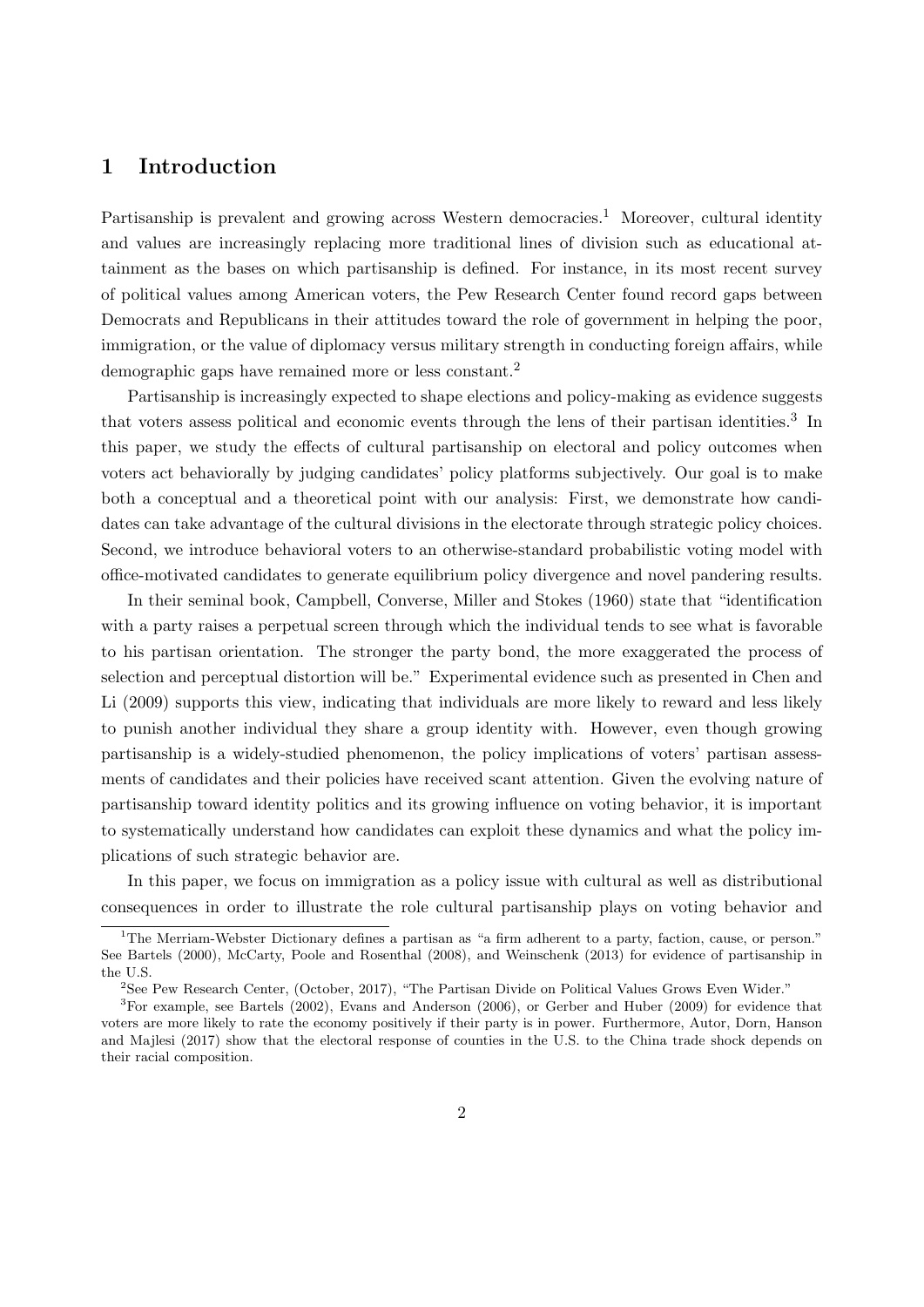policy-making. This choice is mainly motivated by findings such as the Pew Research Center's: the same survey that reported that 30 percent of Republicans and 32 percent of Democrats expressed pro-immigration views in 1994 most recently found that 84 percent of Democrats and only 42 percent of Republicans now think immigrants strengthen the country.<sup>4</sup> Hence, it can be argued that attitudes toward immigrants are one of the driving forces behind greater cultural partisanship. In addition, there exists evidence that these attitudes have shaped voting outcomes in the recent past, in particular boosting the candidacies of some right-wing parties that happened to have adopted nativist platforms.<sup>5</sup> In light of these trends and evidence, we operationalize our analysis through immigration-related divisions in the electorate.<sup>6</sup>

The model features two office-motivated candidates who compete for the support of a culturallydivided electorate. Each candidate has a fixed characteristic that we interpret as her socioeconomic ideology and strategically chooses an immigration policy to maximize her vote share. The fixed characteristic may represent the candidates' stands on traditional issues such as poverty programs, health care, gun control, or abortion, and is immutable before the election. The voters' bliss points on this fixed characteristic are continuously distributed. On the other hand, while voters agree on their assessments of the distributional consequences of immigration, their preferences regarding its cultural aspects depend on their cultural identity.<sup>7</sup> Specifically, we assume that voters are either culturally nativist or open, where the former implies opposition to the cultural presence of immigrants in their society and the latter implies a welcome attitude.<sup>8</sup> Upon observing the candidates' fixed characteristics and policy platforms, voters vote sincerely for their preferred candidate.

Based on the aforementioned evidence that their partisan affiliations guide voters' judgments,

<sup>7</sup>The distributional consequences of immigration refer to the consumption effects of immigrants on the native population.

<sup>&</sup>lt;sup>4</sup>In addition, see Abrajano and Hajnal (2015), Chapter 2, for detailed evidence on how voters' views on immigration shape partisan identities in the U.S.

 ${}^{5}$ For example, Hajnal and Rivera (2014) and Abrajano and Hajnal (2015), Chapter 3, document a strong correlation in anti-immigrant views and Republican votes among white American voters. Barone, D'Ignazio, de Blasio and Naticchioni (2016) provide evidence based on data from Italian municipal elections that immigration led to an increase in votes for the center-right coalition. Halla, Wagner and Zweimuller (2017) report similar evidence from Austria on the effect of immigration on voting for the extreme right Freedom Party.

<sup>6</sup> It is important to note that our equilibrium results do not depend on immigration being the focus of the analysis. There exist various other policies that voters arguably evaluate in a partisan manner and that would apply equally to the framework we propose here. For example, voters may be divided based on their nationalist stands on trade policy (evidence for which is presented in van der Waal and de Koster (2017)) and therefore protectionist voters may be more receptive to international trade agreements if a protectionist administration leads the negotiations. Similarly, in an electorate divided based on the value placed on the military versus diplomacy in foreign affairs, diplomatic negotiations with the leader of a hostile power may elicit greater criticism from hawkish voters when a dovish administration is in power.

<sup>8</sup>Nativism is generally understood as a desire to preserve a country's founding cultural identity as its supporters see it. It frequently manifests itself in opposition to the ideas of multiculturalism, diversity, or multilateralism in international affairs. An article by Uri Friedman in The Atlantic on April 11, 2017 defines nativism as "an ideology that wants congruence of state and nation...It wants one state for every nation and one nation for every state."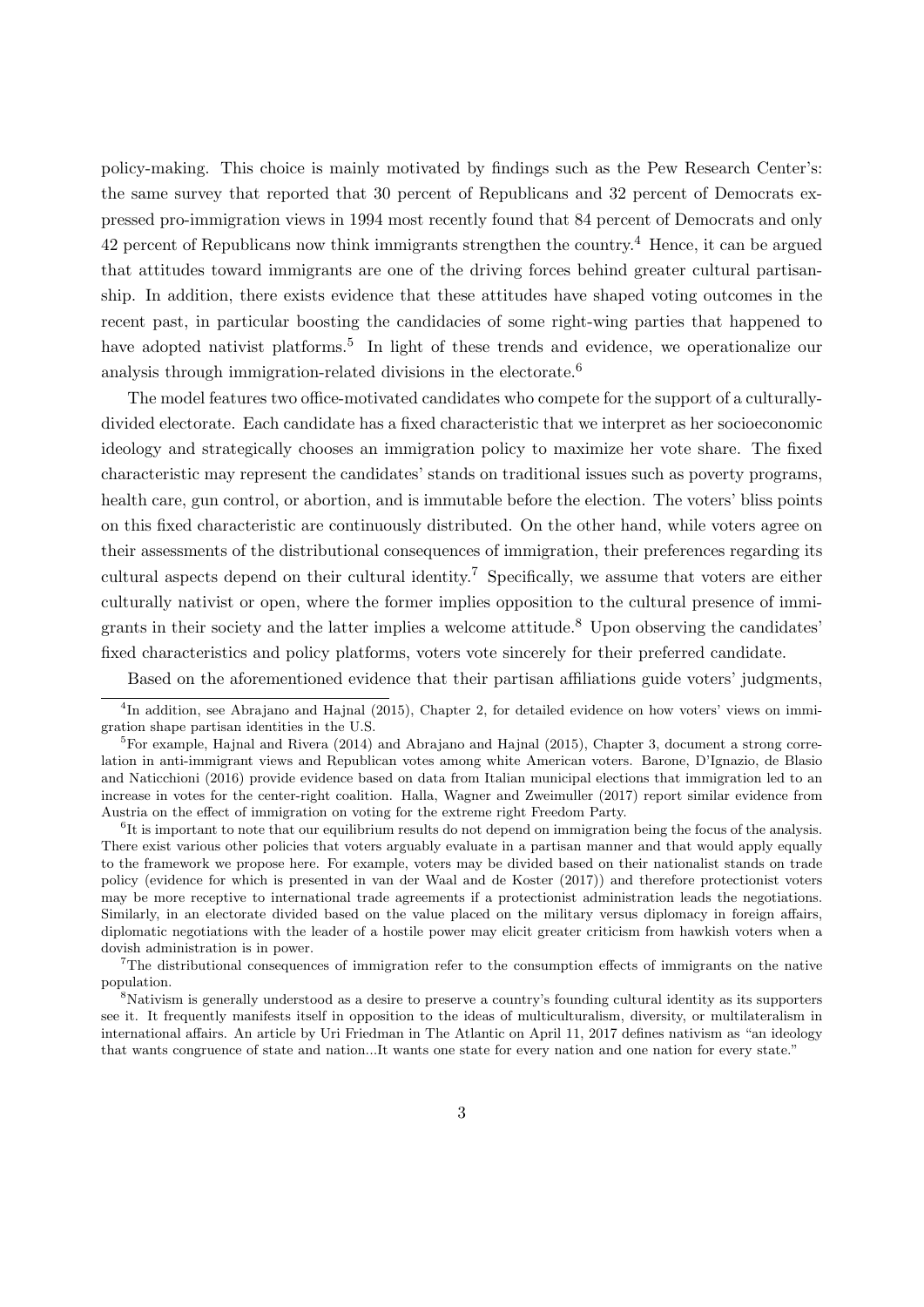cultural partisanship in our model implies candidate-specific evaluations of policy platforms. Specifically, we assume that each candidate also belongs to a cultural group and let the relative weight with which voters evaluate the cultural versus the distributional aspects of a given immigration policy depend on the candidate's identity. This dependence takes the form of amplifying voters' cultural utility or disutility from a given policy when it is proposed by the candidate whose identity conforms with the policy's cultural affiliation. Thus, a nativist policy yields greater (lower) cultural utility to the nativist voters and greater (lower) cultural disutility to the open voters if it is proposed by the nativist (open) candidate. Likewise, an open policy yields greater (lower) cultural utility to the open voters and greater (lower) cultural disutility to the nativist voters if it is proposed by the open (nativist) candidate.<sup>9</sup>

In equilibrium, candidates target the swing voters from each cultural group to maximize their vote shares as in the standard probabilistic voting models. However, our analysis of these swing voters yields novel implications for voting behavior due to partisan evaluation of candidates' policies. For example, we show that it is possible in equilibrium to vote against a candidate despite preferring both her socioeconomic ideology and policy to the other candidate's. Such voting behavior may be observed if the candidates' cultural identities are sufficiently strong that the behavioral implications of cultural partisanship dominate the fundamental issues of concern to the voters. More specifically, a voter may over-reward the policy proposed by the candidate with the same cultural identity as him to such a great extent that his fundamental preference for the socioeconomic ideology and policy of the other candidate may no longer matter. Hence, in culturally divided environments with strongly partisan candidates, our model can account for voting behavior that is ostensibly incompatible with economic interests.

Results indicate that cultural partisanship may lead to policy asymmetry in equilibrium when voters are behavioral, in contrast to the symmetric equilibrium of the non-behavioral models. Moreover, candidates' equilibrium policies are always preferred by the electorally-dominant cultural group to the policy that would be optimal in the absence of a cultural component to voting.<sup>10</sup> In other words, the electorally-dominant group always succeeds in manipulating policies toward its preferred cultural direction in equilibrium, revealing the power of cultural partisanship in distorting policies away from the unique optimum that maximizes all voters' consumption utilities.

To characterize the strategic alignments between the candidates and the cultural groups, we first present each of the cases that may be observed in equilibrium based on the relative positions

<sup>&</sup>lt;sup>9</sup>This behavior can be summarized as voters either over-rewarding or under-punishing the candidate with whom they share a cultural identity. As we argued above and will discuss in more detail in the following sections, such behavioral voting is consistent with both experimental and empirical evidence regarding the impact of group identities on decision-making.

 $10$ In probabilistic voting models, the electorally-dominant voter group is the candidates' primary electoral target due to a combination of its size and the ideological density of its swing voters.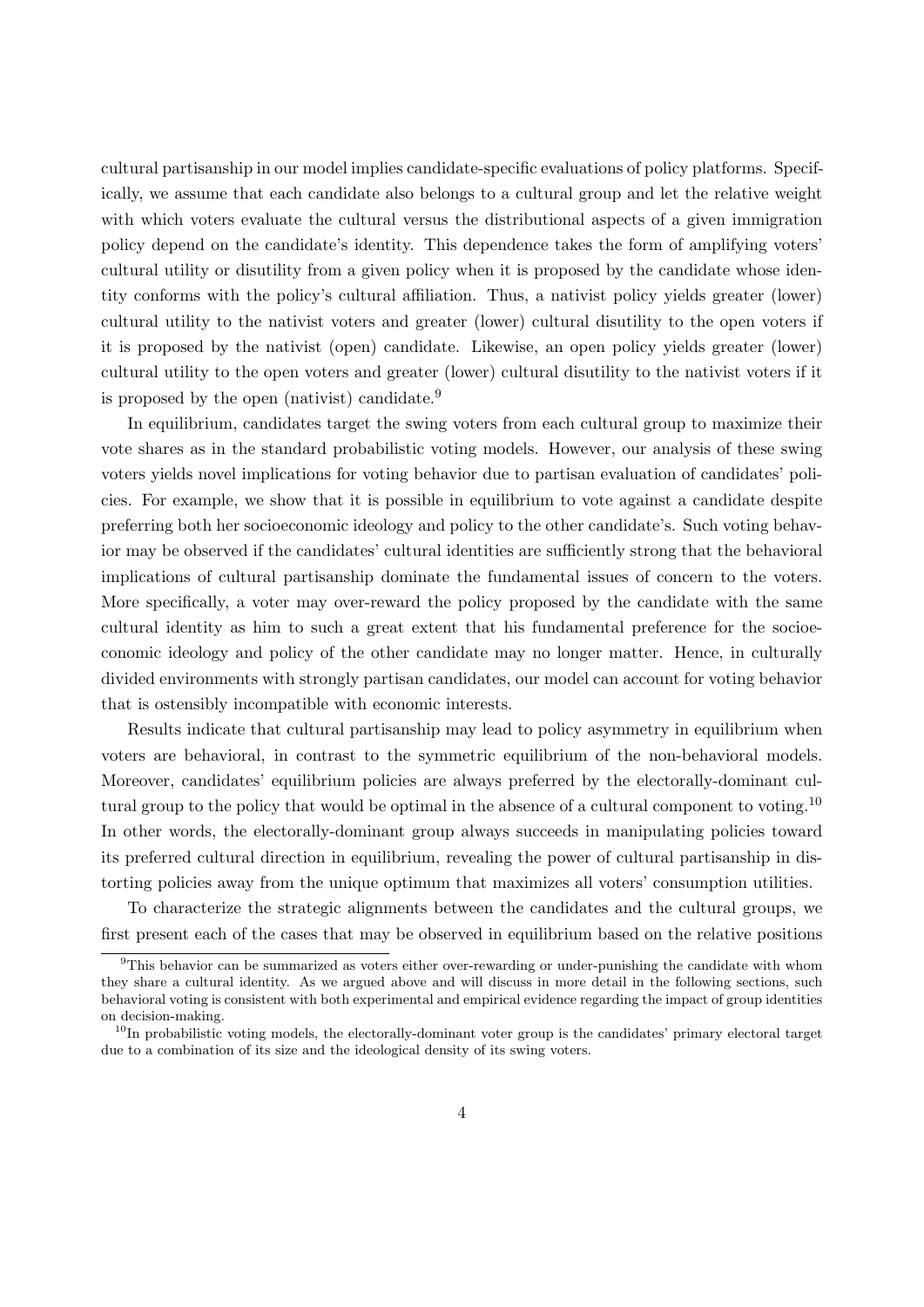of two benchmark policies that we establish.<sup>11</sup> Then, we describe the conditions under which the model's unique pure strategy equilibrium will be described by either of these cases. Our main findings indicate that a candidate does not necessarily pander more to her own cultural base in equilibrium. Specifically, while it is possible that the open candidate proposes the more open and the nativist candidate proposes the more nativist policy in equilibrium, this ceases to be the case when not pandering to the opposite cultural group becomes too costly for the candidates' vote shares. The fact that their own cultural base always over-rewards or under-punishes them is what allows the candidates the strategic room for such maneuvers. Overall, while candidates always take positions on the same side of the policy that would be optimal in the absence of a cultural component to voting, whether they lean deeper into their own base to double down on their behavioral support or instead pander to the opposite cultural group by exploiting their base's partisan loyalty depends on the type of equilibrium. The relative strength of distributional and cultural motives behind the candidates' optimal policies guides their behavioral sorting on the policy spectrum.

Analyzing the effects of deeper cultural divisions in the electorate, we find that candidates respond to greater partisanship by increasing their pandering to the electorally-dominant group. The same result is obtained if the cultural aspects of immigration gain prominence vis-a-vis all other concerns in voting decisions.<sup>12</sup> Moreover, equilibrium policies move in the preferred direction of the voter group whose cultural preferences intensify relative to the other group. For instance, our model predicts more open policies in response to media coverage on successful integration programs for immigrants if this leads to deeper cultural support from the open voters and milder opposition from the nativist voters. In fact, more intense cultural preferences help a voter group become the candidates' primary electoral target despite its size by elevating its sensitivity to marginal policy changes and hence its electoral importance. In addition, we find that policies may become more polarized as the candidates' cultural identities become stronger. This happens as stronger candidate identities translate into greater partisan attachments by the voters, which in turn lead to more intense behavioral voting.<sup>13</sup> We also show that a shock such as automation that alters

 $11$ Specifically, a reference point policy such as the status-quo that determines the cultural affiliation of policies as either open or nativist, and the policy that maximizes the consumption component of all voters' policy utilities constitute the two benchmark policies of interest to our analysis.

 $12$ For instance, following the refugee crisis in Europe that elevated cultural discussions on immigration to the spotlight and possibly led to a deepening of the existing cultural divide in European societies, major centrist parties in countries such as France, Austria, Netherlands or Denmark adopted more restrictive positions on immigration. This suggests that nativist voters constituted the electorally-dominant group in these countries due to a combination of their size and greater inclination to swing their votes in response to immigration policy changes.

<sup>&</sup>lt;sup>13</sup>For example, a greater gap was observed between the immigration policy proposals of Trump and Clinton in 2016 than was observed between those of Romney and Obama in 2012, with both candidates contributing to this gap. This greater policy polarization in 2016 coincided with cultural partisanship in the electorate and the nomination of two candidates with strong cultural identities. Our analysis supports the view that the greater electoral importance of voters with anti-immigrant views in states such as Michigan or Wisconsin contributed to increasing the Republican vote share in those states compared to the 2012 election. For example, see Edsall, T.B. (2017, October 5) How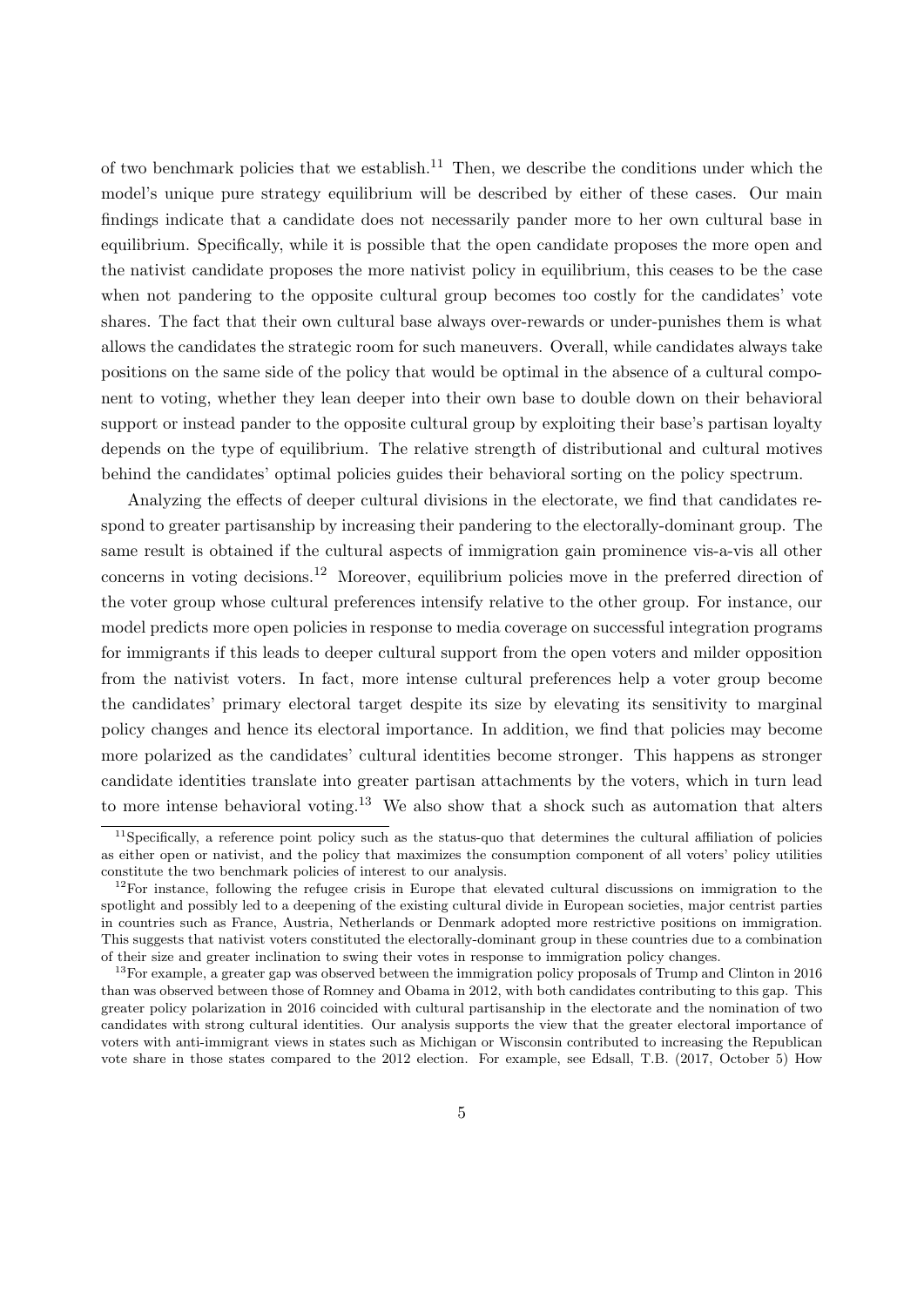the voters' labor-market related preferences on immigration results in more restrictive policies and increases the vote share of the candidate proposing the more nativist policy.

In response to the simultaneous trends of deeper cultural divisions among the voters and stronger cultural identities held by the candidates, our model predicts decoupling of the candidates' vote shares to a greater extent from their socioeconomic ideologies, a traditional basis of electoral divisions. Thus, our results can potentially offer relevant insights for the debates on the observed detachment of certain groups' voting behavior from their socioeconomic interests. We argue that the saliency of culturally-tinted electoral issues can transform the nature of electoral competition by offering cultural partisanship as a way for a candidate to overcome her disadvantage due to her socioeconomic stand. For instance, a traditionally right-wing candidate on the socioeconomic spectrum can gain vote share among left-wing voters if her cultural identity allows her to capitalize on the rise to prominence of an electoral issue such as immigration. Accordingly, our results can shed light on how cultural partisanship and its behavioral voting implications can pave the way for shifts in traditional socioeconomic voting patterns.

Following a discussion of the related literature in the next section, Section 3 describes the model. Section 4 introduces a simple benchmark that illustrates how behavioral voting based on cultural partisanship affects equilibrium. Section 5 contains the main analysis and results of the paper, while Section 6 considers two extensions. Section 7 concludes.

### 2 Related Literature

The contributions this paper aims to make are two-fold: First, we focus on cultural divisions among voters as an increasingly important source of partisanship and analyze the policy implications of identity politics. Second, we identify partisan assessments of candidates' policies as a novel basis for behavioral voting.

A recent literature in political economy is focused on understanding the causes and effects of political extremism and populism. For example, Acemoglu, Egorov and Sonin (2013) explain the adoption of populist policies as an effective way for politicians to take a public stand against corruption. Eguia and Giovannoni (2017) explain extremism as a tactical investment by a party into its future ability to offer an alternative to mainstream policies. Karakas and Mitra (2017) theoretically demonstrate how ideological extremeness and income inequality can propel support for outsider candidates. Guiso, Herrera, Morelli and Sonno (2017) empirically show that populist parties are more likely to become prominent during periods of economic hardship and insecurity. Rodrik (2017) argues that differences between left-wing and right-wing populist parties arise from

Immigration Foiled Hillary, The New York Times.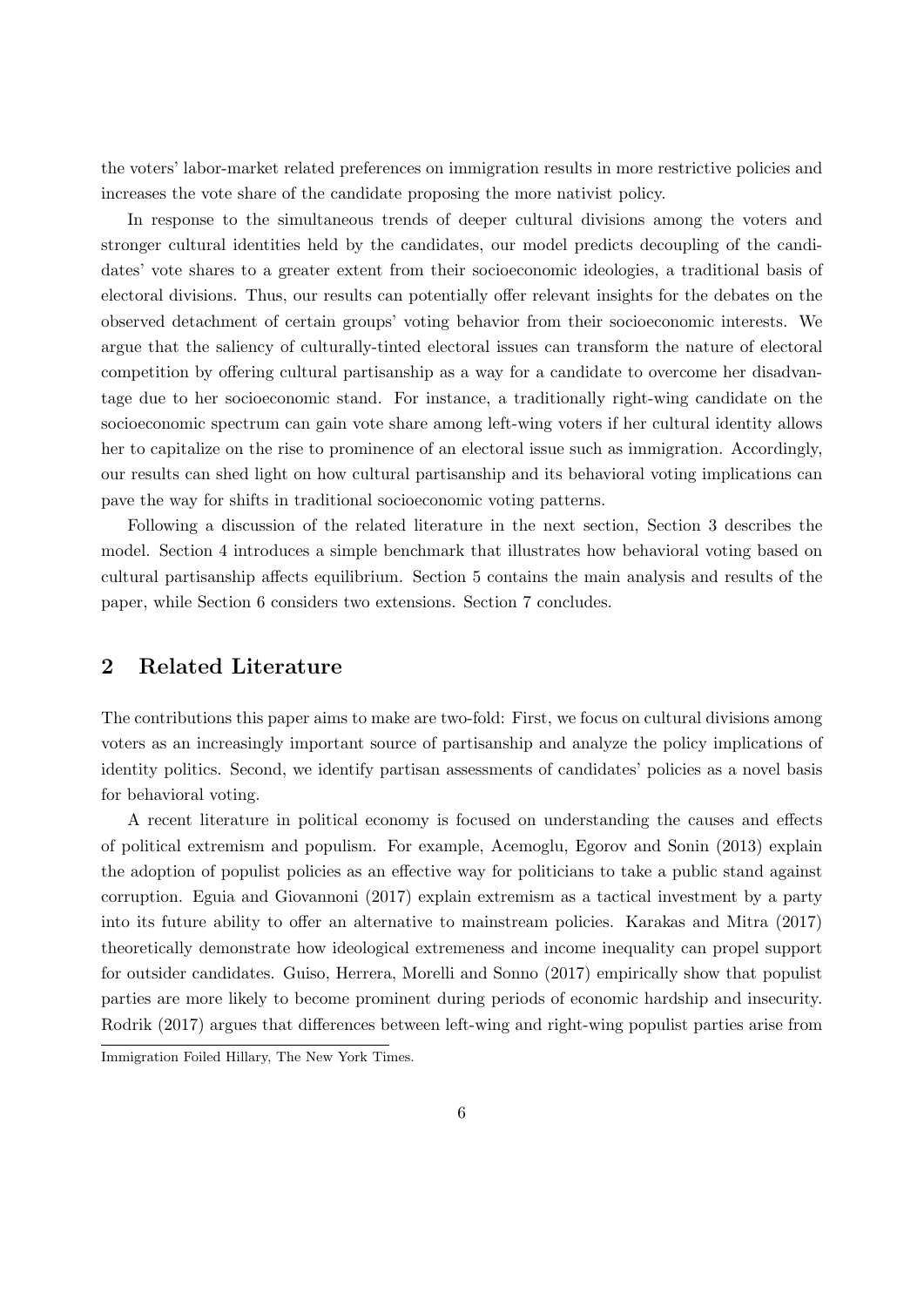their different abilities to exploit existing cleavages in the society. Buisseret and Van Weelden (2018) analyze the conditions and channels through which outsider candidates can pose a threat to the traditional parties. In this paper, we offer an alternative take on populism by focusing on culturally-tinted electoral issues such as immigration and explain extremeness as the strategic response of candidates to the existing cultural divisions in the electorate.

The behavioral focus of our model builds on a growing and exciting literature in behavioral political economy. For example, Levy and Razin (2015) analyze elections when voters fail to consider the correlation in their sources of political information and find that this cognitive bias may in fact improve information aggregation. Ortoleva and Snowberg (2015a) study voters who underestimate the bias in their information sources and are therefore overconfident in their own information. The authors show theoretically and empirically how such overconfidence leads to ideological extremeness, greater partisanship, and higher voter turnout. Nunnari and Zapal (2017) study voters who disproportionately focus on the attribute of a policy for which they face a wider range of options and find that equilibrium policies are distorted in favor of the more biased voter group. Diermeier and Li (2017) ask whether accountability through elections is still viable when voters are forgetful and answer in the affirmative. Ashworth, Bueno de Mesquita and Friedenberg (2018) show how events outside the control of the incumbent may nonetheless affect voting outcomes even when voters are fully rational.<sup>14</sup> To the best of our knowledge, ours is the first paper to formally study the voters' partisan evaluation of candidates' policies as a behavioral problem.

There exists a large literature that attempts to reconcile the convergence prediction of the Downsian model with the observed policy polarization in politics.<sup>15</sup> In this paper, we build a probabilistic voting model based on Lindbeck and Weibull (1987) with differentiated candidates as studied in Krasa and Polborn (2010a, 2012, 2014) that can generate policy divergence. In Krasa and Polborn (2014), the authors study electoral competition between two office-motivated candidates that differ not only in their fixed ideologies but also in their abilities to provide a public good, while voters have both economic and social preferences. Theirs is the first study, to the best of our knowledge, that establishes the dependence of equilibrium public good provision on the voters' social as well as economic preferences. In a more general framework with differentiated candidates, Matakos and Xefteris (2017) analyze the conditions under which redistribution policies exhibit a bias in favor of a given class of voters.<sup>16</sup> This paper contributes to this literature by introducing

<sup>&</sup>lt;sup>14</sup>Other related studies with behavioral voters or candidates include Huber, Hill and Lenz (2012) on retrospective voting, Ortoleva and Snowberg (2015b) on partisan differences in overconfidence, and Lockwood (2017) on confirmation bias.

<sup>15</sup>For example, see Wittman (1983), Calvert (1985), Ansolabehere and Snyder (2000), Martinelli (2001), Aragones and Palfrey (2002), Kartik and McAfee (2007), Schofield (2007), Gul and Pesendorfer (2009), Ashworth and Bueno de Mesquita (2009), Hummel (2012), Boleslavsky and Cotton (2015), and Polborn and Snyder (2017).

 $16$ Callander and Wilkie (2007), Bueno de Mesquita and Friedenberg (2011), and Ghosh and Tripathi (2012) are additional examples of studies with candidate differentiation based on factors such as honesty and pragmatism.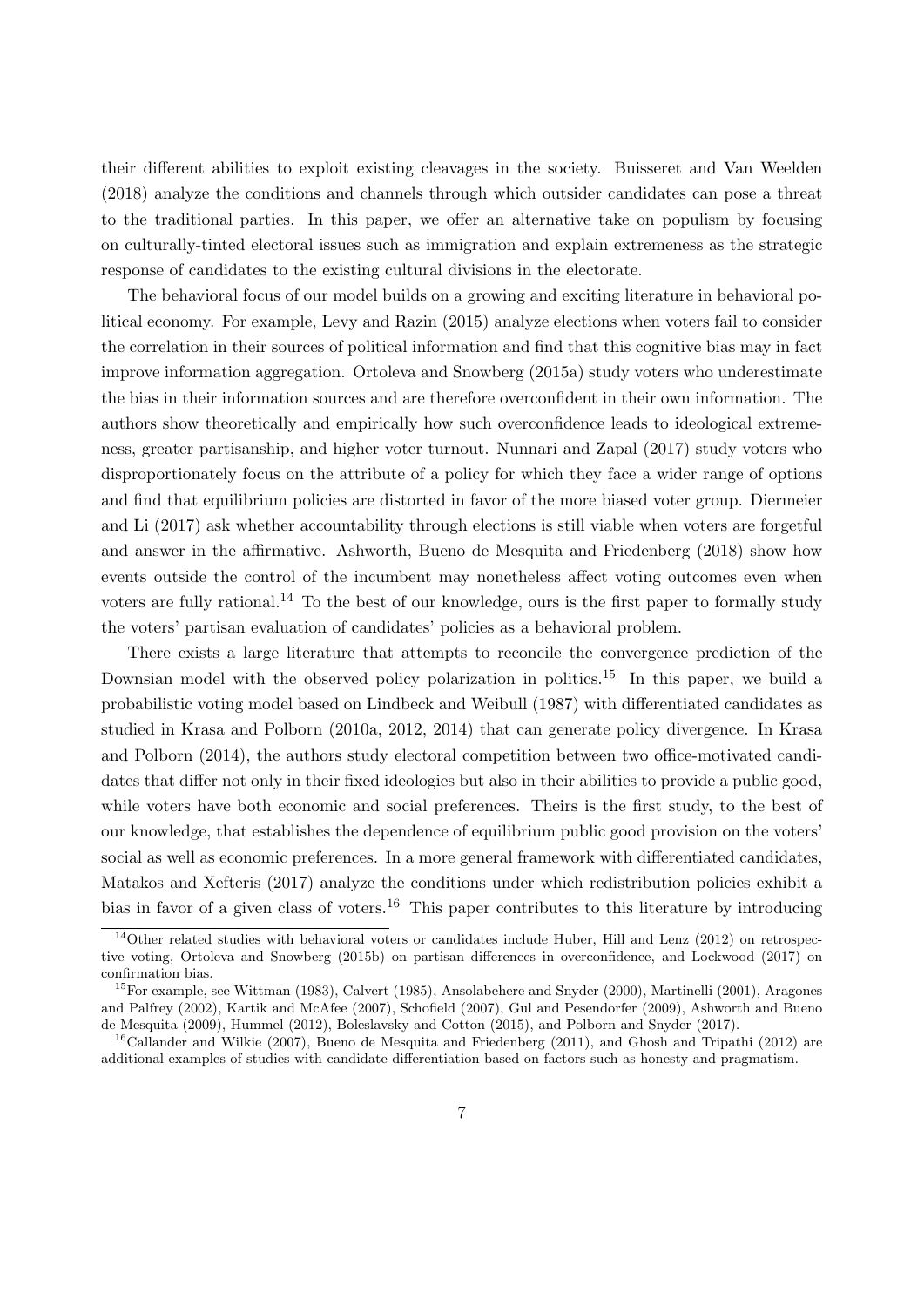cultural identity as a novel source of candidate differentiation that induces behavioral voting.

An extensive literature in political science documents the growth in partisanship. In this paper, we study the electoral and policy implications of this trend when cultural partisan attachments guide voting behavior. In this regard, related studies that analyze the effects of social identities include Akerlof and Kranton (2000) that apply their seminal idea to various different strategic settings, Dickson and Scheve (2006) on identity-based appeals by candidates during election campaigns, and Chen and Li (2009) on the effects of group identities in an experimental setting. With its focus on the political effects of religious identities, the central tenet of the findings in Glaeser, Ponzetto and Shapiro (2005) that parties strategically take extreme positions on identity-based policies to increase their vote shares closely mirrors this paper's main premise. However, while a party's desire to energize its base through more extreme policies drives the equilibrium findings of Glaeser, Ponzetto and Shapiro (2005), our analysis generates strategic extremeness based on the relative strength of distributional versus cultural motives in candidates' policy choices without relying on the possibility of abstentions.

Finally, while we employ immigration policy simply to illustrate our theoretical results in a more concrete fashion and do not claim to contribute to the wide-ranging studies of immigration, it is nonetheless important to note that there exist many interesting studies on the political-economic determinants and effects of immigration policies. For example, Barone, D'Ignazio, de Blasio and Naticchioni (2016) and Halla, Wagner and Zweimuller (2017) provide compelling evidence that immigration leads to an increase in the vote shares of right-wing parties.<sup>17</sup> Llavador and Solano-Garcia (2011) construct a probabilistic voting model over expenditures on immigration restrictions and establish policy polarization in equilibrium between the political parties.<sup>18</sup> Dolmas and Huffman (2004) and Ortega (2005) study voting over immigration policies when voters are aware of the dynamic implications of immigration for the composition of the future electorate. This paper differs from the existing models of electoral competition over immigration policies due to its focus on the candidates' cultural identities and the consequent behavioral voting.

### 3 The Model

We introduce a behavioral voting model based on cultural partisanship in which the relative weight voters use to evaluate the distributional versus the cultural aspects of a candidate's policy platform

<sup>&</sup>lt;sup>17</sup>Other empirical studies of immigration on election outcomes include Mendez and Cutillas (2014) and Otto and Steinhardt (2014). In addition, Roemer and Van der Straeten (2006) predict that anti-immigrant sentiments have a negative effect on the size of the public sector in Denmark. Sanchez-Pages and Solano-Garcia (2016) show that immigration results in lower overall redistribution.

<sup>&</sup>lt;sup>18</sup>Benhabib (1996) and Mayr (2007) are earlier models of electoral competition over immigration policy and redistribution in the presence of immigrants.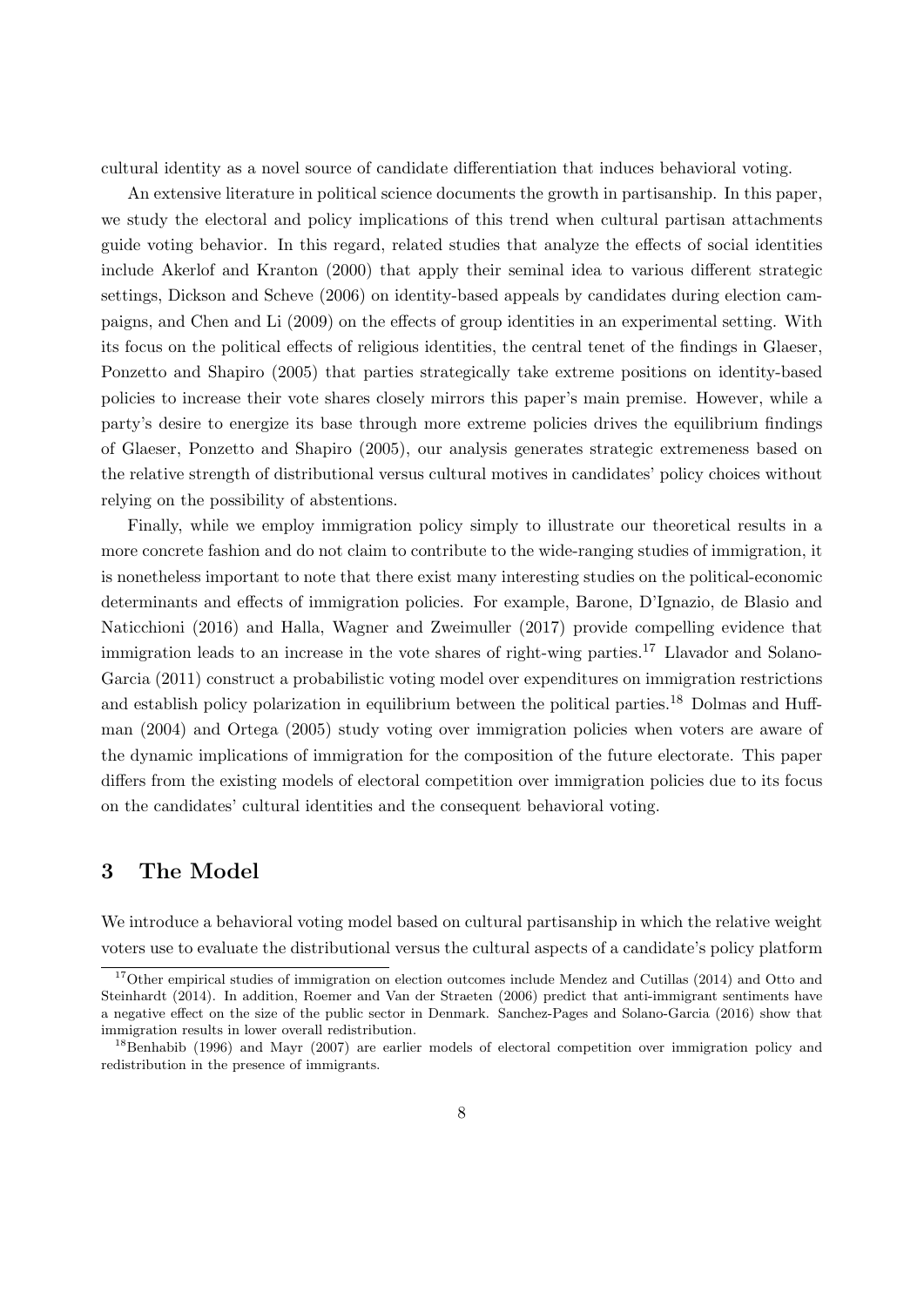depends on the candidate herself. For concreteness and intuition, we operationalize our model using immigration policy as the strategic platform with dual consequences.

Two office-motivated candidates compete for the support of a continuum of voters. Each candidate announces an immigration policy before the election and has a fixed position on a (nonimmigration related) issue. We assume that the candidates fully commit to implementing their policy announcements in case of their election. Based on the candidates' policy commitments and fixed positions, voters vote sincerely for their preferred candidate.<sup>19</sup>

We interpret candidate j's fixed position  $\sigma_j \in \mathbb{R}$  for  $j \in \{L, R\}$  as her socioeconomic ideology and let  $\sigma_L < \sigma_R$ . For instance,  $\sigma_i$  may represent candidate j's stand on income inequality or redistribution programs. Given the candidates' past experiences in politics and the persistent saliency of traditional socioeconomic issues during elections, these fixed characteristics cannot be credibly changed before voting takes place. Our focus on socioeconomic issues as the policy dimension on which the candidates' positions are fixed is without loss of generality;  $\sigma_i$  can be interpreted as representing any fixed characteristic or policy position candidate j may have that matters to the voters such as race, gender or a social issue.

Before the election, each candidate j announces a policy  $p_i \in [0,1]$  on restrictions to immigration, where  $p_i = 0$  indicates a policy of no restrictions and  $p_i = 1$  indicates completely closed borders. In general, while a high policy choice represents tight restrictions, such as through mass deportations, a low policy choice implies greater openness through, for instance, guest worker programs or the selective enforcement of existing immigration laws.

As discussed in the Introduction, immigration represents a policy issue that has distributional as well as cultural consequences for the voters. Hence, we expect voters to evaluate an immigration policy based on both grounds.<sup>20</sup> First, consider the distributional effects of immigration on the voters. In a competitive economy in which the only factors of production are capital and labor that earns its marginal product, we fix the amount of capital so that an influx of immigrants into the labor force unambiguously decreases the prevailing wage in the economy. We assume for simplicity that native workers constitute the entire voting population.<sup>21</sup> Thus, the voters are unambiguously hurt by immigration through a decrease in their wages. At the same time, they also benefit from a greater variety of consumption goods produced by an expanded work force due to immigration, thereby ensuring, under standard assumptions, that some immigration is preferred to none even

<sup>&</sup>lt;sup>19</sup>While voting formally takes place over two separate dimensions, the fact that the candidates' positions on one of these dimensions is fixed implies that the model is strategically unidimensional.

 $20$ Studies such as Mayda (2006) provide evidence that the native population forms attitudes toward immigrants based on both economic and non-economic factors.

<sup>&</sup>lt;sup>21</sup>Capitalists are generally a very small proportion of the population so that this assumption becomes a good approximation of reality.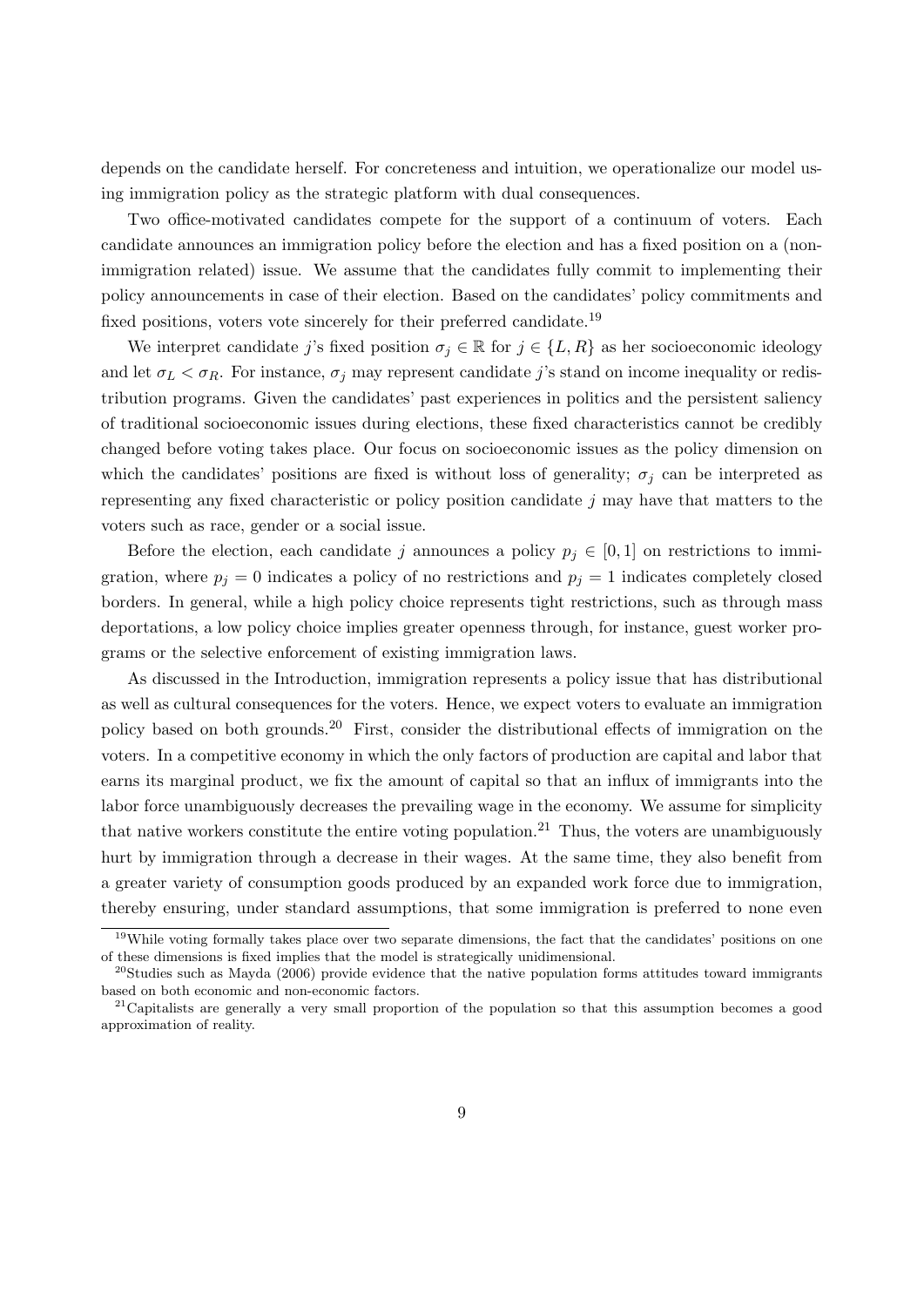for purely economic (consumption-related) reasons. $^{22}$ 

Second, consider the cultural effects of immigration policy on the voters. In contrast to a standard welfare policy such as Medicare that would have distributional consequences only among the existing members of the society, immigration adds new members to this society, leading to cultural changes that impact the native population. Therefore, we argue that immigration policy motivates the voters for non-economic reasons by altering the composition of the society they live in. To model the different preferences in the electorate with regards to such cultural effects, we assume that each voter  $i$  belongs to either a *nativist* or an *open* culture, manifested simply in whether they belong to group  $h = n$  of voters that dislike or group  $h = o$  of voters that enjoy the cultural presence of immigrants in their society. A fraction  $\alpha_n \in (0,1)$  of voters hold nativist views and the remaining fraction  $\alpha_o = 1 - \alpha_n$  are culturally open. We refer to this divide as cultural partisanship due to the rigidity of the voters' group affiliations.

While voters within each group  $h \in \{n, o\}$  have the same preferences with regards to the cultural consequences of a given immigration policy, they differ in how they value a candidate's fixed (non-immigration related) socioeconomic ideology.<sup>23</sup> We assume that the socioeconomic ideologies  $\sigma_{ih}$  of voters i in group h are distributed according to the continuous cumulative distribution function  $F_h$  for  $h \in \{n, o\}$  that admits the positive density  $f_h$ . While the voters can perfectly observe the candidates' fixed positions, the candidates can only observe these distributions from which the voters' socioeconomic ideologies are drawn.

Based on the above description of the voters' socioeconomic ideology and immigration policy preferences, the utility that a voter i in group h receives from candidate j, conditional on this candidate's election, can be written as

$$
u_{ih}^{j}(p_{j};\sigma_{j}) = -\eta(\sigma_{j}-\sigma_{ih})^{2} + [v(p_{j})+y(p_{j})+\lambda_{j}(p_{j})z_{h}(p_{j})],
$$
\n(1)

where  $\eta > 0$  is a parameter that represents the relative salience of traditional socioeconomic issues to immigration policy in the election that is common to all voters;  $v$  and  $y$  are twice-differentiable and strictly concave functions that are respectively strictly increasing and decreasing in  $p_j$  and that represent the voters' consumption preferences; and  $z_h$  for  $h \in \{n, o\}$  is a twice-differentiable function of  $p_j$  with a non-positive second derivative and is strictly increasing for nativist voters

 $22$ If capital and labor are used, under constant returns to scale, to produce an intermediate good, which is the numeraire, and this intermediate good is used to produce many final good varieties produced under monopolistic competition and increasing returns to scale, then an expansion in the labor force through immigration, while lowering the wage due to diminishing marginal product of labor in the intermediate good production function, will increase the endogenous number of varieties through the market size effect (which will be a welfare-enhancing effect). Thus, the purely economic payoff to natives from immigration can end up exhibiting an inverted U-shaped relationship with immigration policy.

<sup>&</sup>lt;sup>23</sup>Since all voters are unskilled workers, they also share the same preferences with regards to the distributional impact of a given immigration policy.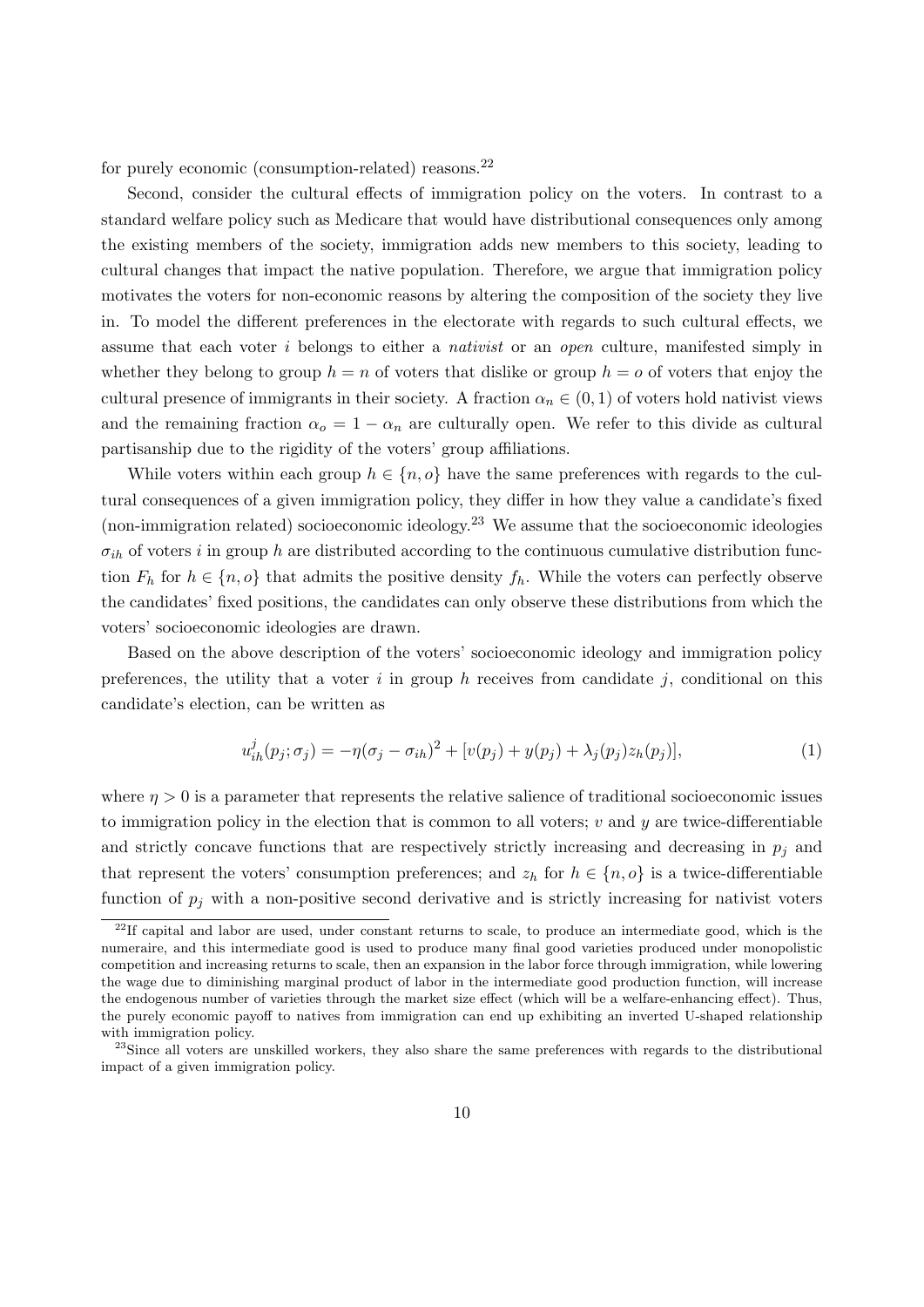and strictly decreasing for open voters such that it captures their cultural preferences toward immigrants. We assume that the functions  $v(p_j)$ ,  $v'(p_j)$ ,  $y(p_j)$ ,  $y'(p_j)$ ,  $z_h(p_j)$  and  $z'_h(p_j)$  are bounded for  $h \in \{n, o\}$  and  $j \in \{L, R\}.$ 

The main contribution of our model, behavioral voting based on cultural partisanship, manifests itself in the term  $\lambda_j(p_j)z_h(p_j)$  in equation (1). We assume that  $\lambda_j : [0,1] \to (0,\infty)$  is a bounded function with a bounded first derivative such that  $\lambda_j(p_j)$  for  $j \in \{L, R\}$  yields the relative weight with which voters evaluate the cultural versus the distributional aspects of any given immigration policy proposed by candidate  $j$ . The behavioral voting assumptions that lurk behind the term  $\lambda_i(p_i)z_h(p_i)$  are two-fold and are described below:

1.) First, voters evaluate the cultural consequences of a given immigration policy relative to a common reference point denoted  $\bar{p} \in (0, 1)$ . For instance, this reference point may be the statusquo policy or a centrist policy such as  $p_j = \frac{1}{2}$  $\frac{1}{2}$ <sup>24</sup> We normalize  $z_h(\bar{p}) = 0$  for  $h \in \{n, o\}$  and let the voters perceive any policy  $p_j > \bar{p}$  as being nativist and any  $p_j < \bar{p}$  as being open.

The assumption that voters attach a particular cultural affiliation to a given immigration policy relative to a reference point is motivated by the widely-studied idea that agents make choices not in isolation of their environments but by evaluating the various outcomes in relation to a reference point.<sup>25</sup> Here, lacking a clear mapping between immigration restrictions and their cultural consequences, voters assess any immigration policy that is more (less) restrictive than the reference point as nativist (open).

2.) Second, the cultural utility (or disutility)  $z_h(p_i)$  that a given immigration policy  $p_i$  yields for a group-h voter is amplified when this policy is proposed by a candidate whose cultural identity conforms with her policy's affiliation. We assume that each candidate is perceived by the voters as being either a nativist or open.<sup>26</sup> Specifically, a nativist policy  $p_j > \bar{p}$  yields greater (lower) cultural utility to the nativist voters and greater (lower) cultural disutility to the open voters (compared to their utilities or disutilities if the same policy was proposed by the other candidate  $-j$ ) if j is the nativist (open) candidate. Similarly, an open policy  $p_j < \bar{p}$  yields greater (lower) cultural utility to the open voters and greater (lower) cultural disutility to the nativist voters if j is the open (nativist) candidate. Formally, for any given policy  $p_L = p_R \equiv p \langle \bar{p}$ , we let  $\lambda_L(p) > \lambda_R(p)$  if and only if candidate L is open. Likewise, given any  $p_L = p_R \equiv p > \bar{p}$ , we let

 $^{24}$ There exists a large literature in behavioral economics that studies the effects of reference points such as the status-quo or the agent's expectations in decision-making. For example, see Kahneman and Tversky (1979, 1981), Samuelson and Zeckhauser (1988), or Koszegi and Rabin (2006).

 $^{25}$ Prominent theories of decision-making in behavioral economics such as loss aversion or the endowment effect, studied in the the seminal works Kahneman and Tversky (1979) and Kahneman, Knetch and Thaler (1990), constitute applications of reference-dependent utility.

<sup>&</sup>lt;sup>26</sup>Note that it is common knowledge that both candidates are purely office-motivated and that their platforms do not reflect any policy motivations that may be guided by their inherent nativism or openness.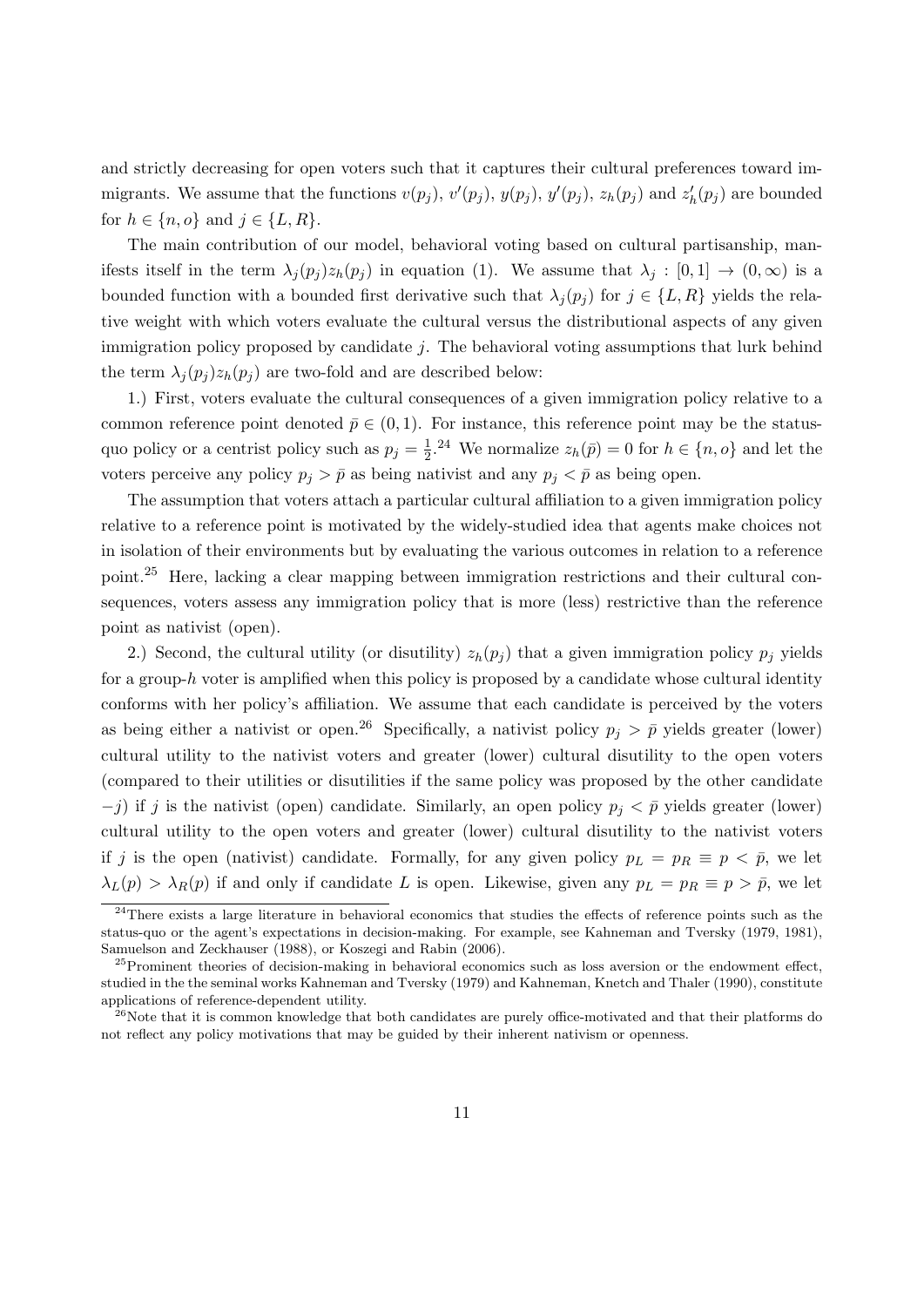$\lambda_L(p) > \lambda_R(p)$  if and only if candidate L is nativist.<sup>27</sup> In the equilibrium analysis, we present our main results both for a simplified case that illustrates the model's main intuition and a more general case in which candidates can manipulate their behavioral weights through their policy choices to a certain extent. The differentiable functional form we consider for  $\lambda_i(p_i)$  satisfies the condition  $\lambda'_j(p_j)(p_j - \bar{p}) + \lambda_j(p_j) > 0$  for all  $p_j \in [0, 1]$ , whose intuition will be explained in further detail during the analysis.

We motivate the assumption that voters evaluate the cultural consequences of a given immigration policy differently depending on the candidate proposing it in two different ways. First, there exists widespread evidence that partisanship influences voters' assessments of various political and economic outcomes. For instance, Bartels (2000, 2002), Gerber and Huber (2009), and Mian, Sufi and Khoshkhou (2018) document and analyze the phenomenon that voters positively judge the state of the economy based on whether their party holds the executive branch.<sup>28</sup> Bisgaard (2015) shows that partisan voters attribute blame to the other party when faced with objectively negative economic data.<sup>29</sup> More generally, Chen and Li (2009) demonstrate in an experimental setting that participants are more likely to reward and less likely to punish a member of their group respectively for good and bad behavior. However, while the influence of partisanship on voting behavior is widely accepted in the literature, whether this can be traced to voters' economic, social or cultural interests remains in dispute. In this paper, we build on the growing evidence that voters' cultural identities constitute an important source of their partisan affiliations.<sup>30</sup> Along with the evidence that partisanship is a strong determinant of voting behavior, this motivates our assumption that voters perform candidate-specific assessments of policies.

Our second motivation is based on theories of intent in behavioral game theory.<sup>31</sup> Psychologists have long recognized that people evaluate actions by also taking into account the intent and motives they perceive behind them.<sup>32</sup> Accordingly, we argue here that voters take into account the

<sup>&</sup>lt;sup>27</sup>While there exist political systems where we observe a correlation between candidates' expressions of rightwing socioeconomic ideologies and nativism against immigrants or refugees, such correlation is not a universal phenomenon. For instance, some European parties such as France's National Front or the Alternative for Germany have redistributionist economic agendas along with commonly-held perceptions of holding nativist views. Therefore, we do not impose at the onset that the candidates' perceived identities as either nativist or open are determined by the relative positions of their socioeconomic ideologies.

<sup>&</sup>lt;sup>28</sup>More recently, a 2017 survey by the Pew Research Center also found that the voters in the U.S. identifying as Republican became twice as likely to rate the economy favorably compared to before the 2016 election. See Stokes, B., (2017, April 3), "As Republicans' Views Improve, Americans Give the Economy Its Highest Marks since Financial Crisis," Pew Research Center.

 $29$ Johnston Conover (1984) is an early study that affirms the importance of political group affiliations on perceptions and evaluations of events.

<sup>30</sup>For example, see Hajnal and Rivera (2014), Huddy, Mason and Aaroe (2015), or Abramowitz and Webster (2016) for recent evidence.

<sup>31</sup>For example, see Falk, Fehr and Fischbacher (2003), McCabe, Rigdon and Smith (2003), or Fischbacher and Utikal (2013) for experimental evidence on notions of intent, trust and reciprocity.

<sup>32</sup>For example, see Heider (1958).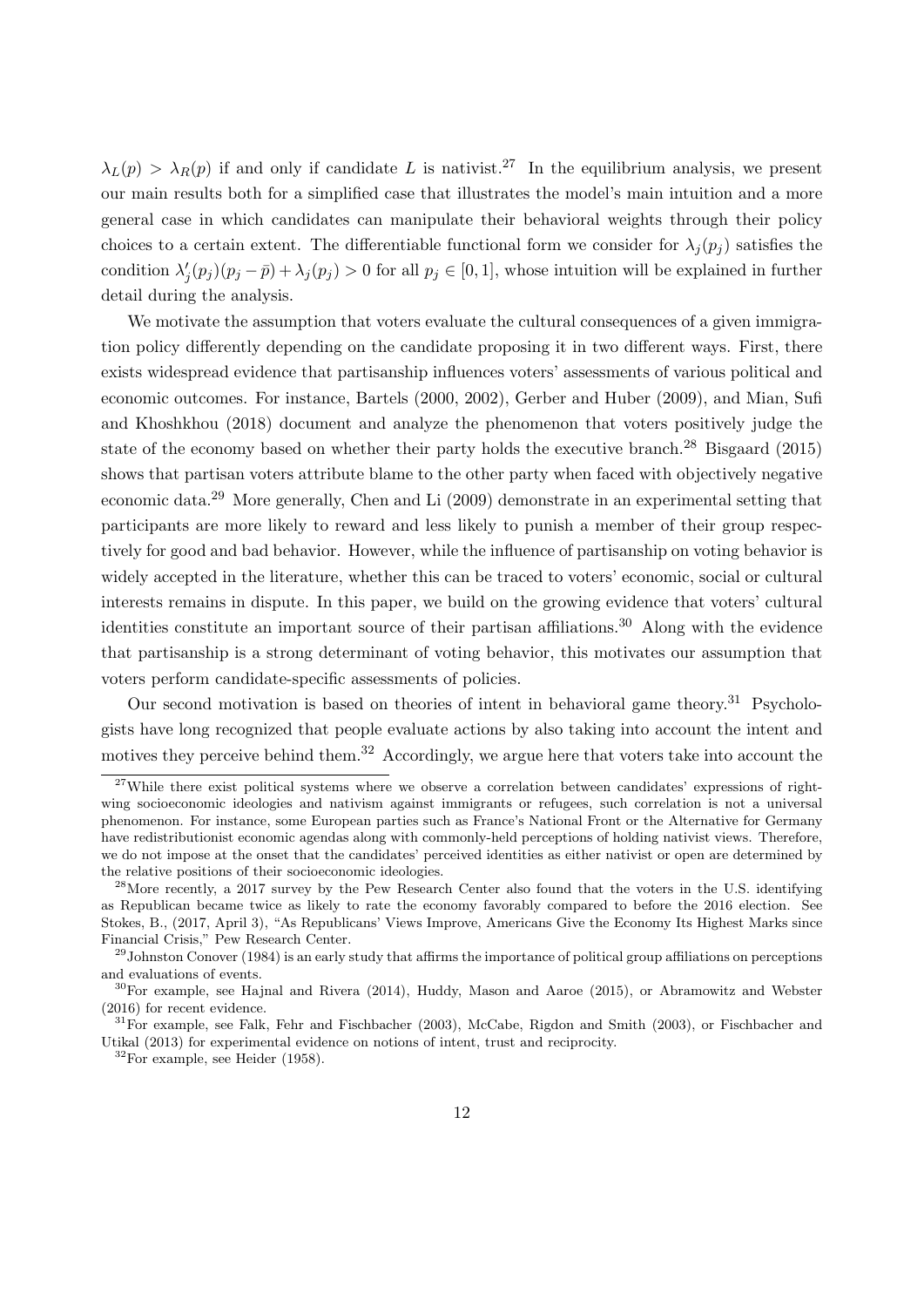candidates' perceived intentions when evaluating policies. This cognitive trait translates into discounting the extent to which they view a policy favorably or unfavorably if the candidate's identity as a nativist or open is not in congruence with her policy's cultural affiliation. For instance, upon observing a nativist policy proposed by an open candidate, voters may deduce that the candidate's "heart is not in it" and not be as energized, positively or negatively, by the policy's nativism.

Our model implies that the nativist (open) candidate always has an unambiguous policy advantage with the nativist (open) voters whenever the two candidates propose the same policy, regardless of where this policy lies relative to the reference point. At the same time, even while her identity shapes the relative weight with which the cultural versus the distributional aspects of her immigration policy are evaluated, we also allow a candidate the ability to influence this weight through both the cultural affiliation and the exact position of her policy choice. For a simpler exposition of the model's main themes, we first present a benchmark analysis in the following section in which immigration policy and socioeconomic ideology are both binary variables. We characterize the equilibrium of the full model in Section 5.

# 4 Benchmark Analysis: The Binary Model

To illustrate how behavioral voters introduce a new equilibrium cleavage in the electorate based on cultural partisanship, consider the model presented in the previous section with the following modifications: Let candidate j's fixed position  $\sigma_j$  and policy choice  $p_j$  both be binary such that  $\sigma_j \in \{0,1\}$  and  $p_j \in \{0,1\}$  for  $j \in \{L,R\}.$ <sup>33</sup> We let  $\sigma_L = 0$  and  $\sigma_R = 1$ . For clarity, we also discard the functions  $v(p_i)$  and  $y(p_i)$  from the voters' utility functions. This binary model admits four groups of voters described by their socioeconomic ideologies and cultural partisanship: Leftwing nativist voters, left-wing open voters, right-wing nativist voters and right-wing open voters.<sup>34</sup> Formally, a voter's group can be described by the pair  $(g, h) \in \{\ell, r\} \times \{n, o\}$ , where  $h \in \{n, o\}$ again denotes a voter's cultural group and  $g \in \{\ell, r\}$  denotes a voter's socioeconomic ideology group such that  $g = \ell$  represents a left-wing voter who prefers the socioeconomic ideology 0 and  $g = r$  represents a right-wing voter who prefers the socioeconomic ideology 1. We let  $\alpha_{gh} \in (0,1)$ denote the proportion of voters with socioeconomic ideology  $g$  and cultural partisanship  $h$  such that  $\sum_{gh} \alpha_{gh} = 1$ . We also normalize  $z_n(1) = z_o(0) = 1$  and  $z_n(0) = z_o(1) = -1$ .

Assuming  $\eta$  < 1 throughout, the unique pure strategy Nash equilibrium of the policy game between two candidates who are undifferentiated in their cultural identities is given by  $(p_L, p_R)$  =

<sup>&</sup>lt;sup>33</sup>Here,  $\sigma_i = 0$  represents a left-wing socioeconomic agenda while  $\sigma_j = 1$  represents a right-wing one. Similarly,  $p_j = 0$  represents a pro-immigration policy while  $p_j = 1$  represents opposition to immigration.

<sup>34</sup>Krasa and Polborn (2010b) study a similar binary model. The authors motivate their analysis by arguing that voters can realistically distinguish between only a small number of distinct policy positions that the candidates offer.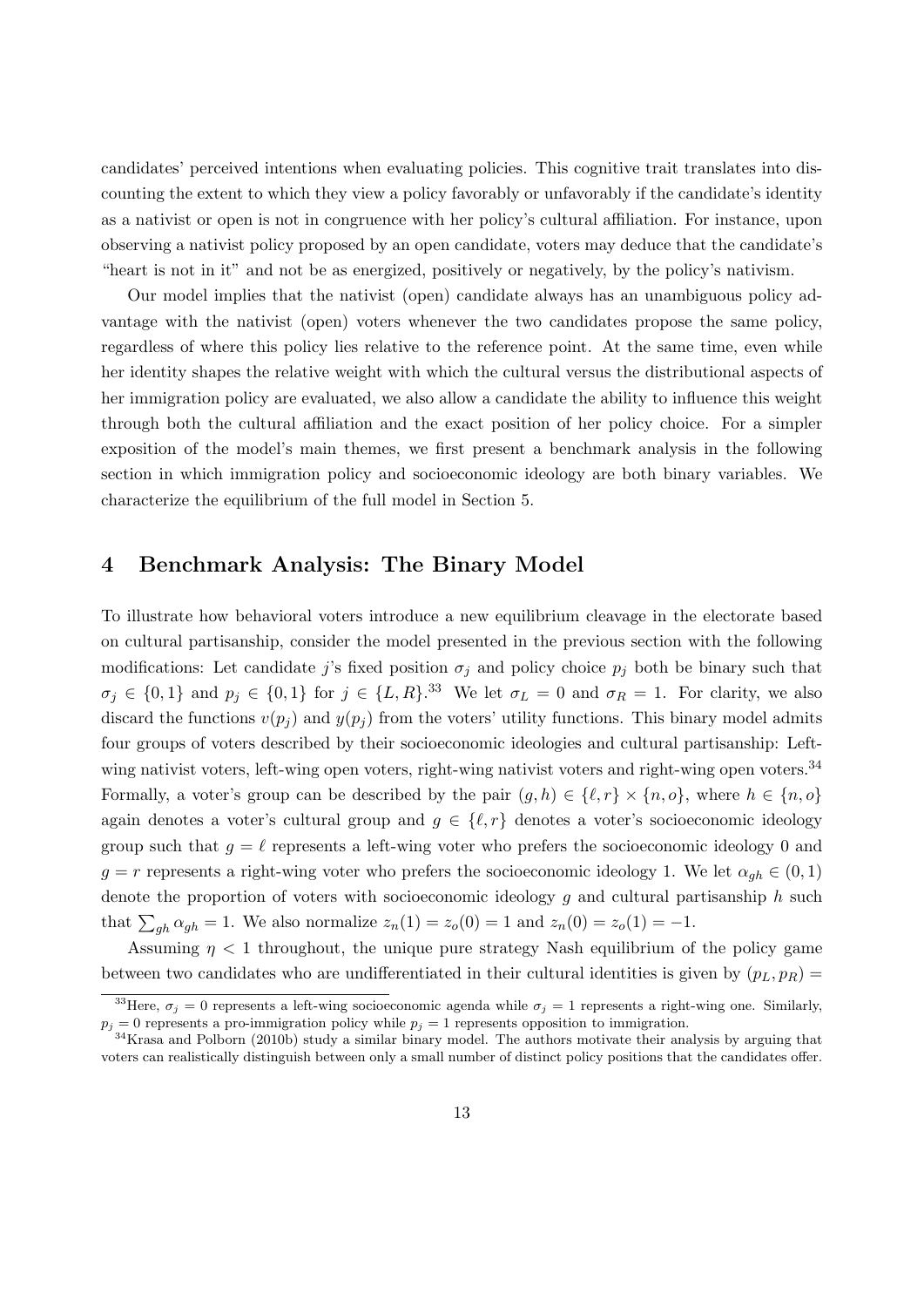$(0, 0)$  if and only if  $\alpha_{ro} > \alpha_{\ell n}$  and  $\alpha_{\ell o} > \alpha_{rn}$ , and  $(p_L, p_R) = (1, 1)$  in the opposite scenario.<sup>35</sup> This is because all left-wing voters vote for candidate  $L$  and all right-wing voters vote for candidate  $R$  when  $p_L = p_R$ , while the assumption  $\eta < 1$  ensures that all nativist (open) voters choose the candidate  $j \in \{L, R\}$  who proposes  $p_j = 1$   $(p_j = 0)$  when the two candidates propose different policies.<sup>36</sup> Note that a necessary condition for the unique and symmetric equilibrium  $(p_L, p_R) = (0, 0)$  is that there are more open than nativist voters in the electorate, while the opposite is necessary if  $(p_L, p_R) = (1, 1)$  is the unique equilibrium.

When one candidate has a nativist and the other an open identity, cultural partisanship starts playing a role on voting behavior even when the candidates propose the same policy. To see this, suppose  $p_L = p_R = 1$  and let  $\lambda_L(1) = 1$  and  $\lambda_R(1) = 0$  so that candidate L is the nativist. In this case, left-wing nativist voters always choose candidate L and right-wing open voters always choose candidate R. More interestingly, despite the fact that both candidates are proposing the same anti-immigration policy, right-wing nativist voters also choose candidate L whenever  $\eta < 1$ , which also ensures that left-wing open voters choose candidate R. In other words, when  $\eta < 1$  so that immigration policy is relatively more important to the voters than the candidates' socioeconomic ideologies, all nativist voters vote for the nativist candidate and all open voters vote for the open candidate. Note that this is true also if  $p_L = p_R = 0$  and we let  $\lambda_L(0) = 0$  and  $\lambda_R(0) = 1$ accordingly.

When voters' evaluations of the cultural consequences of an immigration policy are candidatespecific, the electoral cleavage that used to be based on socioeconomic ideology whenever the two candidates proposed the same policy transforms into one based on cultural partisanship. This voting behavior gives rise to multiple pure strategy equilibria based on the relative proportions of voter groups in the electorate, as summarized below:<sup>37</sup>

**Lemma 1.** Let  $\eta$  < 1 and suppose L is the nativist candidate. Then, for any  $\alpha_{gh} \in (0,1)$  for  $g \in \{\ell, r\}$  and  $h \in \{n, o\}$ , the strategy profile  $(p_L, p_R) = (1, 0)$  is always a Nash equilibrium of the binary model.

There always exist two pure strategy Nash equilibria to the policy game between two candidates who have different cultural identities. Specifically, the symmetric strategy profile  $(p_L, p_R) = (0, 0)$ is a Nash equilibrium if and only if  $\alpha_{\ell o} > \alpha_{rn}$ , and  $(p_L, p_R) = (1, 1)$  is a Nash equilibrium in the opposite scenario. In addition, the strategy profile  $(p_L, p_R) = (1, 0)$  is always a Nash equilibrium due to the candidates' different identities: The fact that all nativist voters choose candidate L and

<sup>35</sup>We assume no two proportions of groups of voters are equal.

<sup>&</sup>lt;sup>36</sup>In fact, we only need to assume that  $\eta < 2$  in order to obtain the unique pure strategy Nash equilibrium as described in this paragraph. However, we impose  $\eta < 1$  to ensure consistency with the subsequent result on candidates with different cultural identities.

<sup>&</sup>lt;sup>37</sup>All proofs are in the Appendix.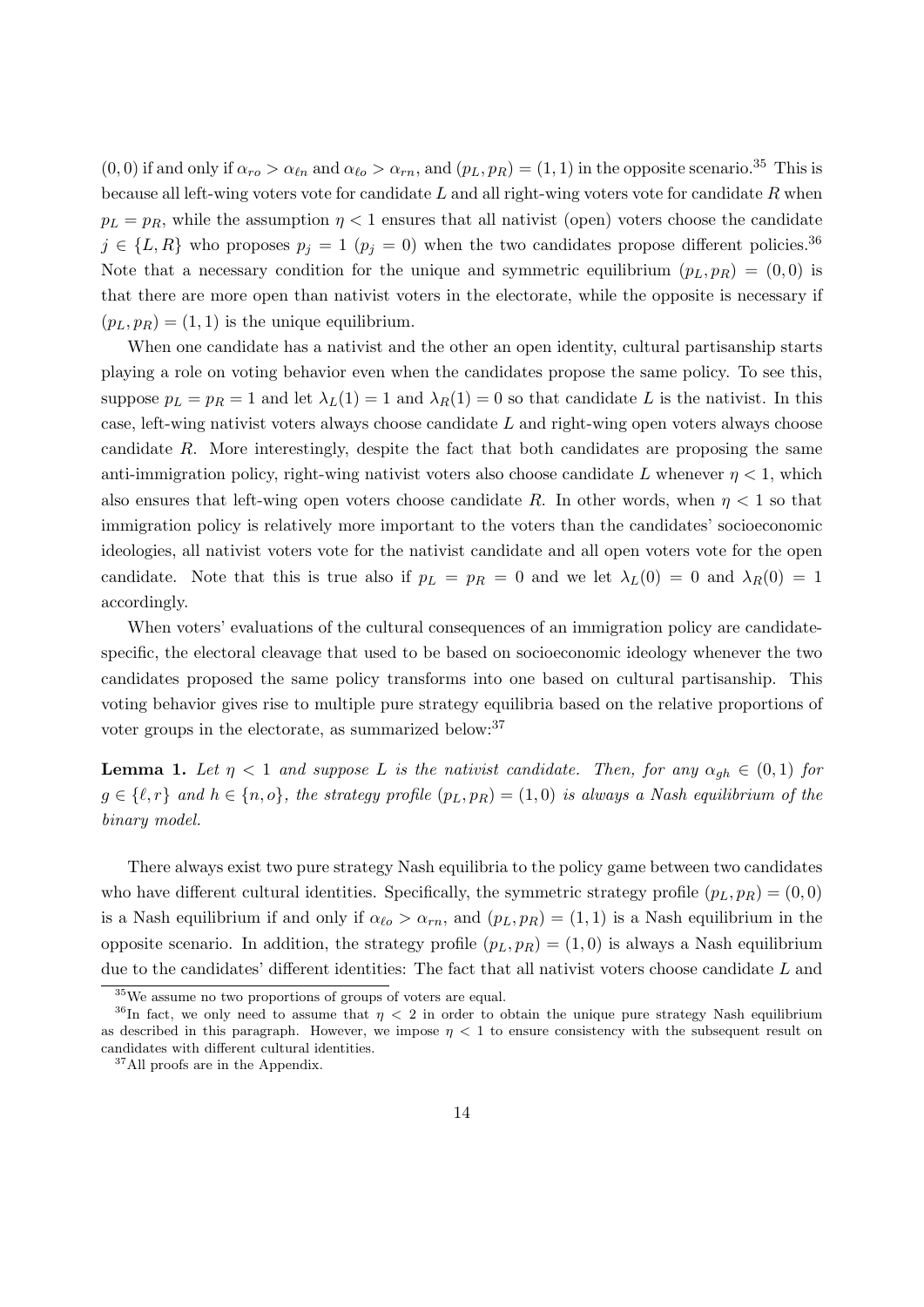all open voters choose candidate R when either  $p_L = p_R$  or  $(p_L, p_R) = (1, 0)$  ensures that neither candidate has an incentive to mimic her opponent's policy.

This section illustrated the possibility of policy divergence in a pure strategy equilibrium when the voters' assessment of a policy is based on the candidate's cultural identity. This is in contrast to the policy convergence result that is obtained when the candidates are solely differentiated in their socioeconomic ideologies and the evaluations of the cultural consequences of their immigration policies are independent of their identities. Having motivated the analysis, we proceed with the equilibrium characterization of the full model described in Section 3.

## 5 Equilibrium

This section presents the equilibrium of the voting game described in Section 3 in which two candidates simultaneously announce their immigration policies and voters vote for their preferred candidate based on the candidates' policies and fixed socioeconomic ideologies. Behavioral voting implies that voters evaluate the cultural aspects of a candidate's policy relative to a common reference point and based on the candidate's cultural identity.

Equation (1) suggests that a voter's socioeconomic ideology utility is higher from the candidate who has a position closer to him. On the other hand, the candidates' differentiated abilities to elevate or downplay the voters' focus on the cultural consequences of immigration imply that policy utility is candidate-specific. Thus, in our set-up, a voter does not necessarily vote solely based on his socioeconomic ideology and therefore always for the same candidate when the two candidates propose the same policy. This is because the different degrees to which the candidates emphasize the distributional versus the cultural aspects of the same immigration policy may result in voters switching their votes depending on the policy proposed.<sup>38</sup> The following example illustrates this property that voter preferences have in our model:

**Example 1.** Suppose R is the nativist and L is the open candidate. Consider a nativist voter i and let  $|\sigma_{in} - \sigma_R| > |\sigma_{in} - \sigma_L|$ . In this case, candidate R has a policy advantage with this voter whenever  $p_L = p_R$  and candidate L has a socioeconomic ideology advantage. Suppose  $p_L = p_R \equiv p \langle \bar{p} \rangle$  is such that  $u_{in}^L(p; \sigma_L) \geq u_{in}^R(p; \sigma_R)$ , *i.e.* 

$$
\eta[(\sigma_R - \sigma_{in})^2 - (\sigma_L - \sigma_{in})^2] \ge [\lambda_R(p) - \lambda_L(p)]z_n(p). \tag{2}
$$

<sup>&</sup>lt;sup>38</sup>The fact that a voter's policy utility depends not only on the policy proposed but also on the candidate proposing it implies that the Uniform Candidate Ranking property of voters' preferences as defined in Krasa and Polborn (2012) is violated. A voter's preferences satisfy the Uniform Candidate Ranking property if the voter always votes for the same candidate when the two candidates propose the same policy. See Krasa and Polborn (2012) for a more detailed discussion of this property.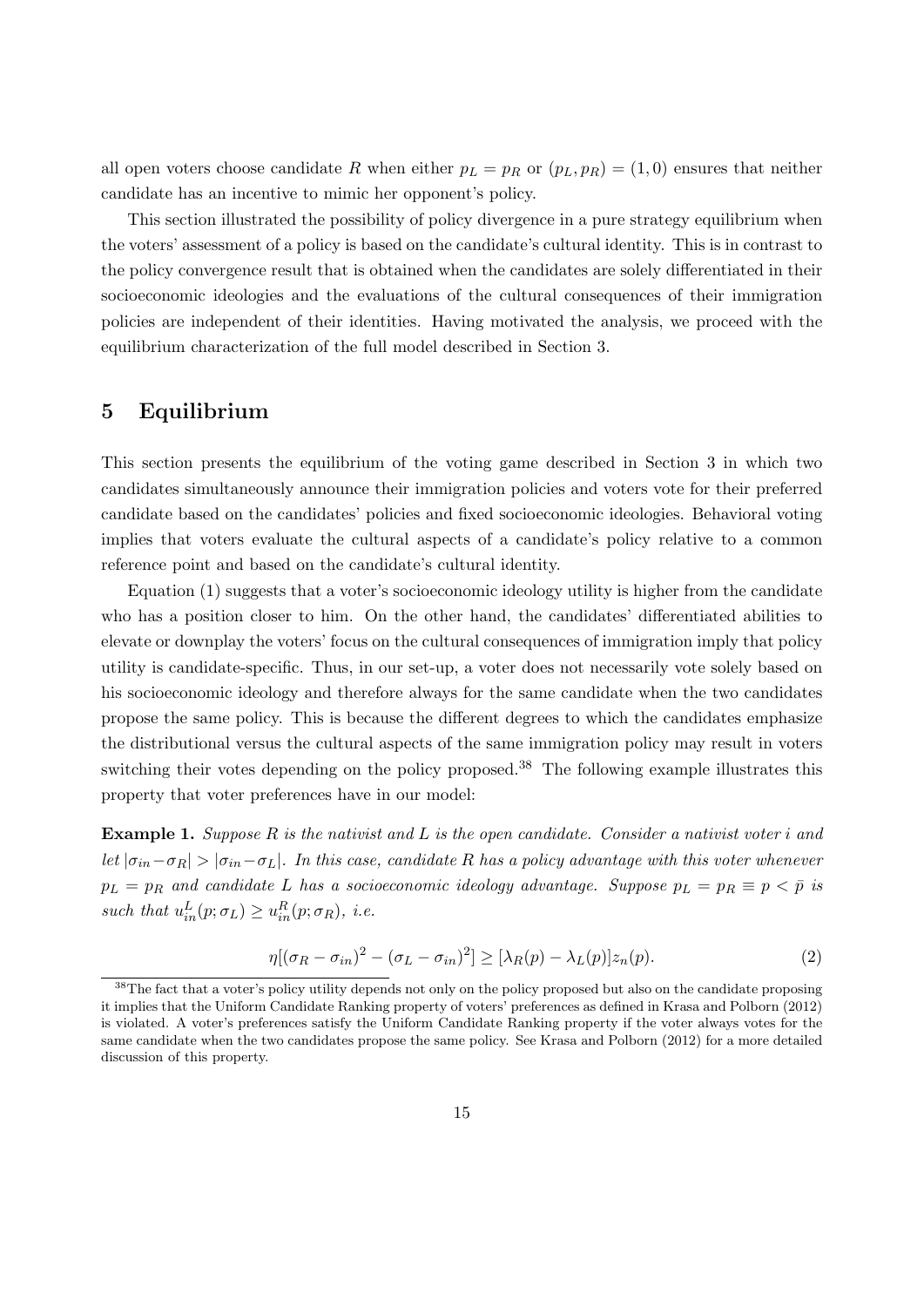As this immigration policy decreases to become more open, the nativist voter's cultural utility  $z_n(p)$  becomes more negative. Since  $\lambda_L(p) > \lambda_R(p)$  for any given  $p < \bar{p}$ , it is possible to observe  $u^L_{in}(p';\sigma_L) < u^R_{in}(p';\sigma_R)$  for sufficiently small  $p_L = p_R \equiv p' < p$  and/or sufficiently large difference between  $\lambda_R(p')$  and  $\lambda_L(p')$ . Then, the nativist voter would choose candidate L when the common immigration policy is  $p$  and candidate  $R$  when it is  $p'$ .

In this example, what makes the nativist voter switch his vote from the open candidate  $L$ , whom he is closer to in terms of socioeconomic ideology, to the nativist candidate  $R$  as the common immigration policy becomes more open is the greater policy disutility from candidate  $L$  due to her candidacy's increasing focus on the cultural implications of a more open immigration policy such as greater diversity. While candidate  $R$ 's cultural focus may also increase with the openness of the policy, her nativism serves as an effective check on how much nativist voters blame her compared to the open candidate.

The candidate-specificity of the voters' policy utilities as described above necessitates the following assumption in order to proceed with the equilibrium characterization:

**Assumption 1.** For all  $j \in \{L, R\}$  and  $h \in \{n, o\}$ , the voters' policy utility  $v(p_j) + y(p_j) +$  $\lambda_i(p_i)z_h(p_i)$  is twice-differentiable and strictly concave so that

$$
|v''(p_j) + y''(p_j) + \lambda_j(p_j)z''_h(p_j)| > \lambda'_j(p_j)z'_h(p_j) + \frac{d(\lambda'_j(p_j)z_h(p_j))}{dp_j} \quad \forall p_j \in [0, 1].
$$
 (3)

Note that since the voters' consumption utility  $v(p_i) + y(p_i)$  is strictly concave for both j, Assumption 1 implies that if voters' policy utility is decomposed into a direct (the left-hand side of (3)) and a behavioral component (the right-hand side of (3)), then the former dominates the latter in magnitude. Note that the left-hand side of (3) represents the rate of change in policy utility in the absence of reference point-based evaluation of the cultural consequences of immigration, while the right-hand side captures this rate of change due to our behavioral assumptions.

Based on these preliminaries, the following section characterizes equilibrium voting behavior.

#### 5.1 The Swing Voters

A swing voter of group  $h \in \{n, o\}$  is defined as a voter i with socioeconomic ideology  $\sigma_{ih}$  who becomes indifferent between the two candidates upon observing their policies. These are the voters from each group that the candidates target as they are most susceptible to switching their votes in response to a policy change.

Given the candidates' fixed socioeconomic ideologies  $\sigma_j$  and policy platforms  $p_j$  for  $j \in \{L, R\}$ ,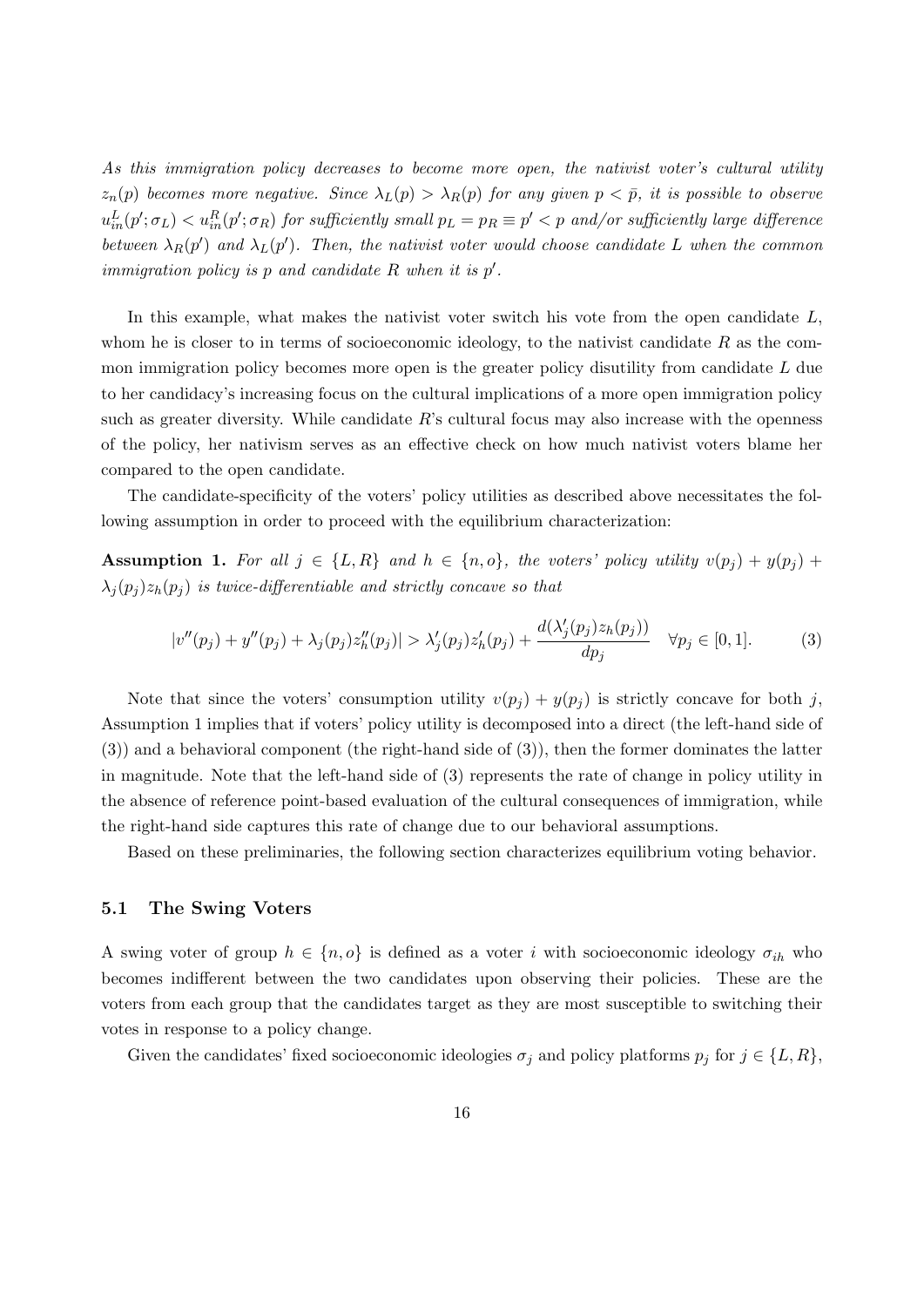a voter i in group  $h \in \{n, o\}$  votes for candidate L over candidate R if and only if

$$
\eta(\sigma_R - \sigma_{ih})^2 - \eta(\sigma_L - \sigma_{ih})^2 \geq [w(p_R) - w(p_L)] + [\lambda_R(p_R)z_h(p_R) - \lambda_L(p_L)z_h(p_L)],\tag{4}
$$

where  $w(p_j) \equiv v(p_j) + y(p_j)$  for any given  $p_j \in [0, 1]$  and  $j \in \{L, R\}$ .<sup>39</sup> Based on (4), we can define the function  $\bar{\sigma}_h : [0, 1]^2 \to \mathbb{R}$  for  $h \in \{n, o\}$  such that the socioeconomic ideology

$$
\bar{\sigma}_h(p_L, p_R) = \frac{[w(p_R) - w(p_L)] + [\lambda_R(p_R)z_h(p_R) - \lambda_L(p_L)z_h(p_L)] - \eta(\sigma_R^2 - \sigma_L^2)}{2\eta(\sigma_L - \sigma_R)}\tag{5}
$$

uniquely defines the group-h swing voter for any given policy pair  $(p_L, p_R)$ . Accordingly, letting  $\bar{\sigma}_h \equiv \bar{\sigma}_h(p_L, p_R)$ , all voters i in group  $h \in \{n, o\}$  such that  $\sigma_{ih} \leq \bar{\sigma}_h$  vote for candidate L and all voters i in group  $h \in \{n, o\}$  such that  $\sigma_{ih} > \bar{\sigma}_h$  vote for candidate R.

To understand how the nativist and open swing voters are influenced by the fact that candidates have different cultural identities, first suppose  $p_L = p_R$ . In the absence of candidate differentiation based on cultural identity, we have  $w(p_L) = w(p_R)$ ,  $z_h(p_L) = z_h(p_R)$  for  $h \in \{n, o\}$ , and  $\lambda_L(p_L) =$  $\lambda_R(p_R)$  for any given  $p_L = p_R$  so that equation (5) implies  $\bar{\sigma}_h = \frac{\sigma_L + \sigma_R}{2}$  for  $h \in \{n, o\}$ . Thus, when effectively only the candidates' socioeconomic ideologies matter to the voters, each group's swing voter is positioned at the median socioeconomic ideology between the two candidates and is therefore unbiased. On the other hand, once candidate differentiation in cultural identities is introduced so that  $\lambda_L(p_L) \neq \lambda_R(p_R)$  for any given  $p_L = p_R$ , then equation (5) implies

$$
\bar{\sigma}_h \equiv \bar{\sigma}_h(p_L, p_R) = \frac{(\lambda_R(p) - \lambda_L(p))z_h(p)}{2\eta(\sigma_L - \sigma_R)} + \frac{\sigma_L + \sigma_R}{2}
$$
(6)

for  $h \in \{n, o\}$ , where  $p \equiv p_L = p_R$ . Equation (6) indicates that a swing voter is unbiased toward either of the culturally-differentiated candidates if and only if  $p_R = p_L = \bar{p}$ . Otherwise, the candidates' different identities result in biased swing voters for each group even as they propose the same policy.

For example, consider the nativist voters and let  $p_L = p_R \equiv p > \bar{p}$  so that  $z_n(p) > 0$ . Then, equation (6) implies  $\bar{\sigma}_n > \frac{\sigma_L + \sigma_R}{2}$ , i.e. that the nativist swing voter has a socioeconomic bias for candidate R, if and only if  $\lambda_R(p) < \lambda_L(p)$  so that R is the open candidate. This is because the nativist candidate has a policy advantage with the nativist voters and indifference between the two candidates therefore requires a socioeconomic ideology bias for the open candidate. Similarly, since  $z_o(p) < 0$  for all  $p > \bar{p}$ , equation (6) implies  $\bar{\sigma}_o > \frac{\sigma_L + \sigma_R}{2}$  if and only if  $\lambda_R(p) > \lambda_L(p)$  so that  $R$  is the nativist candidate. As the open voters receive a lower policy disutility from the open can-

<sup>&</sup>lt;sup>39</sup>Given that  $w(p_j)$  is a strictly concave function, we assume  $w'(0) > 0$  and  $w'(1) < 0$  so that there exists a unique  $\tilde{p} \in (0,1)$  such that  $w'(\tilde{p}) = 0$ ,  $w'(p_j) > 0$  for all  $p_j < \tilde{p}$  and  $w'(p_j) < 0$  for all  $p_j > \tilde{p}$  for  $j \in \{L, R\}$ .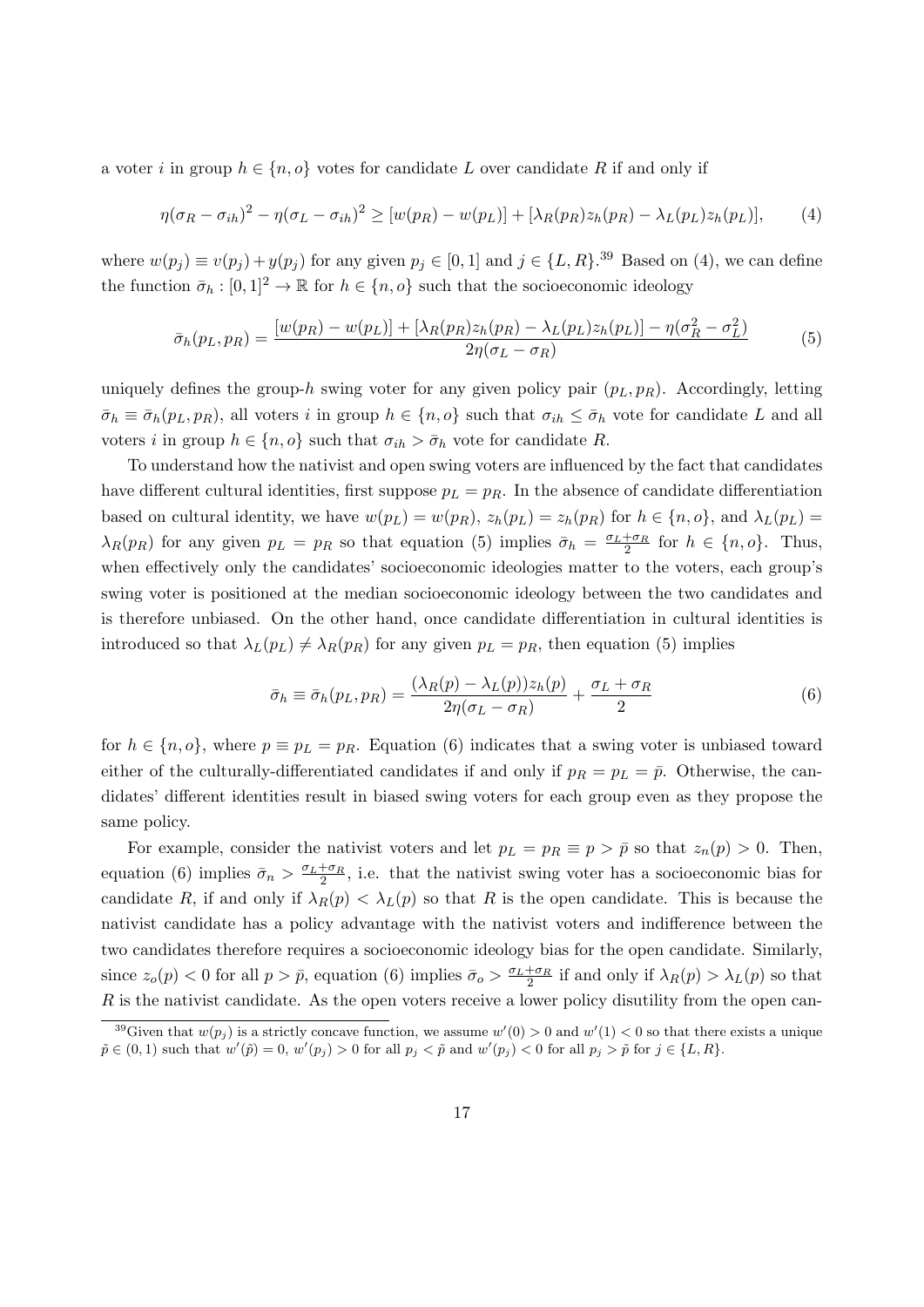didate L, the open swing voters must prefer the socioeconomic ideology of the nativist candidate R. Since nativist and open voters always have opposite cultural preferences toward immigration, their swing voters always have opposite biases for the candidates whenever  $p_L = p_R$ .

When the candidates adopt different policies, our behavioral assumptions yield novel implications of voter behavior that are difficult to obtain using traditional models. For instance, suppose  $p_R < p_L < \bar{p}$  is such that  $w(p_L) > w(p_R)$  and let R be the nativist candidate. Consider a nativist voter with socioeconomic ideology  $\sigma_{in}$  that is closer to  $\sigma_L$  than to  $\sigma_R$  so that this nativist voter prefers both the socioeconomic ideology and the policy of candidate L. Nonetheless, our model implies that this voter can still vote for candidate R: If  $\lambda_R(p_R)$  is sufficiently smaller than  $\lambda_L(p_L)$ that the condition  $|w(p_R) - w(p_L)| < (\lambda_R(p_R)z_n(p_R) - \lambda_L(p_L)z_n(p_L))$  holds despite the fact that  $z_n(p_R) < z_n(p_L)$ , then the socioeconomic ideology of the nativist swing voter satisfies  $\bar{\sigma}_n < \frac{\sigma_L + \sigma_R}{2}$ . This implies there exist nativist voters with socioeconomic ideologies  $\sigma_{in} \in (\bar{\sigma}_n, \frac{\sigma_L + \sigma_R}{2})$  so that they vote for candidate R. This phenomenon would be observed if  $L$  is perceived as a very open candidate that even relatively restrictive policies she proposes would be greatly discounted by the nativist voters. Likewise, candidate  $R$ 's perceived nativism must be sufficiently strong that the nativist voters receive disproportionately lower cultural disutility from her relatively open policies.

While each group's swing voter is still determined by the voters' ideology and policy utilities in our analysis as in the standard probabilistic voting model, the cultural components of the policy utilities here are weighted according to the candidates' identities. As described in the above example, this gives rise to voting behavior that might seem detached from the candidates' fixed or strategic platforms, and instead driven by cultural partisanship. Building on this analysis, the following section characterizes the candidates' equilibrium policy choices.

#### 5.2 Optimal Policy Platforms

We assume that the office-motivated candidates are vote share maximizers. Given the voters' optimal voting behavior as described in the previous section, candidate  $L$  chooses her policy platform  $p_L \in [0, 1]$  in order to maximize

$$
V_L(p_L, p_R) = \alpha_n F_n(\bar{\sigma}_n) + \alpha_o F_o(\bar{\sigma}_o), \tag{7}
$$

and candidate R chooses  $p_R \in [0,1]$  in order to maximize

$$
V_R(p_L, p_R) = \alpha_n (1 - F_n(\bar{\sigma}_n)) + \alpha_o (1 - F_o(\bar{\sigma}_o)).
$$
\n
$$
(8)
$$

In our first main result, we assert the existence of a unique equilibrium under Assumption 1 in which the candidates may choose different policies: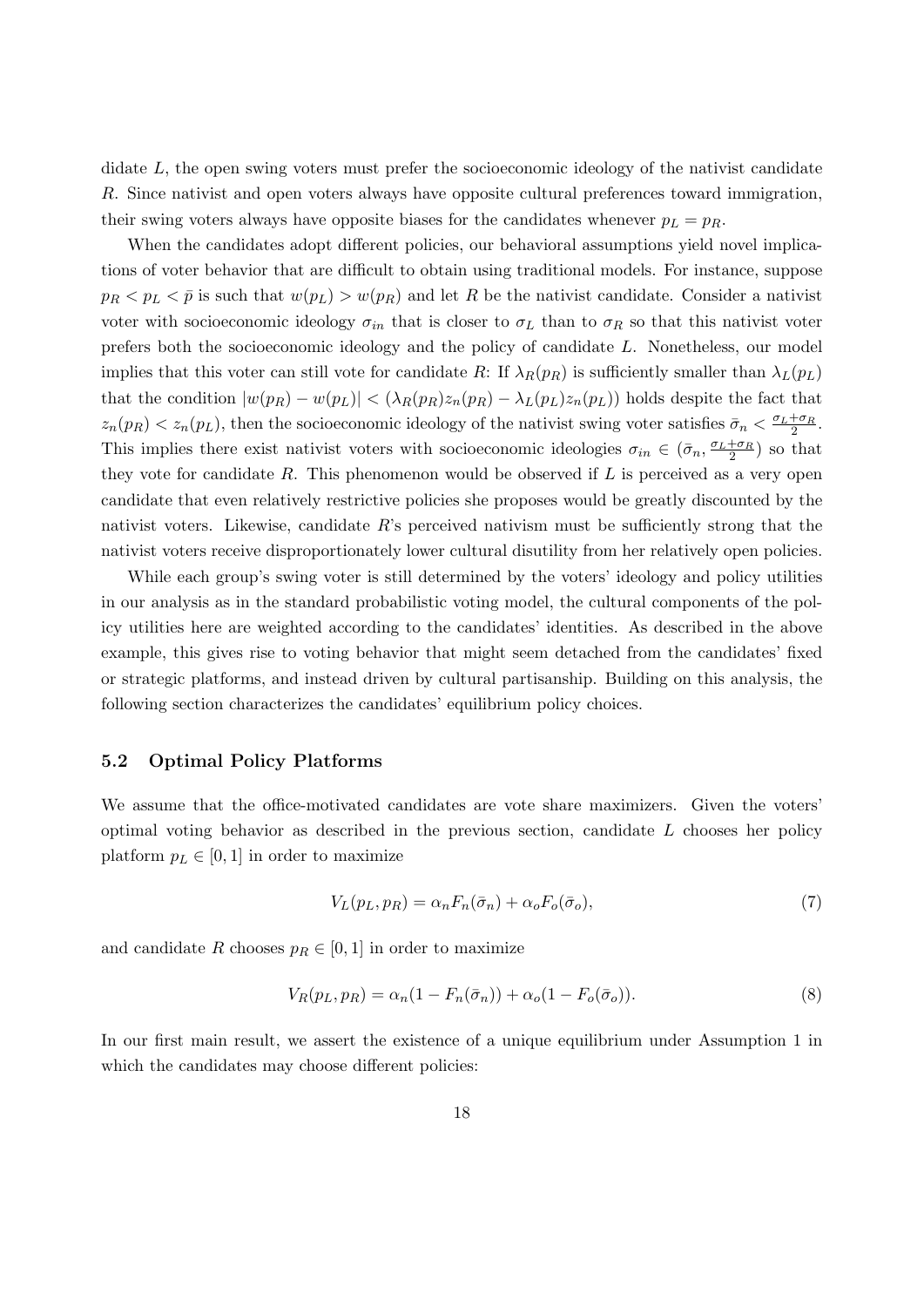**Lemma 2.** There exists a unique pure strategy equilibrium  $(p_L^*, p_R^*)$  for sufficiently large values of  $\sigma_R - \sigma_L$  such that  $p_L^* \neq p_R^*$  only if  $\lambda_L(p_L) \neq \lambda_R(p_R)$  for any given  $p_L = p_R$ .

The vote shares given in (7) and (8) that the candidates maximize in equilibrium are weighted sums of support from the nativist and open voters, where a group's weight is determined by its size and distribution of socioeconomic ideology preferences. Cultural partisanship that leads to behavioral voting in the form of candidate-specificity of the voters' policy utilities introduces the possibility of an asymmetric equilibrium in our model. This is in contrast to standard probabilistic voting models in which the equilibrium is always symmetric: As a policy change affects the voters of a given group identically on the margin regardless of the candidate's identity, the candidates always face the same necessary and sufficient condition for optimality, leading to identical policy choices. In contrast, the form of behavioral voting we model implies that the candidates have different marginal effects on the voters' policy utilities and hence may find different policies optimal.<sup>40</sup>

In standard probabilistic voting models, candidates always pander to the same group of voters. However, adding behavioral elements to an otherwise-standard probabilistic voting framework introduces important nuances to this conclusion. In order to proceed with the full equilibrium characterization, we make the following simplifying assumption on the voters' cultural utilities:

**Assumption 2.** The cultural utility function  $z_h(p_j)$  is linear such that  $z_n(p_j) = \beta_n(p_j - \bar{p})$  and  $z_o(p_j) = \beta_o(\bar{p} - p_j)$  for  $j \in \{L, R\}$ , where  $\beta_h > 0$  for  $h \in \{n, o\}$ .

In the following analysis, we let  $\beta_n = \beta_o \equiv \beta$  in order to provide a characterization of equilibrium under a baseline scenario in which neither group has more intense cultural preferences than the other. We will relax this assumption later in Section 6.1 by allowing these two parameters to differ. Assuming  $\beta_n = \beta_o$ , the following proposition provides a general description of a candidate's optimal policy in equilibrium:

**Proposition 1.** In equilibrium, candidate j's policy  $p_j^*$  for  $j \in \{L, R\}$  is such that  $p_j^* < \tilde{p}$  if and only if  $\alpha_o f_o(\bar{\sigma}_o) > \alpha_n f_n(\bar{\sigma}_n)$ , where  $\tilde{p}$  is implicitly defined by  $w'(\tilde{p}) = 0$ .

Note that the symmetric strategy profile  $(\tilde{p}, \tilde{p})$  would be the unique pure strategy equilibrium in the absence of a cultural component to voting. Proposition 1 states that a candidate's optimal policy is more open than the policy  $\tilde{p}$  that uniquely maximizes the consumption component of both groups' policy utilities if and only if open voters are the electorally-dominant group.<sup>41</sup> Since

 $^{40}$ While Lemma 2 states that only candidates with different cultural identities choose different immigration policies in equilibrium, the converse of this statement is not necessarily true. Specifically, it is possible to observe a symmetric equilibrium with candidates who have different identities.

 $^{41}$ Recall that a group's size and the density of its swing voters together determine the relative influence it has on the candidates' equilibrium policies.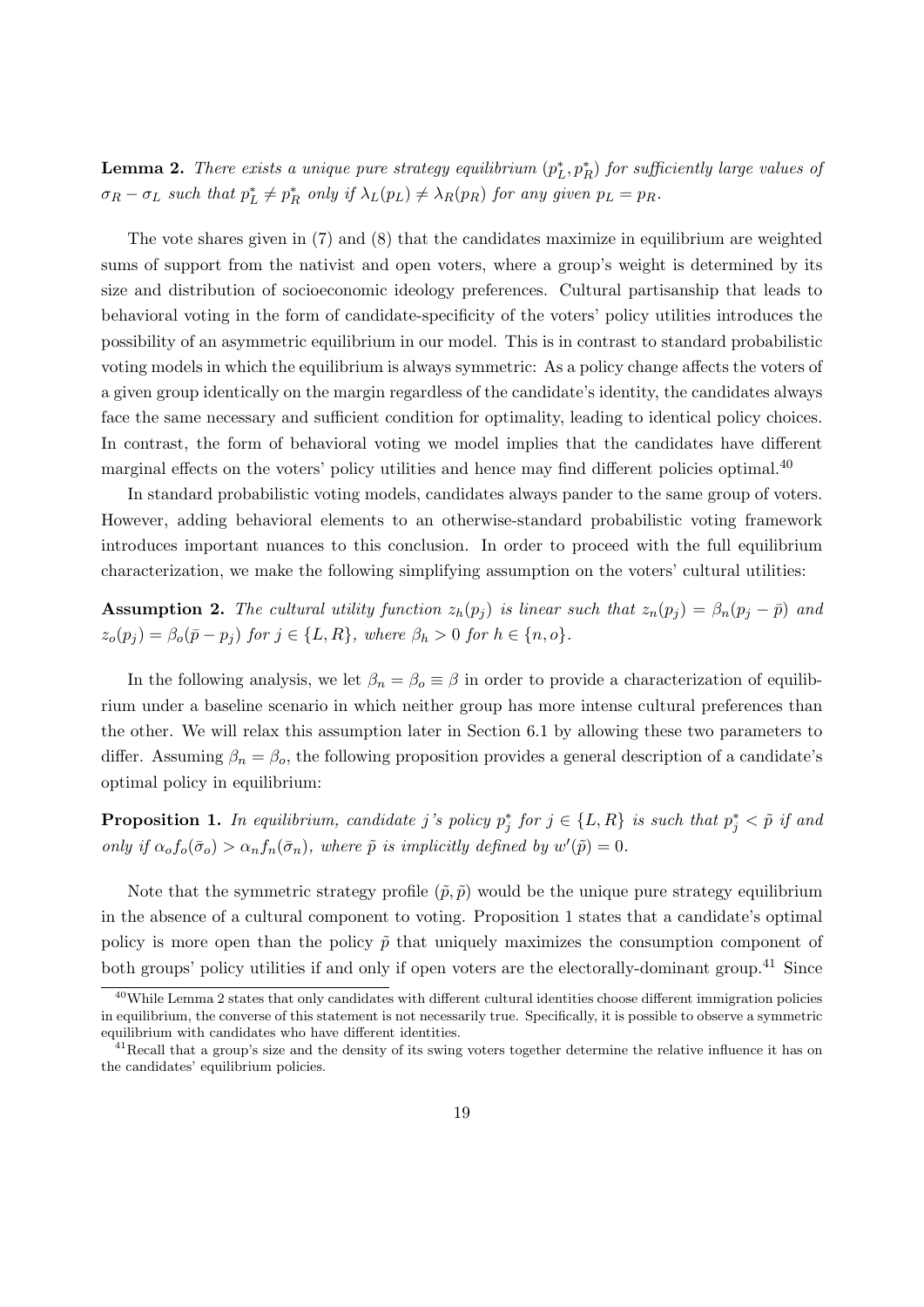the two groups agree on their evaluations of the distributional consequences of immigration, this result demonstrates the power of identity politics through cultural partisanship: The electorallydominant voter group always succeeds in manipulating policy toward its preferred cultural direction in equilibrium.

The relative position of the policy  $\tilde{p}$  with respect to the reference point policy  $\bar{p}$  has implications for the equilibrium alignments between the candidates and the groups of voters, i.e. equilibrium pandering.<sup>42</sup> While we provide our main characterization results on pandering based on a general case in which  $\lambda_j(p_j)$  is a continuous function of  $p_j$ , we first present a simplified analysis in the following section for intuition. This analysis assumes that  $\lambda_i(p_i)$  can take only two different values and offers a clear exposition of the more general results that will follow in the subsequent section.

#### 5.3 Pandering: A Simple Case

Let  $\lambda_j(p_j) \in \{\underline{\lambda}, \overline{\lambda}\}\$ for  $j \in \{L, R\}$ , where  $\overline{\lambda} > \underline{\lambda} > 0$ . We assume here that  $\lambda_j(p_j) = \underline{\lambda}$  for all  $p_j \leq \overline{p}$ and  $\lambda_j(p_j) = \overline{\lambda}$  for all  $p_j > \overline{p}$  for the nativist candidate j. Similarly, we assume that  $\lambda_j(p_j) = \overline{\lambda}$  for all  $p_j \leq \bar{p}$  and  $\lambda_j(p_j) = \underline{\lambda}$  for all  $p_j > \bar{p}$  for the open candidate  $j$ .<sup>43</sup> In addition, we let the open and nativist voters' socioeconomic ideology bliss points be uniformly distributed on some interval(s) so that  $f_h(\bar{\sigma}_h)$  is constant for  $h \in \{n, o\}$ . Figure 1 illustrates the point that various equilibrium cases may arise based on the relative positions of the policies  $\tilde{p}$  and  $\bar{p}$ , and depicts these possible equilibria for when  $\alpha_o f_o(\bar{\sigma}_o) > \alpha_n f_n(\bar{\sigma}_n)$  so that  $p_j^* < \tilde{p}$  for  $j \in \{L, R\}$  according to Proposition 1.<sup>44</sup> For concreteness, it assumes L is the open and R is the nativist candidate so that  $\lambda_L(p_L) = \overline{\lambda}$ if and only if  $p_L \leq \bar{p}$  and  $\lambda_R(p_R) = \lambda$  if and only if  $p_R \leq \bar{p}$ .

In Figure 1a, we have  $\bar{p} > \tilde{p}$  so that the equilibrium policies are unambiguously open by Proposition 1 and are determined where each candidate's marginal vote share function intersects the horizontal axis. According to the proof of Proposition 1, the simple case implies  $V_L(p_L, p_R^*)$  $[\alpha_n f_n(\bar{\sigma}_n) + \alpha_o f_o(\bar{\sigma}_o)] w'(p_L) - \beta \bar{\lambda} [\alpha_o f_o(\bar{\sigma}_o) - \alpha_n f_n(\bar{\sigma}_n)]$  for all  $p_L \leq \bar{p}$  and  $V'_R(p_L^*, p_R) = [\alpha_n f_n(\bar{\sigma}_n) + \alpha_o f_o(\bar{\sigma}_o)]$  $\alpha_o f_o(\bar{\sigma}_o)$ ]w' $(p_R) - \beta \underline{\lambda} [\alpha_o f_o(\bar{\sigma}_o) - \alpha_n f_n(\bar{\sigma}_n)]$  for all  $p_R \leq \bar{p}$  so that the open candidate L's marginal vote share lies below that of the nativist candidate  $R$  in the range of open policies. Thus, one

<sup>&</sup>lt;sup>42</sup>Specifically, suppose the reference point  $\bar{p}$  above which a policy is deemed nativist and below which it is deemed open is relatively restrictive such that  $\bar{p} > \tilde{p}$ . Then, Proposition 1 implies that each candidate chooses an open policy whenever open voters are the electorally more important group. On the other hand, if  $\bar{p} < \tilde{p}$  so that the policy that would be optimal in the absence of a cultural component to voting is nativist, then Proposition 1 implies that the candidates may choose not only different policies in an asymmetric equilibrium but also policies with different cultural affiliations when open voters dominate the nativists in electoral importance. The converse implication is that when  $\alpha_n f_n(\bar{\sigma}_n) > \alpha_o f_o(\bar{\sigma}_o)$ , each candidate proposes a nativist policy if  $\bar{p} < \tilde{p}$  and may propose policies on opposite sides of the reference point  $\bar{p}$  if  $\bar{p} > \tilde{p}$ .

 $43$ Note that Assumption 1 is abandoned in this section since a voter's marginal policy utility now has a discontinuity at  $p_j = \bar{p}$  for  $j \in \{L, R\}$ . We impose an upper bound on  $\bar{\lambda} - \underline{\lambda}$  to retain existence and uniqueness of equilibrium.

<sup>&</sup>lt;sup>44</sup>The equilibrium possibilities for the opposite case in which  $\alpha_o f_o(\bar{\sigma}_o) < \alpha_n f_n(\bar{\sigma}_n)$  are symmetric.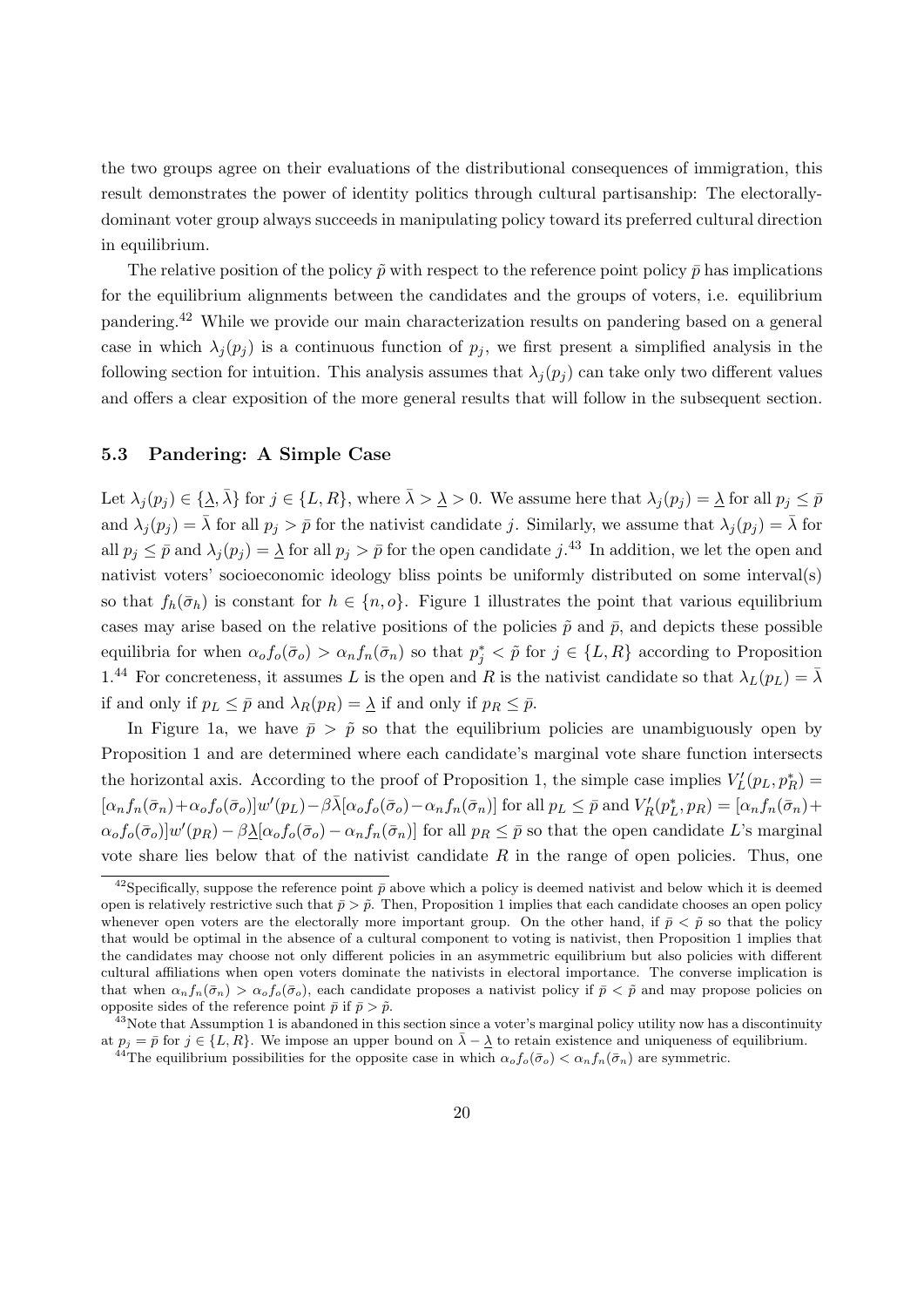



(b) Policies are both nativist.



(c) Policies are both open.

(d) Policies diverge in cultural affiliation.

Figure 1: Possible equilibria of the simple case when  $\alpha_o f_o(\bar{\sigma}_o) > \alpha_n f_n(\bar{\sigma}_n)$ .

can observe that the open candidate always proposes the more open policy in equilibrium in this scenario. While both candidates pander to the open voters due to the fact that  $p_j^* < \bar{p}$  for both j, they each pander relatively more to their own cultural base.

In contrast to Figure 1a, whether the candidates' optimal policies are both nativist, both open, or diverge in their cultural affiliations is ambiguous and depends on the candidates' exact marginal vote share functions when  $\bar{p} < \tilde{p}$  as in the remaining figures. In Figure 1b, the equilibrium policies are between the policies  $\bar{p}$  and  $\tilde{p}$  so that they are both considered nativist despite the greater electoral importance of the open voters. Moreover, the nativist candidate  $R$  proposes the more open policy as her marginal vote share function jumps down and that of the open candidate L jumps up at the reference point  $\bar{p}$ . The opposite happens in Figure 1c, where the equilibrium policies both lie below  $\bar{p}$  and are thus both open. Note that while each candidate panders relatively more to her opponent's cultural base in the equilibrium depicted in Figure 1b, the same relative pandering in the equilibrium of Figure 1a is observed in Figure 1c.

The equilibrium depicted in Figure 1d is a special case and can be observed only if the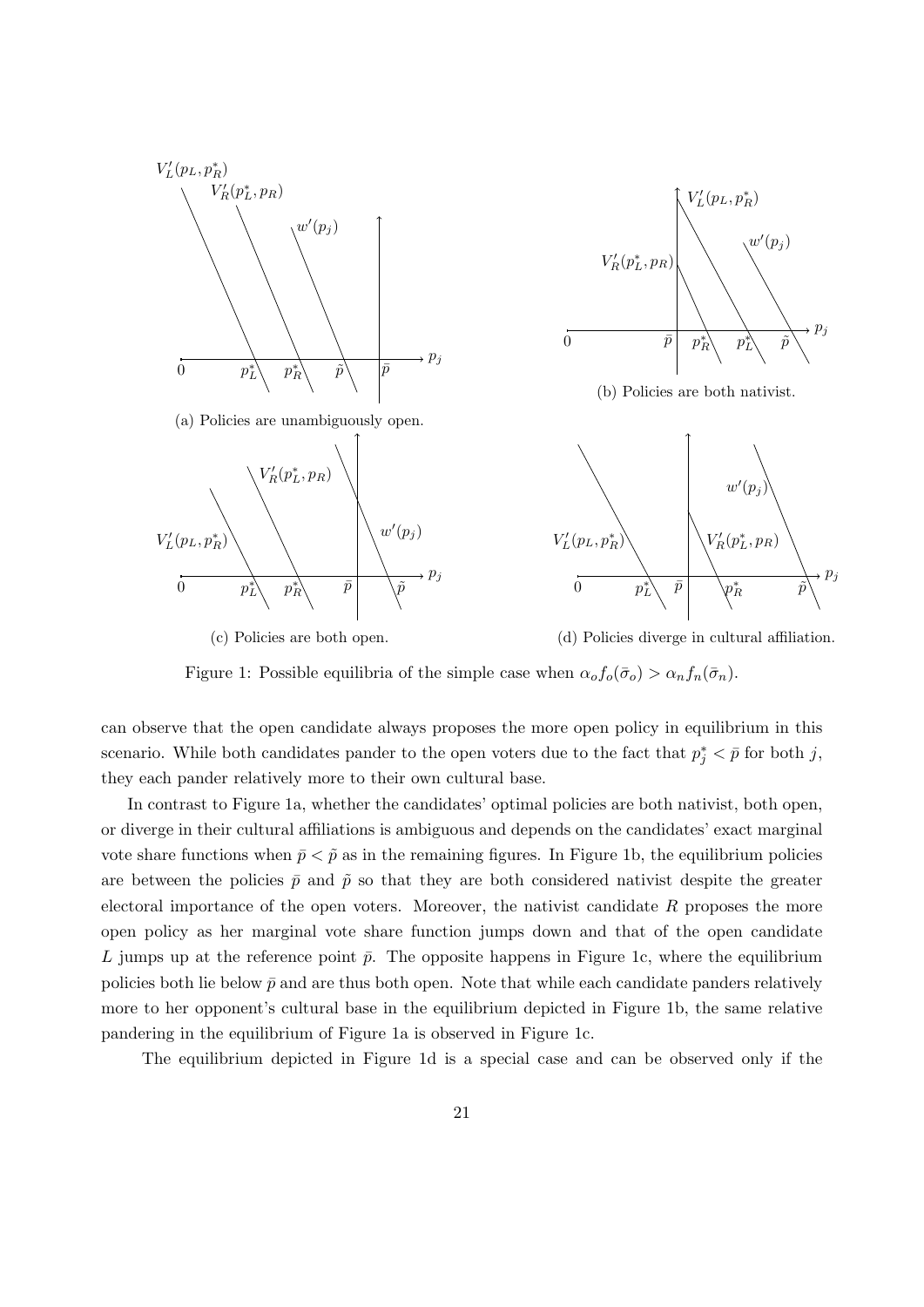candidates differ in the intensity of their cultural identities such that  $\Delta_L \neq \Delta_R$  and  $\bar{\lambda}_L \neq \bar{\lambda}_R$ . While the candidates' policies remain more open than the policy  $\tilde{p}$  due to the greater electoral importance of the open voters, they position on opposite sides of  $\bar{p}$  so that the cultural affiliation of their equilibrium policies diverge. Here, we simply note the possibility of existence of such an equilibrium and postpone a more detailed discussion until the full equilibrium analysis.

The simplifying assumption that  $\lambda_j(p_j)$  for  $j \in \{L, R\}$  can only take two values allows us to depict the possible equilibrium cases as in Figure 1 and draw conclusions on relative pandering by the candidates when cultural partisanship leads to behavioral voting. However, it also implies a very strong form of partisanship in the electorate. Specifically, the simple case assumes that the candidates passively accept the behavioral implications of cultural partisanship and are restricted in the actions they can take to influence the weights voters use to evaluate the cultural aspects of their policies. Therefore, even though the analysis in this section provides an intuitive visualization of the possibilities we may encounter in equilibrium, a more realistic approach would allow the candidates greater influence in manipulating the behavioral evaluation of their policies. This is our motivation for characterizing equilibrium under a different assumption on the  $\lambda_i(p_i)$  function in the next section.

#### 5.4 Pandering When Candidates are More Manipulative

To more generally characterize the equilibrium alignments between the candidates' policies and the voter groups due to cultural partisanship, we first focus on the different types of equilibria that might be observed based on the relative positions of the policies  $\tilde{p}$  and  $\bar{p}$ . Then, we establish the conditions under which the model's unique pure strategy equilibrium will be described by either of these possible equilibrium types. For a more concise exposition of our results, we make the following assumption:

Assumption 3. Let  $\bar{p} = \frac{1}{2}$  $\frac{1}{2}$ . The function  $\lambda_j(p_j)$  for  $j \in \{L, R\}$  is such that  $\lambda_j(p_j) = Ap_j + K$ and  $\lambda_{-j}(p_{-j}) = A(1-p_{-j}) + K$  if and only if j is the nativist candidate, where  $K > \frac{A}{2} > 0$ .

Note that  $\lambda_L(\bar{p}) = \lambda_R(\bar{p})$  under Assumption 3 and recall that  $\lambda_L(p) > \lambda_R(p)$  for any given  $p_L = p_R \equiv p \langle \bar{p} \rangle$  if and only if L is the open candidate, and that  $\lambda_L(p) > \lambda_R(p)$  for any given  $p_L = p_R \equiv p > \bar{p}$  if and only if L is the nativist candidate. Assumption 3 imposes a form of behavioral voting that places more emphasis on the cultural aspects of a candidate's policy as this policy becomes more extreme in the direction of the candidate's identity. More specifically, all voters increase the weight on their cultural utilities from the open (nativist) candidate as she proposes more open (nativist) policies.

The behavioral weight functions  $\lambda_j(p_j)$  for each candidate j are illustrated in Figure 2. Since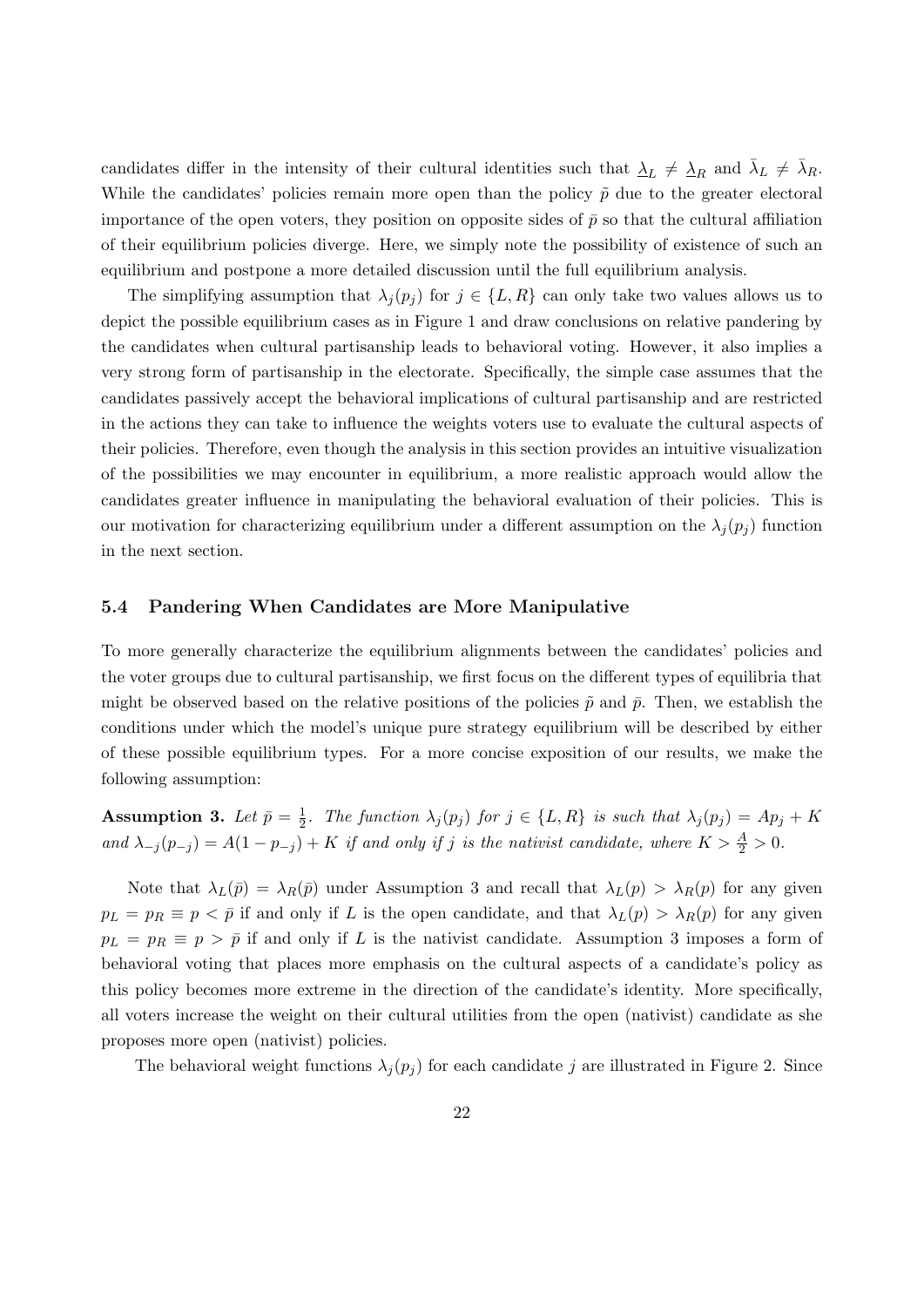

Figure 2: The behavioral weight functions for open candidate L and nativist candidate R.

the parameter  $K$  represents the minimum weight voters can attach to their cultural utilities and A represents the magnitude of the slope of the  $\lambda_j(p_j)$  function for both j, the restriction  $K > \frac{A}{2}$ imposes a ceiling on how much candidates can influence cultural partisanship through their policy choices.<sup>45</sup> This assumption allows the candidates some influence over behavioral voting through their policy choices to a greater extent than was the case in the previous section's simple case, thereby imposing a less stark form of partisan policy assessments on the voters.<sup>46</sup>

As mentioned in the previous section, the unique pure strategy equilibrium may belong to one of two general types of equilibria defined based on the relative positions of the reference point  $\bar{p}$  and the consumption utility maximizer  $\tilde{p}$ : First,  $\tilde{p}$  and  $\bar{p}$  may be positioned such that the equilibrium policies would be unambiguously either below or above  $\bar{p}$ , depending on the ranking between the electoral importance of the open and nativist voters. Alternatively, the relative positions of  $\bar{p}$ and  $\tilde{p}$  may allow equilibrium policies to be positioned on the opposite sides of  $\bar{p}$ . However, we will subsequently show that equilibrium policies will never be on opposite sides of  $\bar{p}$ , unless the candidates' cultural identities differ in intensity.

We begin our characterization of equilibrium alignments by focusing on the first of these two classes of equilibria, which we denote a Type 1 equilibrium. In a Type 1 equilibrium, candidates' policies necessarily carry the same cultural affiliation. Specifically, a Type 1 equilibrium is defined such that either  $p_j^* < \tilde{p} < \bar{p}$  or  $\bar{p} < \tilde{p} < p_j^*$  for  $j = L, R$ , where Proposition 1 indicates that the former is observed only if  $\alpha_o f_o(\bar{\sigma}_o) > \alpha_n f_n(\bar{\sigma}_n)$  and the latter is observed only if  $\alpha_o f_o(\bar{\sigma}_o)$  $\alpha_n f_n(\bar{\sigma}_n)$ . A Type 1 equilibrium can be described as a convergent equilibrium, where the term convergence refers not to identical policies but to policies with identical cultural affiliations.

**Proposition 2.** Let  $(p_L^*, p_R^*)$  be a Type 1 equilibrium, i.e.  $p_j^* < \tilde{p} < \bar{p}$  or  $\bar{p} < \tilde{p} < p_j^*$  for  $j = L, R$ .

<sup>&</sup>lt;sup>45</sup>The restriction that  $K > \frac{A}{2}$  also ensures that  $\lambda'_j(p_j)(p_j - \bar{p}) + \lambda_j(p_j) > 0$  for all  $p_j$  and  $j \in \{L, R\}$  as assumed in the core model.

<sup>&</sup>lt;sup>46</sup>We analyze an alternative functional form for  $\lambda_j(p_j)$  in Section 6.2 according to which more extreme policies relative to the reference point lead to greater emphasis by all voters on the cultural aspects of immigration regardless of the candidate's identity.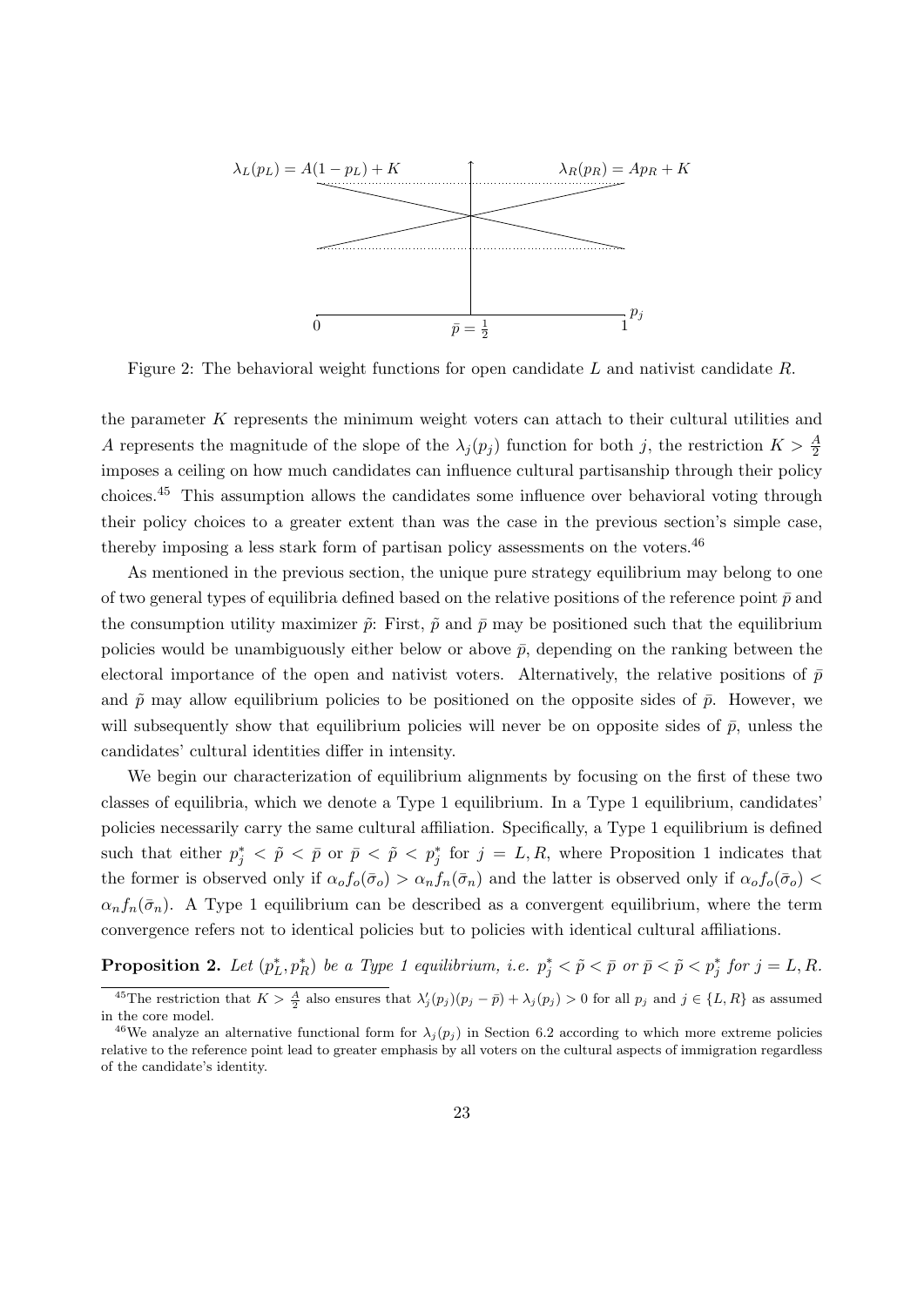# Then,  $p_L^* < p_R^*$  if and only if L is the open candidate.

While candidates' policies always have identical cultural affiliations, the extent to which they pander relatively more to a given voter group differs in an asymmetric Type 1 equilibrium. Specifically, Proposition 2 asserts that the open candidate always proposes the more open and the nativist candidate always proposes the more nativist policy in a Type 1 equilibrium, regardless of the ranking between the electoral importance of the two voter groups. For instance, given that both policies are more open than the policy  $\tilde{p}$  if  $\alpha_o f_o(\bar{\sigma}_o) > \alpha_n f_n(\bar{\sigma}_n)$  in equilibrium, Proposition 2 indicates that the open candidate elevates her advantage with the open voters in this policy range by pandering to them to a greater extent than the nativist candidate finds optimal. Similarly, the nativist candidate plays to her advantage with the nativist voters by proposing a less open policy. For both candidates, these advantages originate from cultural partisanship: Voters' judgment of the open candidate is shaped by their belief that she fully supports the cultural consequences of her open policy, contrary to her nativist opponent. Given that an open policy is unambiguously optimal for both candidates in this Type 1 equilibrium, the open candidate exploits the open voters' deeper appreciation of her while the nativist candidate capitalizes on the nativist voters' milder dissatisfaction compared to their disdain of her opponent.

In a Type 1 equilibrium, the marginal vote share of the open candidate always lies below that of the nativist candidate, as observed in Figure 1a for an open equilibrium of the simple case. This is a consequence of the divergence between the magnitudes of the marginal cultural utilities that voters receive from candidates  $L$  and  $R$ , which itself is a direct consequence of behavioral voting based on cultural partisanship. In a Type 1 equilibrium, this results in policy affiliation convergence along with greater pandering by the candidate whose cultural base is electorally-dominant. However, an alternative relative positioning between the policies  $\tilde{p}$  and  $\bar{p}$  would produce different implications of behavioral voting, which we focus on next. We denote this second class of equilibria that in principle allows for equilibrium policy affiliation divergence a Type 2 equilibrium, which is defined such that either  $\bar{p} < \tilde{p}$  when  $p_j^* < \tilde{p}$ , or  $\bar{p} > \tilde{p}$  when  $p_j^* > \tilde{p}$  for  $j = L, R$ .

There are three possible cases that may potentially describe a Type 2 equilibrium: First,  $p_j^*$ for  $j = L, R$  may be such that  $p_j^* < \bar{p} < \tilde{p}$  or  $p_j^* > \bar{p} > \tilde{p}$ , yielding a convergent Type 2 equilibrium. Second, we may have  $p_j^* < \bar{p} < p_{-j}^* < \tilde{p}$  or  $p_j^* > \bar{p} > p_{-j}^* > \tilde{p}$  for  $j \in \{L, R\}$ , indicating a divergent equilibrium. Third,  $p_j^*$  may be such that  $\bar{p} < p_j^* < \tilde{p}$  or  $\bar{p} > p_j^* > \tilde{p}$  for  $j = L, R$ , again yielding a convergent Type 2 equilibrium. Momentarily leaving aside the question of when the unique pure strategy equilibrium would be described by either of these cases, the following proposition describes each of their properties for a Type 2 equilibrium:

**Proposition 3.** Let  $(p_L^*, p_R^*)$  be a Type 2 equilibrium, i.e.  $\bar{p} < \tilde{p}$  when  $p_j^* < \tilde{p}$ , or  $\bar{p} > \tilde{p}$  when  $p_j^* > \tilde{p}$  for  $j = L, R$ .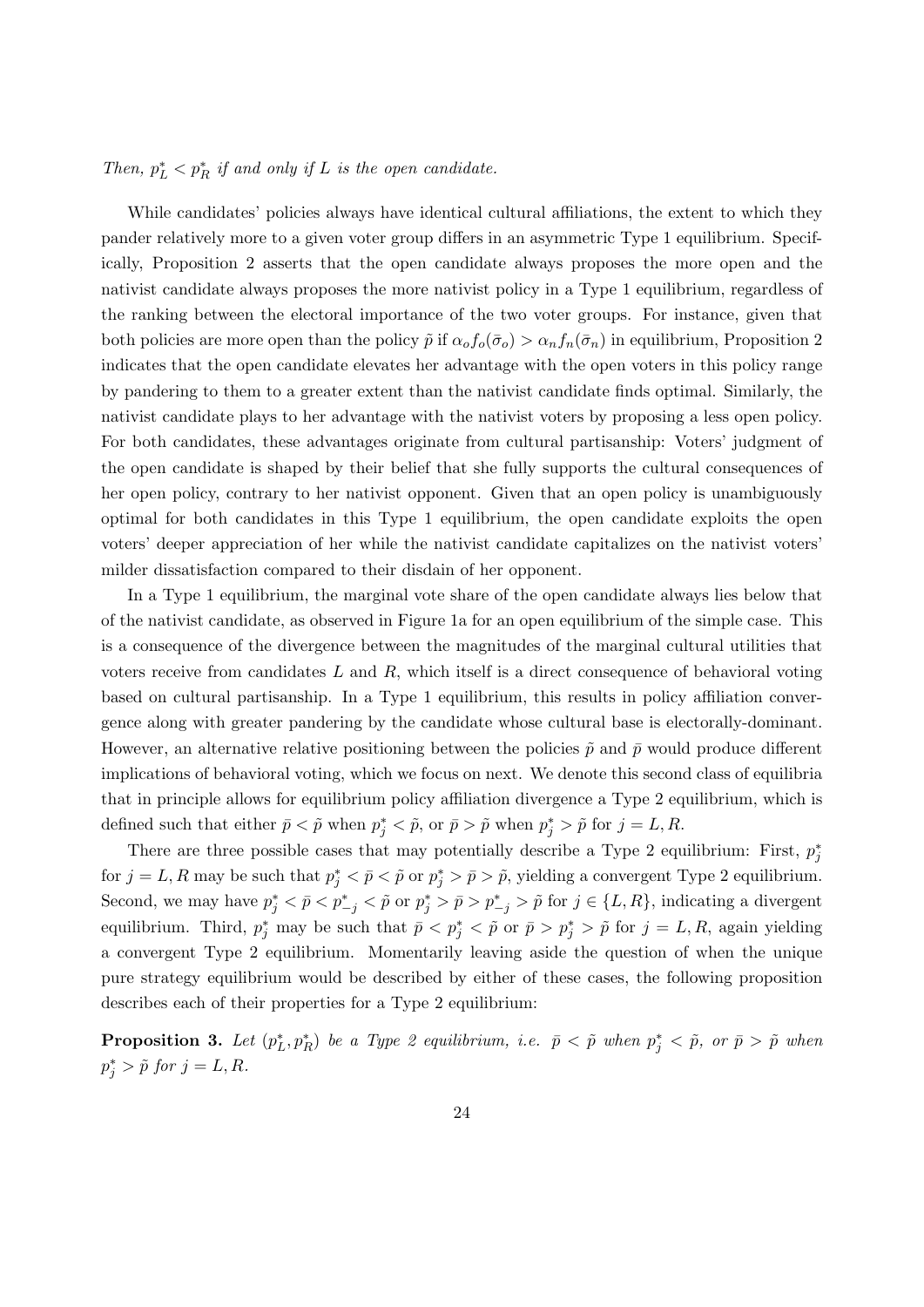- a. If  $p_j^* < \bar{p} < \tilde{p}$  or  $p_j^* > \bar{p} > \tilde{p}$  for  $j = L, R$ , then  $p_L^* < p_R^*$  if and only if L is the open candidate.
- b. If  $(p_L^*, p_R^*)$  is a divergent Type 2 equilibrium, then  $K_L \neq K_R$  and/or  $A_L \neq A_R$ .
- c. If  $\bar{p} < p_j^* < \tilde{p}$  or  $\tilde{p} < p_j^* < \bar{p}$  for  $j = L, R$ , then  $p_R^* < p_L^*$  if and only if L is the open candidate.

Similar to Proposition 2, part (a) of Proposition 3 states that the open candidate always proposes the more open and the nativist candidate always proposes the more nativist policy in a convergent Type 2 equilibrium in which equilibrium policies that are more open (nativist) than  $\tilde{p}$  are also considered open (nativist) based on the reference point (henceforth called a "Type 2A" equilibrium.") This equilibrium is convergent due to the fact that candidates' policies are always positioned on the same side of  $\bar{p}$  so that both candidates pander to the same voter group. Moreover, the candidate whose cultural identity conforms with that of the voter group being pandered to always leans deeper into her cultural base than her opponent as she finds it optimal to emphasize her advantage with her base.

Part (b) of Proposition 3 focuses on a potentially divergent equilibrium, or a Type 2B equilibrium, in which candidates' policies carry different cultural affiliations. Note that under Assumption 3, a divergent equilibrium cannot exist: As can be observed in Figure 2, the fact that  $\lambda_L(\bar{p}) = \lambda_R(\bar{p})$ when  $\bar{p} = \frac{1}{2}$  $\frac{1}{2}$  implies that the candidates' marginal vote shares are equalized at the reference point. Furthermore, as long as open voters are electorally-dominant, the marginal vote share function of the open candidate always lies below that of the nativist candidate in the range of open policies below  $\bar{p}$ , ruling out the possibility that the two marginal vote share functions may cross the horizontal axis on opposite sides of the reference point.<sup>47</sup>

On the other hand, the possibility of a divergent equilibrium arises once Assumption 3 is relaxed to allow for candidate-specific parameters  $K_j$  and/or  $A_j$  in the behavioral weight function  $\lambda_j(p_j)$ . Technically, this is due to the fact that the candidates' marginal vote share functions cease to take equal values at the reference point. The implications of a Type 2B equilibrium are particularly interesting as candidates pander to different voter groups. As candidates become differentiated not only in their cultural identities but also in the intensity of these identities as manifested in their behavioral weights, one candidate may find it optimal to choose a policy with a cultural affiliation that is in opposition to the identity of the electorally-dominant voter group.

Finally, part (c) of Proposition 3 indicates that if there exists a discrepancy in equilibrium between the electorally-dominant voter group and the one that is being pandered to by both candidates, then candidates must be downplaying their cultural identities. We call this a Type 2C equilibrium and illustrate it in Figure 3 using the magnitudes of the marginal cultural utilities that voters receive from the two candidates, where  $L$  denotes the open and  $R$  denotes the nativist

<sup>&</sup>lt;sup>47</sup>The argument for when nativist voters are electorally-dominant is symmetric.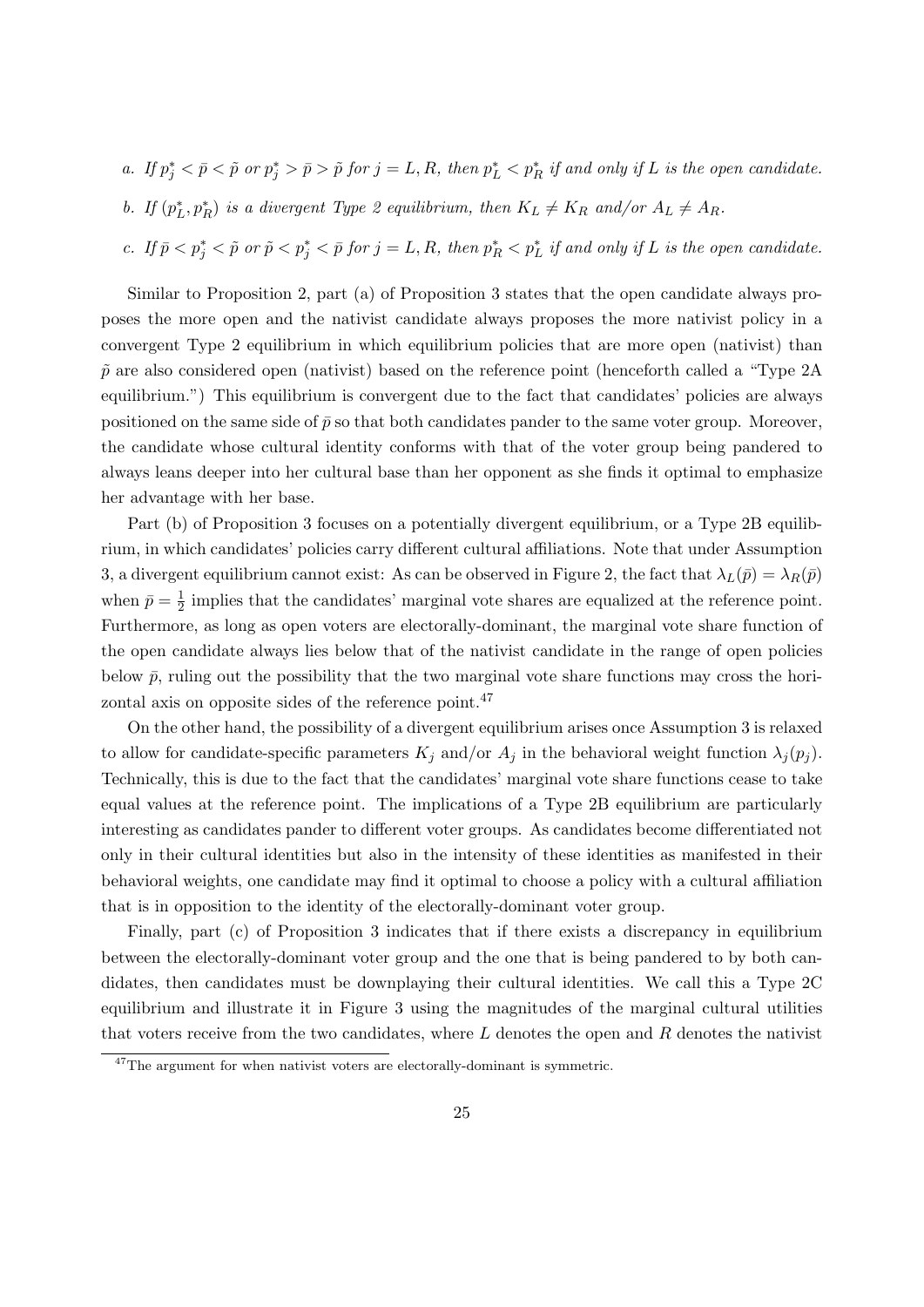



(a) Candidates pander to the nativist voters despite the greater electoral importance of open voters.

(b) Candidates pander to the open voters despite the greater electoral importance of nativist voters.

Figure 3: Candidates downplay their cultural identities in a Type 2C equilibrium.

candidate. For example, if  $\tilde{p} > \bar{p}$  and the open voters are electorally-dominant as assumed in Figure 3a, then the candidates operate in the nativist policy range in this equilibrium, where the open candidate is penalized less by the open voters but also rewarded less by the nativist voters relative to the nativist candidate. In Figure 3a, the marginal cultural disutility of a tighter policy to the electorally-dominant open voters is greater from the nativist candidate than from the open candidate. In contrast, in Figure 3b where  $\tilde{p} < \bar{p}$  and the nativist voters are assumed to dominate electorally, the marginal disutility to the nativist voters of a more open policy is greater from the open candidate than from the nativist candidate. Selective punishment by the electorally-dominant voter group is always elevated to the forefront of the candidates' policy calculus, resulting in the open candidate choosing the more nativist policy relative to the nativist candidate in a Type 2C equilibrium. Overall, the candidates' optimal policies do not reinforce their identities here in order to control the implications of cultural partisanship on their vote shares.

To summarize, the analysis has so far established that each candidate's optimal policy lies below the policy  $\tilde{p}$  that maximizes the value of  $w(p_i)$  if and only if the open voters are electorally more important than the nativist voters, and that the equilibrium will belong to one of two general classes of equilibria that we define based on the relative positions of  $\tilde{p}$  and the reference point  $\bar{p}$ . While the first of these equilibrium types implies unambiguously open or nativist policies by both candidates, the second one lends itself to three different configurations of the candidates' optimal policies, one of which indicates policy divergence in cultural affiliation and can be observed only if candidates differ in the intensity of their cultural identities. Having described above all of these possible equilibrium types, we now focus on establishing the conditions under which each of these types would describe the model's unique pure strategy equilibrium.

Note that if  $\bar{p} > \tilde{p}$  and  $\alpha_o f_o(\bar{\sigma}_o) > \alpha_n f_n(\bar{\sigma}_n)$ , we have an open Type 1 equilibrium (i.e.  $p_j^* < \tilde{p} < \bar{p}$  for  $j = L, R$ , and if  $\bar{p} < \tilde{p}$  and  $\alpha_n f_n(\bar{\sigma}_n) > \alpha_o f_o(\bar{\sigma}_o)$ , we have a nativist Type 1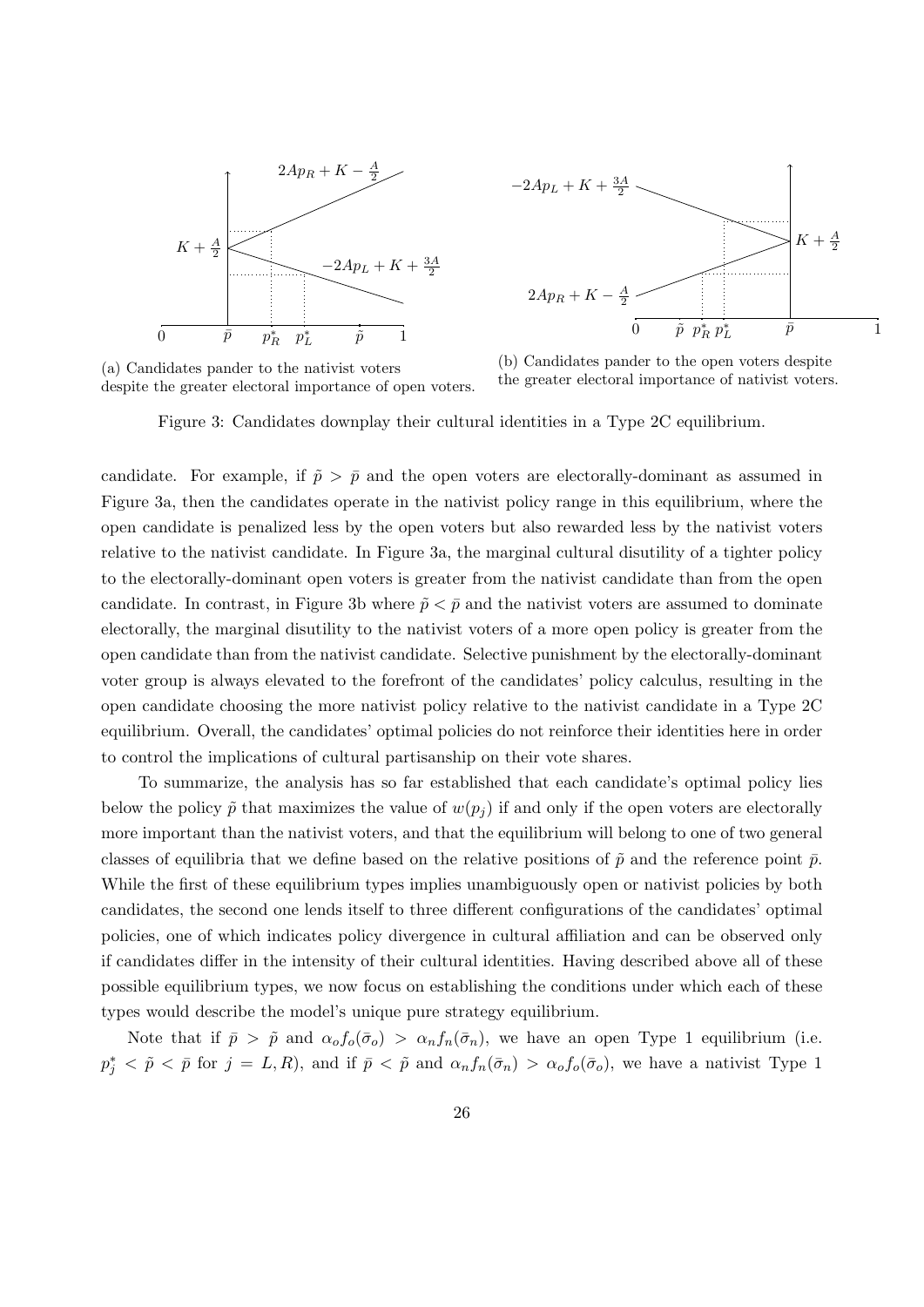equilibrium (i.e.  $\bar{p} < \tilde{p} < p_j^*$  for  $j = L, R$ ). However, conditions for the existence of either of the three sub-classes of a Type 2 equilibrium as described in Proposition 3 are less clear, i.e. what happens when  $\bar{p} < \tilde{p}$  and  $\alpha_o f_o(\bar{\sigma}_o) > \alpha_n f_n(\bar{\sigma}_n)$ , or when  $\bar{p} > \tilde{p}$  and  $\alpha_n f_n(\bar{\sigma}_n) > \alpha_o f_o(\bar{\sigma}_o)$ . The following proposition focuses on this question:

**Proposition 4.** Let  $\bar{\bar{\sigma}}_{hj} \equiv \bar{\sigma}_h(\bar{p}, p^*_{-j})$  for  $h \in \{n, o\}$  and  $j \in \{L, R\}$ . The unique pure strategy equilibrium  $(p_L^*, p_R^*)$  is a Type 2A equilibrium if and only if

$$
\frac{\alpha_o f_o(\bar{\bar{\sigma}}_{oj}) + \alpha_n f_n(\bar{\bar{\sigma}}_{nj})}{|\alpha_o f_o(\bar{\bar{\sigma}}_{oj}) - \alpha_n f_n(\bar{\bar{\sigma}}_{nj})|} & for j = L, R
$$
\n(9)

whenever  $\bar{p} < \tilde{p}$  and  $\alpha_o f_o(\bar{\sigma}_o) > \alpha_n f_n(\bar{\sigma}_n)$ , or  $\bar{p} > \tilde{p}$  and  $\alpha_n f_n(\bar{\sigma}_n) > \alpha_o f_o(\bar{\sigma}_o)$ . The unique pure strategy equilibrium is a Type 2B equilibrium if and only if (9) holds for exactly one candidate  $j \in \{L, R\}$ , and is a Type 2C equilibrium if and only if (9) fails to hold for both  $j = L, R$ .

Assuming relative positions between  $\tilde{p}$  and  $\bar{p}$  that would produce a Type 2 equilibrium, Proposition 4 indicates that a Type 2A equilibrium is obtained if and only if the magnitudes of both candidates' marginal vote shares due to the distributional aspects of their immigration policies are less than the magnitudes of their marginal vote shares due to their policies' cultural consequences when evaluated at the reference point  $\bar{p}$ . Recall that a Type 2A equilibrium is defined by congruence between the electorally-dominant voter group and the group that is being pandered to, while the reverse is true for a Type 2C equilibrium, which would be obtained if the opposite of (9) holds for both candidates. Accordingly, when marginal distributional concerns outweigh cultural ones at the reference point for both candidates, the equilibrium policies always lie between  $\bar{p}$  and  $\tilde{p}$ . Rather than reinforcing the distributional imperative that positions both policies on the same side of  $\tilde{p}$ , the candidates go against it in a Type 2C equilibrium by pandering to the group that shares the cultural affiliation of  $\tilde{p}.^{48}$  As can be observed from condition (9), this requires sufficient similarity between the electoral importance of the two groups evaluated at  $p_j = \bar{p}$  and  $p_{-j} = p_{-j}^*$ for  $j \in \{L, R\}$  and a sufficiently large magnitude for  $w'(\bar{p})$ .

As discussed below Proposition 3, Type 2A and Type 2C equilibria are both convergent in cultural affiliation. This arises as condition (9) is either simultaneously satisfied or fails to hold for both candidates. In contrast, a divergent equilibrium (i.e. a Type 2B equilibrium) ensues if and only if condition (9) holds for exactly one candidate. However, as stated in part (b) of Proposition 3, condition (9) can never hold for only one candidate as long as the parameters defined in Assumption 3 are not candidate-specific. Once candidate-specific parameters are allowed for the  $\lambda_i(p_i)$  functions, if the asymmetry between the intensity of the candidates' cultural identities leads

<sup>&</sup>lt;sup>48</sup>Also recall part (c) of Proposition 3 along with Figure 3 indicated that a candidate's *relative* pandering is always to her opponent's base.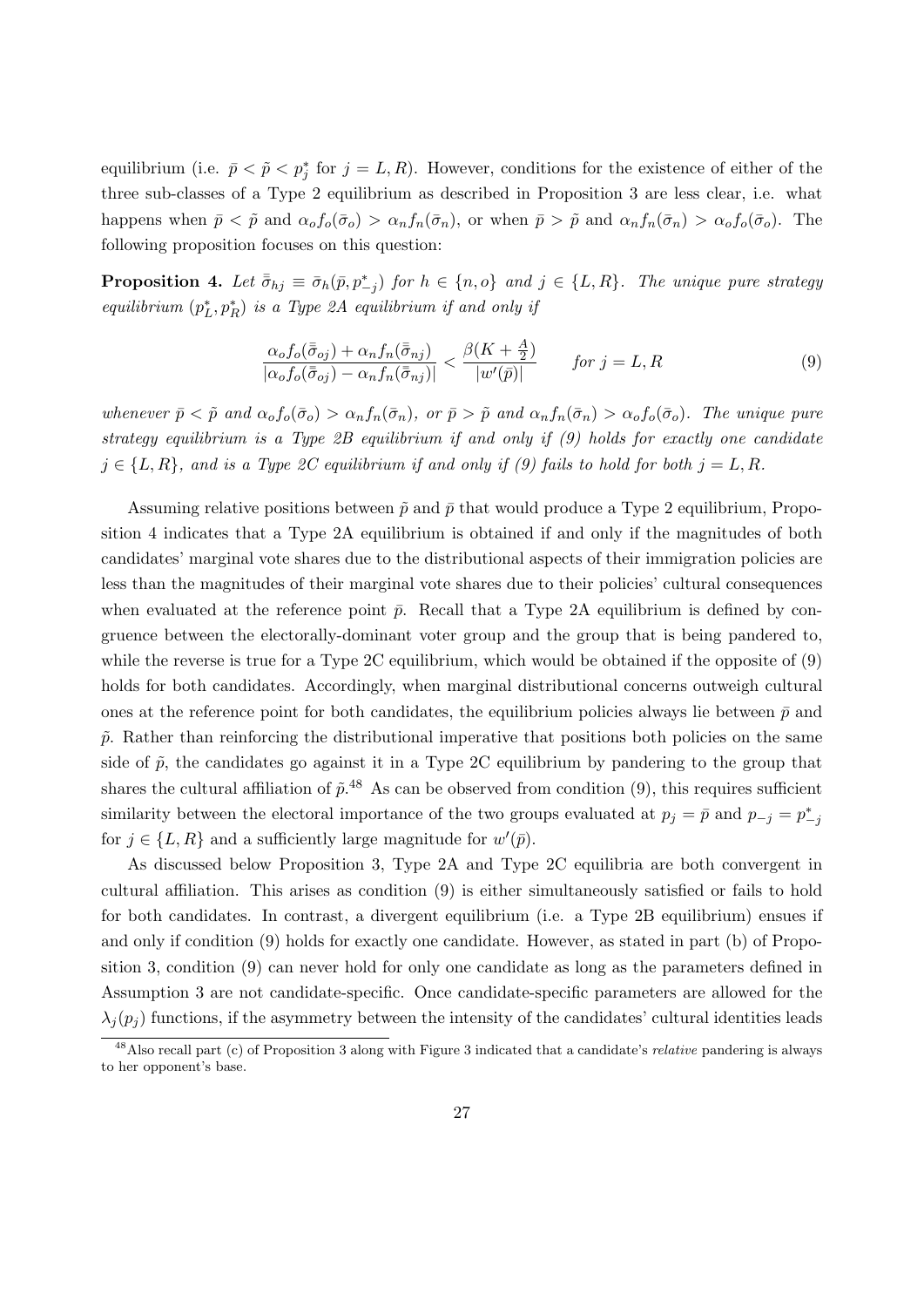to differences between the ideologies  $\bar{\sigma}_h(\bar{p}, p_R^*)$  and  $\bar{\sigma}_h(\bar{p}, p_L^*)$  for  $h \in \{n, o\}$  that in turn translate into sufficiently different density values, a divergent equilibrium is obtained.

The results of this section indicated that the relative strength of distributional versus cultural motives in the determination of a candidate's optimal immigration policy guides the behavioral sorting of candidates on the policy spectrum. An alternative interpretation suggests that the relative forces of agreement and cultural division in the electorate pins down equilibrium pandering by the candidates. Based on this analysis, the following section performs comparative statics exercises on the model's main parameters of interest.

#### 5.5 Comparative Statics

In this section, we explore the effects that changes to the strength of cultural partisanship, elasticity of labor demand, and intensity of behavioral voting have on the equilibrium policies and the candidates' vote shares. For simplicity, we assume uniform distributions for the voters' socioeconomic ideologies.<sup>49</sup>

The following proposition focuses on the implications of a greater cultural divide in the electorate, or equivalently stronger cultural partisanship, as manifested in greater values of  $\beta$ :

**Proposition 5.** Candidate j's equilibrium policy  $p_j^*$  for  $j \in \{L, R\}$  decreases as cultural partisanship strengthens if and only if  $\alpha_o f_o(\bar{\sigma}_o) > \alpha_n f_n(\bar{\sigma}_n)$ . In a convergent equilibrium in which candidates pander relatively more to their own base, the vote share of the open candidate increases if and only if  $\alpha_o f_o(\bar{\sigma}_o) > \alpha_n f_n(\bar{\sigma}_n)$ .

Proposition 5 indicates that the equilibrium policies become more open with greater cultural partisanship whenever the open voters are electorally-dominant. Specifically, in order for stronger cultural partisanship to result in more open equilibrium policies, the relative density of open swing voters must exceed the threshold  $\frac{\alpha_n}{\alpha_o}$ , which is decreasing in the proportion  $\alpha_o$  of open voters. In the opposite scenario, the candidates respond by increasing their relative pandering to the nativist voters through more restrictive immigration policies. This arises as the vote share effect of the greater disutility nativist voters receive from a given policy due to more intense cultural preferences exceeds the the corresponding effect of the open voters' greater cultural utility.

Proposition 5 also states that greater values of  $\beta$  help the vote share of the open candidate whenever the open voters are electorally-dominant in any convergent equilibrium with relative pandering to the candidates' own cultural base. The intuition for this result is similar to why

 $^{49}$ The uniform distribution assumption is not necessary for the following comparative statics results to hold. As long as the direct effect of a parameter shock dominates its indirect effect that materializes through changes in the densities of open and nativist swing voter socioeconomic ideologies, the below results continue to hold.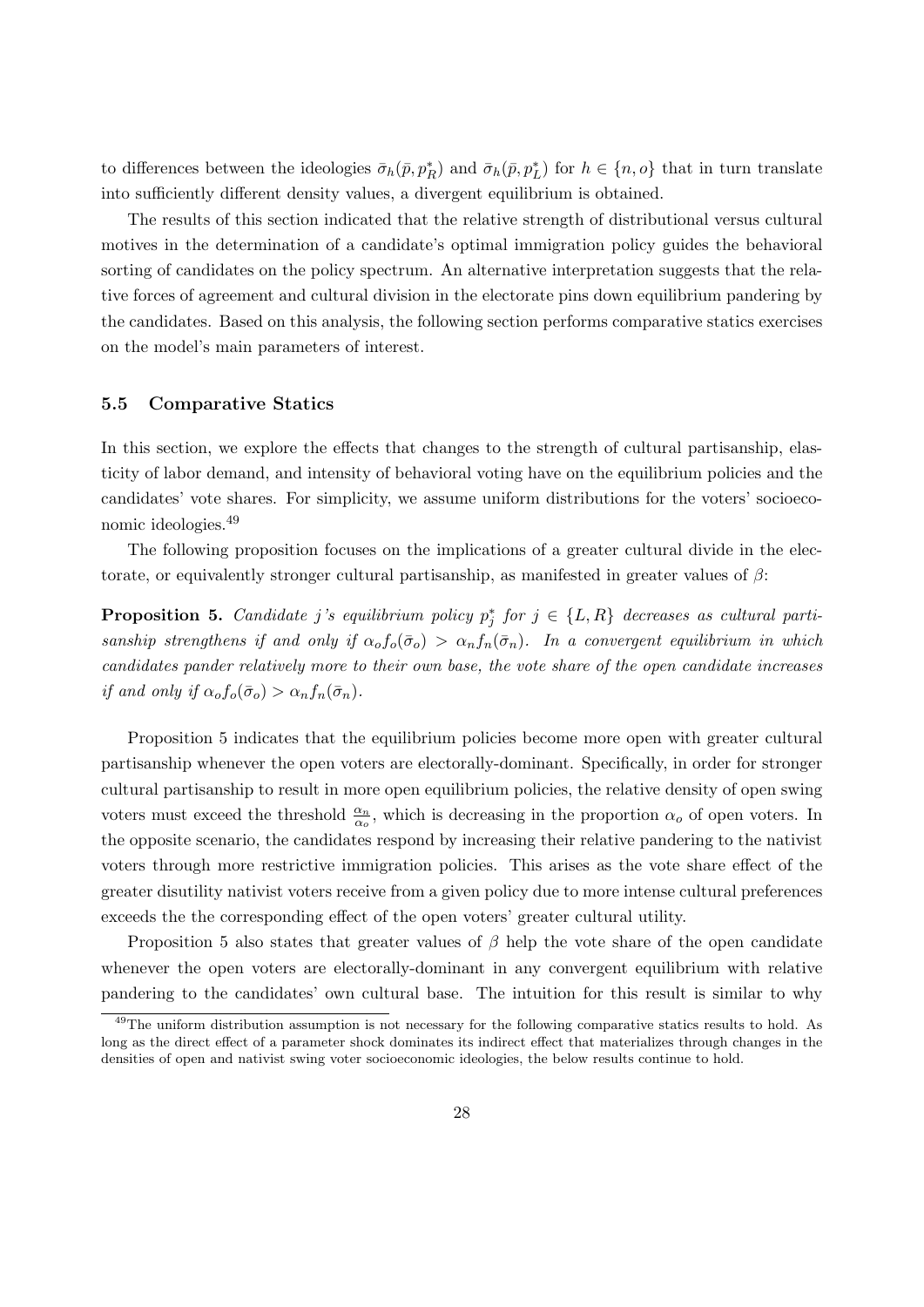candidates respond to a greater cultural division by relaxing their immigration restrictions when the open voters matter more: The open voters have an outsize effect on vote shares in this case due to the combination of their size and density of socioeconomic ideological preferences. Coupled with the fact that the open candidate elicits stronger reactions from both groups of voters in this range of policies, this results in a greater vote share for the open candidate. The intuition for why the nativist candidate benefits from greater cultural partisanship when nativist voters are the electorally-dominant group is equivalent.

A consequence of Assumption 2, which imposed the linearity of the voters' cultural utility functions, is that the parameter  $\beta$  can also be interpreted as the relative importance of the cultural aspects of immigration for voters to all other concerns. This suggests that more restrictive immigration policies can be expected following a shock such as the refugee crisis in Europe that intensifies all voters' cultural attitudes toward immigrants whenever the combination of the nativist voters' size and homogeneity of socioeconomic ideologies elevates them to a dominant position in elections. Moreover, when cultural concerns outweigh distributional ones in the candidates' optimal policy choices so that equilibrium is convergent in cultural affiliation and each candidate panders relatively more to her own base, such a shock is expected to benefit the nativist candidate at the expense of the open one.

Next, we investigate the role that the structure of aggregate labor demand in the economy plays on the equilibrium policies and the candidates' vote shares. Let  $\delta$  be a parameter that captures the inelasticity of aggregate labor demand such that  $\frac{\partial^2 w(p_j)}{\partial p_j \partial \delta} > 0$  for  $j \in \{L, R\}$ . For instance, if shifts in the cost structure of firms as a result of automation lead to a less elastic labor demand, how does this technological trend affect immigration policy and the candidates' vote shares?<sup>50</sup> The following proposition offers an answer to this question:

**Proposition 6.** Candidate j's equilibrium policy  $p_j^*$  for  $j \in \{L, R\}$  becomes more restrictive as aggregate labor demand becomes more inelastic. The nativist candidate's vote share increases as a result if and only if equilibrium is convergent with relative pandering to each candidate's own base.

The first part of Proposition 6 states that both candidates respond to a more inelastic aggregate labor demand by increasing their relative pandering to the nativist voters. This is because greater inelasticity elevates all voters' labor market-related concerns, increasing the restrictiveness of the policy  $\tilde{p}$  that maximizes the function  $w(p_i)$ . Since the nativist voters' consumption and cultural preferences on immigration are in congruence, they benefit from this change.

While there exists no ambiguity on the directional change in the candidates' equilibrium policies in response to a shock such as automation, the second part of Proposition 6 indicates that how the

<sup>&</sup>lt;sup>50</sup>Specifically, the firms' reduced abilities to substitute labor for capital as a result of automation might lead to an inelastic labor demand.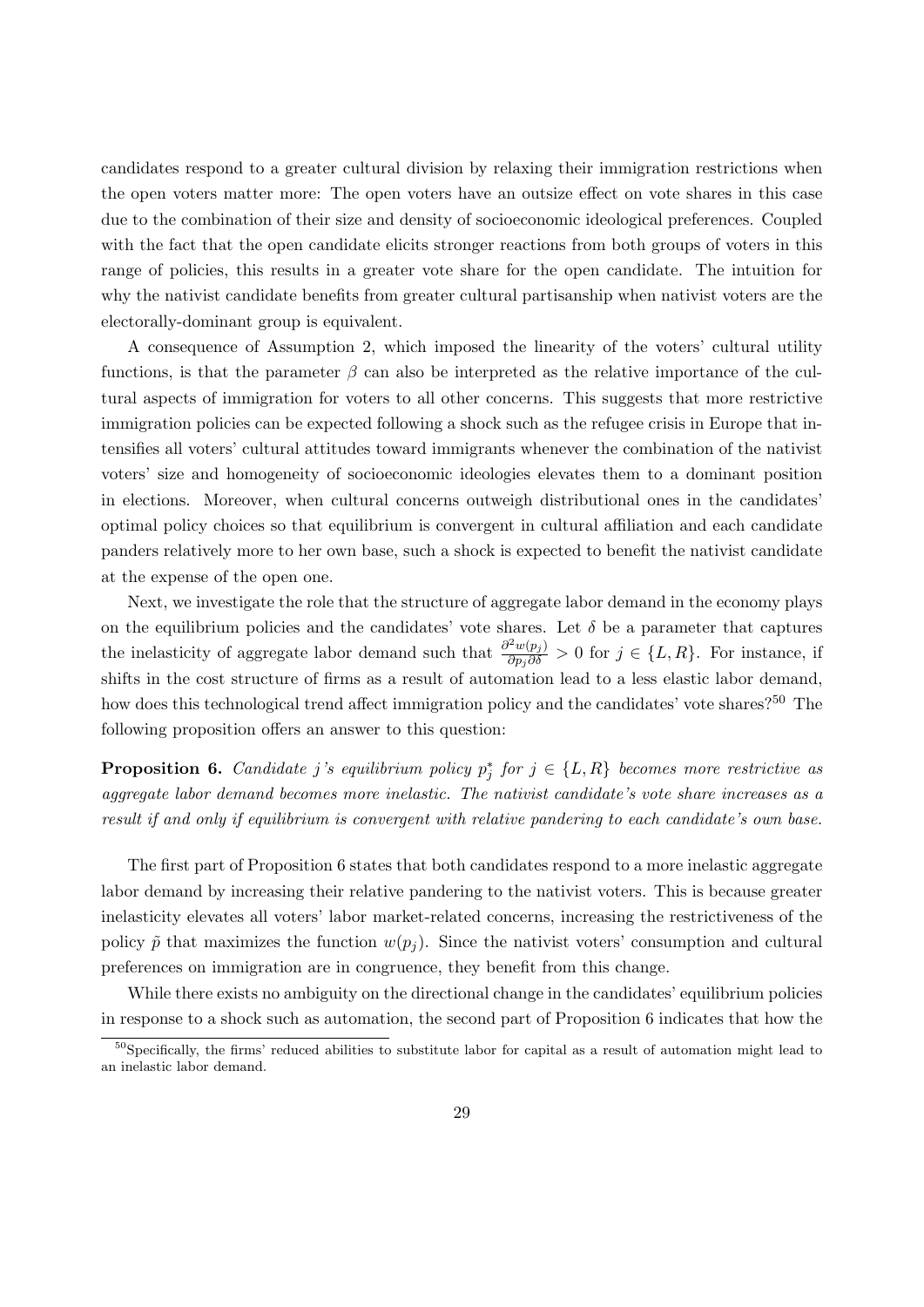candidates' vote shares change as a result depends on the type of the equilibrium. For a Type 1 or Type 2A equilibrium, i.e. a convergent equilibrium with relative pandering to each candidate's own base, Proposition 6 states that the nativist candidate's vote share increases, and consequently the open candidate's vote share decreases, in response to a shock that makes labor demand less elastic. Intuitively, the voters' demand for a more restrictive immigration policy for purely consumption reasons elevates the support of the candidate proposing the more nativist policy. In either of these two types of equilibria, this candidate is the nativist by Propositions 2 and 3. However, in a Type 2C equilibrium, the fact that the open candidate proposes the more nativist policy increases her vote share as all voters become more receptive to her candidacy due to distributional concerns.

Finally, how would the equilibrium policies be affected by stronger cultural identities held by the candidates, which would in turn be manifested in more intense behavioral voting? Focusing on a Type 1 equilibrium for simplicity, the following proposition summarizes the implications:

**Proposition 7.** For moderate equilibrium policies such that  $\frac{\bar{p}}{2} < p_j^* < \frac{1+\bar{p}}{2}$  $\frac{+p}{2}$  for  $j \in \{L, R\}$ , candidate j's equilibrium policy  $p_j^*$  decreases as the candidates' cultural identities intensify if and only if  $\alpha_o f_o(\bar{\sigma}_o) > \alpha_n f_n(\bar{\sigma}_n)$ . For all other equilibrium policies  $p_j^*$  for  $j \in \{L, R\}$ , the open candidate's equilibrium policy decreases and the nativist candidate's equilibrium policy increases regardless of the ranking between  $\alpha_o f_o(\bar{\sigma}_o)$  and  $\alpha_n f_n(\bar{\sigma}_n)$ .

Proposition 7 suggests that for moderate equilibrium policies, more intense behavioral voting, represented by an increase in the value of the parameter  $A$ , lead to tighter immigration policies as candidates' cultural identities strengthen when the nativist voters electorally dominate the open voters, and vice-versa. This happens as open voters either appreciate more or dislike less the open candidate's policy, while reacting in the opposite way to the nativist candidate. At the same time, the nativist voters react in the opposite way to the candidates' policies. Overall, these forces lead to changes in the candidates' equilibrium policies that are unambiguously in the same direction. On the other hand, for more extreme equilibrium policies, candidates may respond to more intense behavioral voting in opposite directions, simultaneously contributing to greater equilibrium policy polarization. In the following section, we consider an alternative functional form for the candidates' behavioral weights that always yields greater policy polarization in response to stronger candidate identities.

### 6 Extensions

This section discusses the ways in which our main results change when we introduce two modifications to our core model: First, we relax the assumption that the open and nativist voters must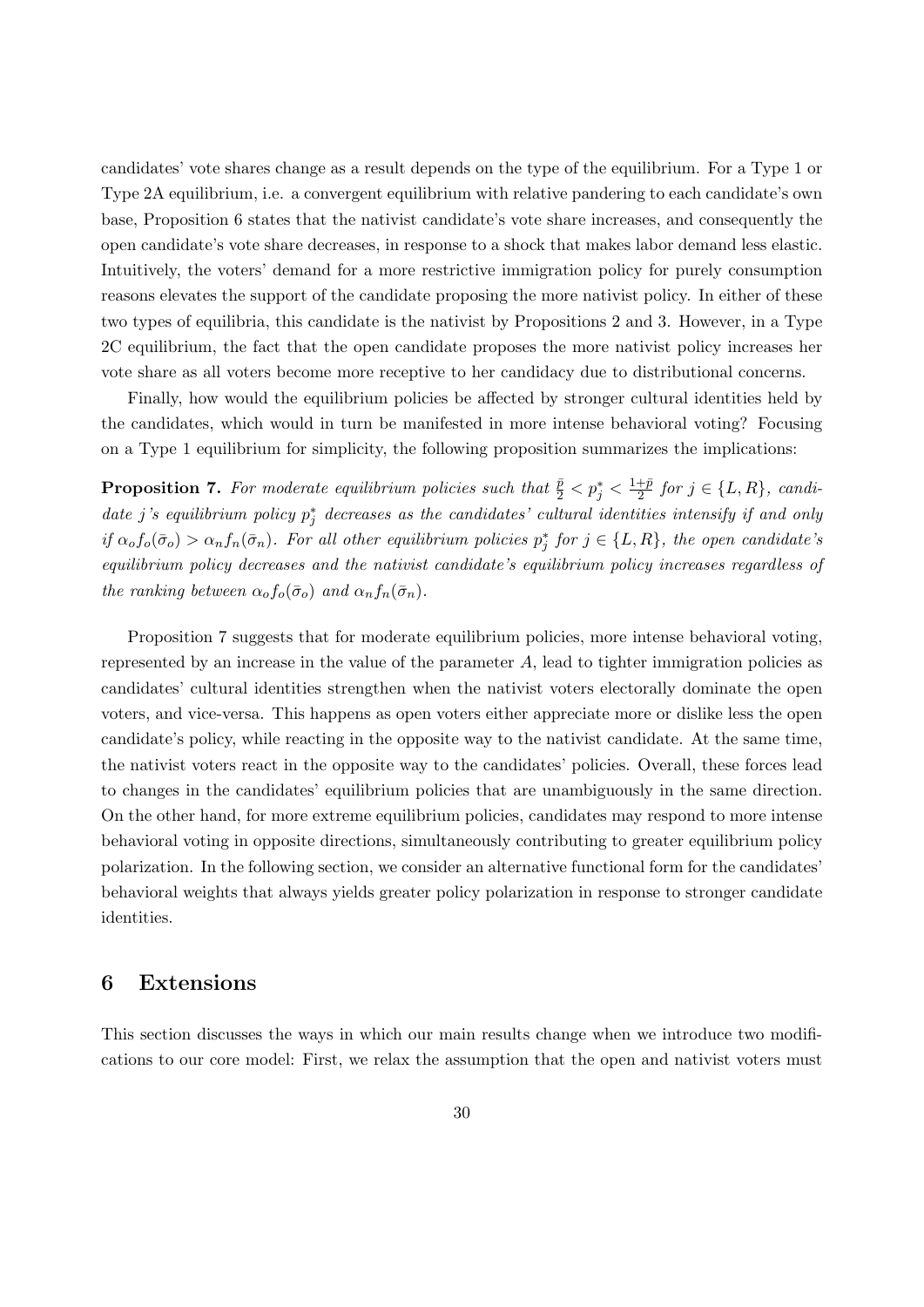have equally intense cultural preferences. This analysis allows us to consider shocks that may differentially impact the open and the nativist voters. Second, we analyze an alternative functional form for the  $\lambda_i(p_i)$  function that captures the possibility that the direction of the voters' behavioral response to more extreme policies need not be candidate-specific.

#### 6.1 Differences in the Intensity of Cultural Preferences

This section relaxes the assumption that  $\beta_n = \beta_0 \equiv \beta$ , which was maintained in the core analysis mainly for simplicity of exposition. Once the value of the  $\beta_h$  parameter is allowed to differ between the voter groups, it is straightforward to observe the following modification to Proposition 1: Candidate j's equilibrium policy  $p_j^*$  for  $j \in \{L, R\}$  is such that  $p_j^* < \tilde{p}$  if and only if  $\beta_0 \alpha_0 f_0(\bar{\sigma}_0) > \beta_n \alpha_n f_n(\bar{\sigma}_n)$ . Intuitively, the value of the parameter  $\beta_h$  for  $h \in \{n, o\}$  also becomes a determinant of a group's electoral importance, which in turn determines whether the equilibrium policies will be more or less restrictive than the policy  $\tilde{p}$ . Together with its size and the ideological density of its swing voters, more intense cultural preferences help a voter group push the candidates' equilibrium policies toward the side of  $\tilde{p}$  that they culturally prefer.<sup>51</sup>

In the previous section, the shock to the parameter  $\beta$  considered in Proposition 5 implied an intensification of all voters' innate attitudes toward immigrants. In other words, an increase in  $\beta$  meant greater positive feelings by the open voters and greater negative feelings by the nativist voters simultaneously. However, it is also conceivable that certain shocks might change all voters' views on the cultural consequences of immigration in the same direction. For instance, greater media coverage on the plight of the refugees or the success of integration efforts may intensify the open voters' positive attitudes while diminishing the nativist voters' negative feelings. Alternatively, a prolonged period of higher unemployment after an economic crisis might make all voters partially blame immigrants for their hardships, which in turn may manifest itself in a greater electorate-wide dislike of immigrants.

While the former example would be captured in the context of our model by an increase in  $\beta_o$ and a decrease in  $\beta_n$ , the latter example would be captured by the opposite movements. The following corollary to Proposition 5 focuses on such asymmetric shocks to the voter groups' intensity of cultural preferences:

**Corollary 1.** In response to a shock that increases  $\beta_0$  and decreases  $\beta_n$ , candidate j's equilibrium policy  $p_j^*$  decreases for  $j \in \{L, R\}$ . The open candidate's vote share increases as a result in a convergent equilibrium in which candidates pander relatively more to their own base.

 $51$ Note that Propositions 2 and 3 are unaffected by this modification as the determinant of the candidates' relative equilibrium pandering remains the ranking between the magnitudes of the marginal cultural utility voters receive from the two candidates.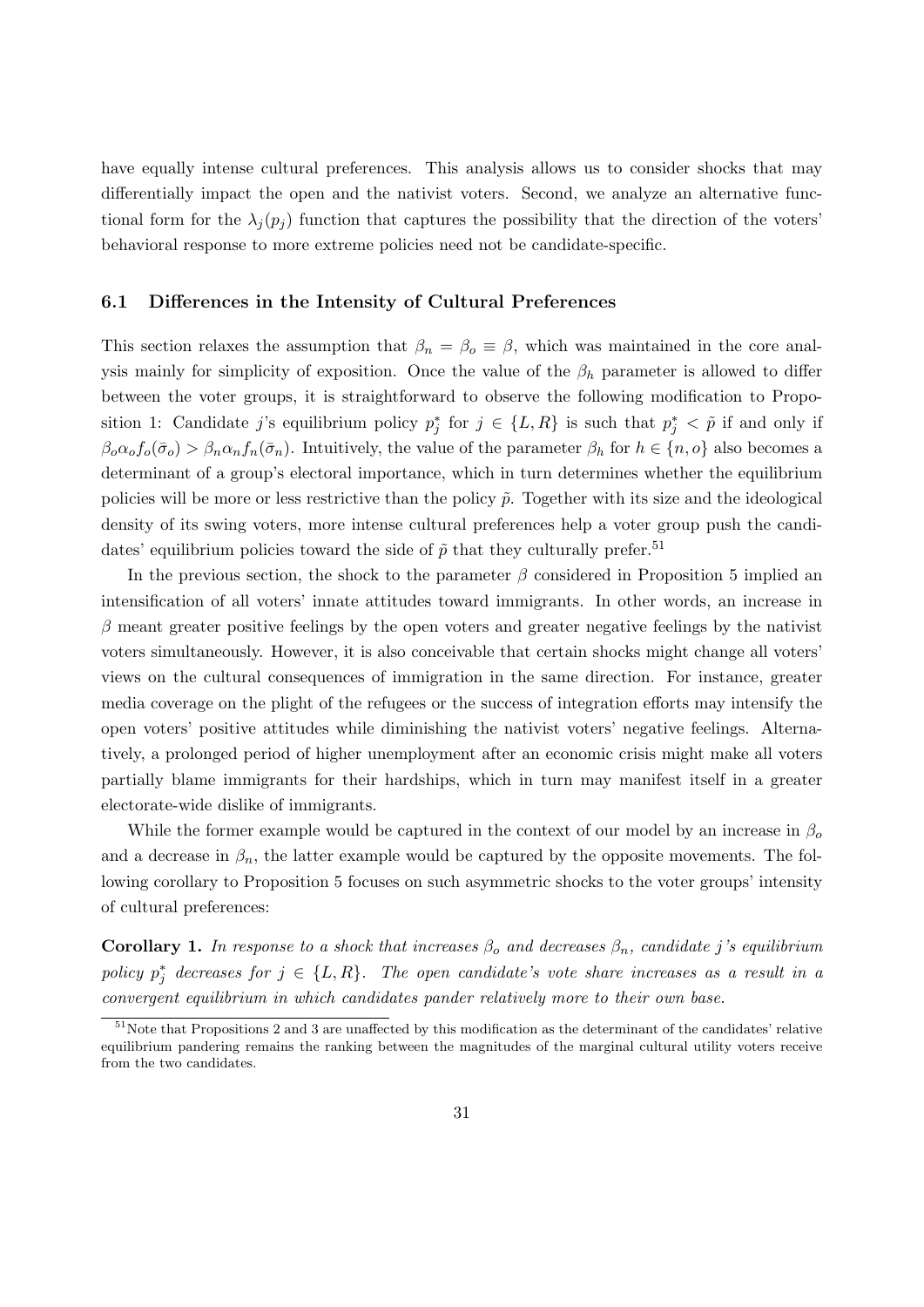Corollary 1 indicates that equilibrium policies will be unambiguously more open in response to shocks that increase all voters' appreciation of immigrants, while they will be unambiguously more restrictive in response to an opposite shock. Furthermore, it states that in any convergent equilibrium in which candidates are pandering to their own base, i.e. in any equilibrium in which  $p_L^*$   $\lt p_R^*$  if and only if L is the open candidate, the open candidate's vote share increases as a result. Recall that these scenarios were analyzed under a Type 1 and a Type 2A equilibrium in the previous sections.

What benefits the open candidate in a convergent equilibrium in which she is pandering relatively more to her own base is the elevation of her policy choice in the eyes of the voters due to cultural partisanship. When all voters increase their appreciation of immigrants, the open candidate also happens to be the one proposing the more open policy in such equilibria, emphasizing her behavioral advantage with the voters. These represent cases in which both her identity and the relative position of her optimal policy push her vote share upward.

#### 6.2 An Alternative Functional Form for Behavioral Weights

Recall that the functional form imposed in Assumption 3 on the candidates' behavioral weight  $\lambda_j(p_j)$  for  $j \in \{L, R\}$  implied growing voter attention on the cultural aspects of immigration as policies became more extreme if and only if it was proposed by the candidate whose identity conformed with the policy's cultural affiliation. However, it is also reasonable that voters might place more weight on their cultural utilities as a policy becomes more extreme relative to the reference point  $\bar{p}$  and that this property may apply equally to the behavioral weights of the two candidates regardless of their cultural identities. In this extension, we analyze the equilibrium implications of this modification to the candidates' behavioral weights for robustness. The results indicate that the only equilibrium difference between the two functional forms arises in the candidates' policy responses to more intense behavioral voting.

For a simple formalization of the idea that the directional change in  $\lambda_j(p_j)$  as  $p_j$  becomes more extreme does not necessarily depend on whether candidate  $j$ 's identity and the cultural affiliation of policy  $p_i$  are in agreement, consider the following functional form for  $\lambda_i(p_i)$ :

**Assumption 4.** The function  $\lambda_j(p_j)$  is linear for  $j \in \{L, R\}$  such that

$$
\lambda_j(p_j) = \begin{cases} \gamma_j(\bar{p} - p_j) + K & \text{if } p_j \leq \bar{p} \\ \mu_j(p_j - \bar{p}) + K & \text{if } p_j > \bar{p} \end{cases}
$$
(10)

where  $K > 0$ ,  $\gamma_j > 0$ ,  $\mu_j > 0$ ,  $\gamma_j \neq \mu_j$ , and  $\gamma_j > \mu_j$  if and only if j is the open candidate.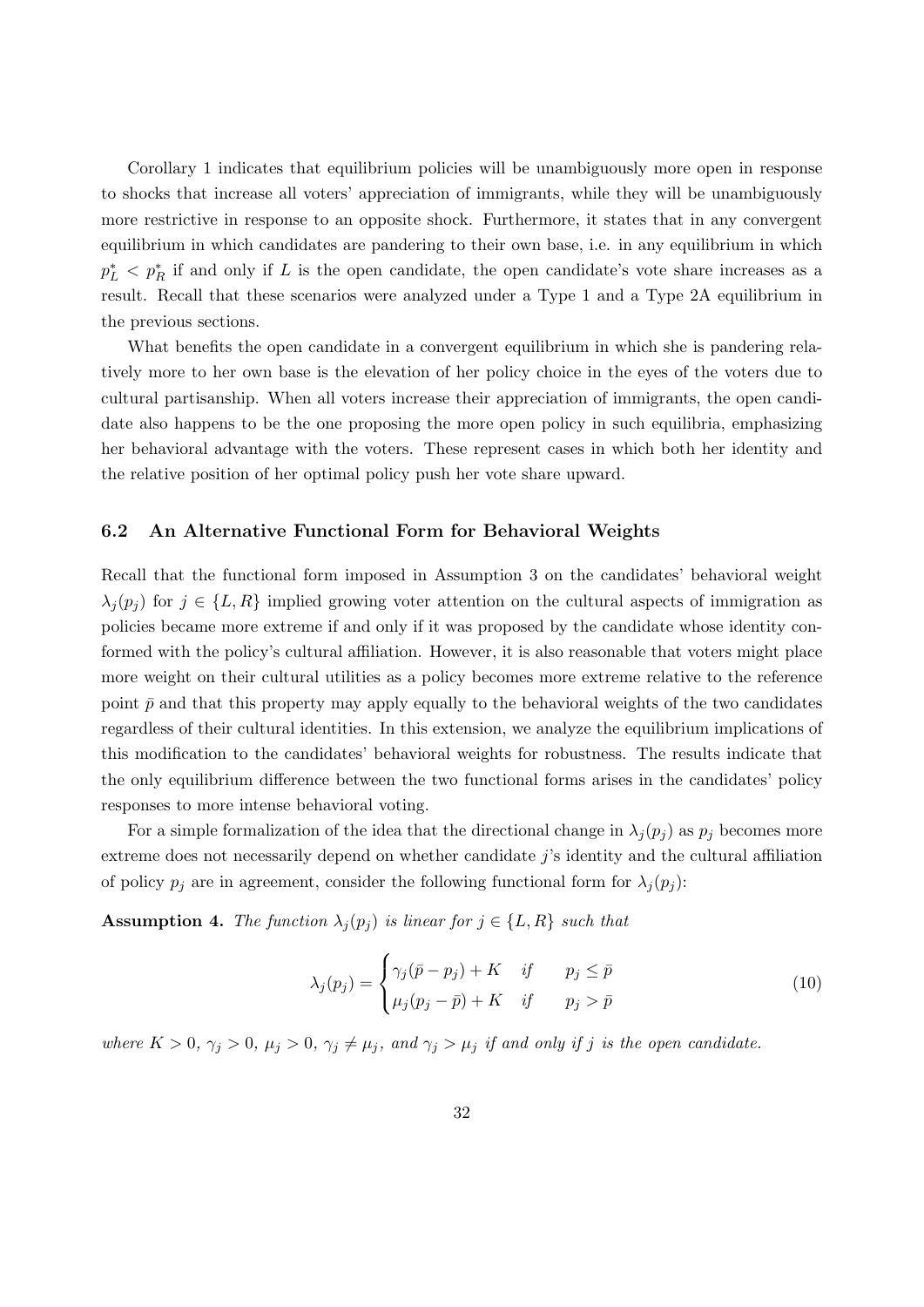Note that the v-shaped behavioral weight function as assumed above introduces certain technical complications to the analysis due to the fact that  $\lambda_i(p_i)z_h(p_i)$  for  $j \in \{L, R\}$  and  $h \in \{n, o\}$ ceases to be twice-differentiable.<sup>52</sup> However, it is straightforward to show that Propositions 2, 3 and 4 that characterized equilibrium pandering by the candidates are not affected by Assumption 4. Fundamentally, this is due to the fact that the relative positions of the candidates' marginal vote share functions remain unchanged. Proposition 5 also continues to hold under Assumption 4 by the same reason. For Proposition 6, the equilibrium effects of a less elastic labor demand, such as through automation, do not change with the alternative functional form for the behavioral weights since the  $\delta$  parameter does not impact the voters' cultural utilities.

On the other hand, the behavioral weights imposed by Assumptions 3 and 4 have different implications for what it means for the candidates' cultural identities to strengthen. Specifically, while stronger cultural identities were manifested in a greater parameter value for A under Assumption 3, Assumption 4 implies opposite movements in the parameters  $\gamma_i$  and  $\mu_j$ . The effects of this change on the candidates' equilibrium policy responses are summarized in the following corollary to Proposition 7, which also focuses on a Type 1 equilibrium for comparison:

**Corollary 2.** Suppose L is the open and R is the nativist candidate. Under Assumption 4, as the candidates respectively become more strongly open and more strongly nativist, the equilibrium  $p_L^*$ decreases and  $p_R^\ast$  increases.

While both candidates increase their relative pandering to the electorally-dominant group for moderate equilibrium policies in response to more intense behavioral voting under Assumption 3 as summarized in Proposition 7, Corollary 2 implies that equilibrium policy polarization increases regardless of the ranking between the electoral importance of the two groups in response to the same shock under Assumption 4. The main difference between these two functional forms that lead to different equilibrium responses to stronger candidate identities lies in the candidates' control over their behavioral weights. While the response of the candidates' behavioral weights to more extreme policies is fully symmetric under Assumption 3, this is no longer the case under Assumption 4.

# 7 Conclusion

This paper studied the effects of cultural partisanship on candidates' policy proposals and vote shares when voters are behavioral. While voters care about the socioeconomic ideologies and the

<sup>&</sup>lt;sup>52</sup>Specifically, under Assumption 4, the voters' policy utilities are twice-differentiable everywhere except at  $p_j = \bar{p}$ . The core model's existence and uniqueness of equilibrium result can be maintained by assuming strict concavity of the voters' policy utilities and imposing that  $f'_h(\bar{\sigma}_h)$  is negligible in the neighborhood of  $p_j = \bar{p}$  for any given  $p_{-j}$  for  $j \in \{L, R\}$  and  $h \in \{n, o\}$ .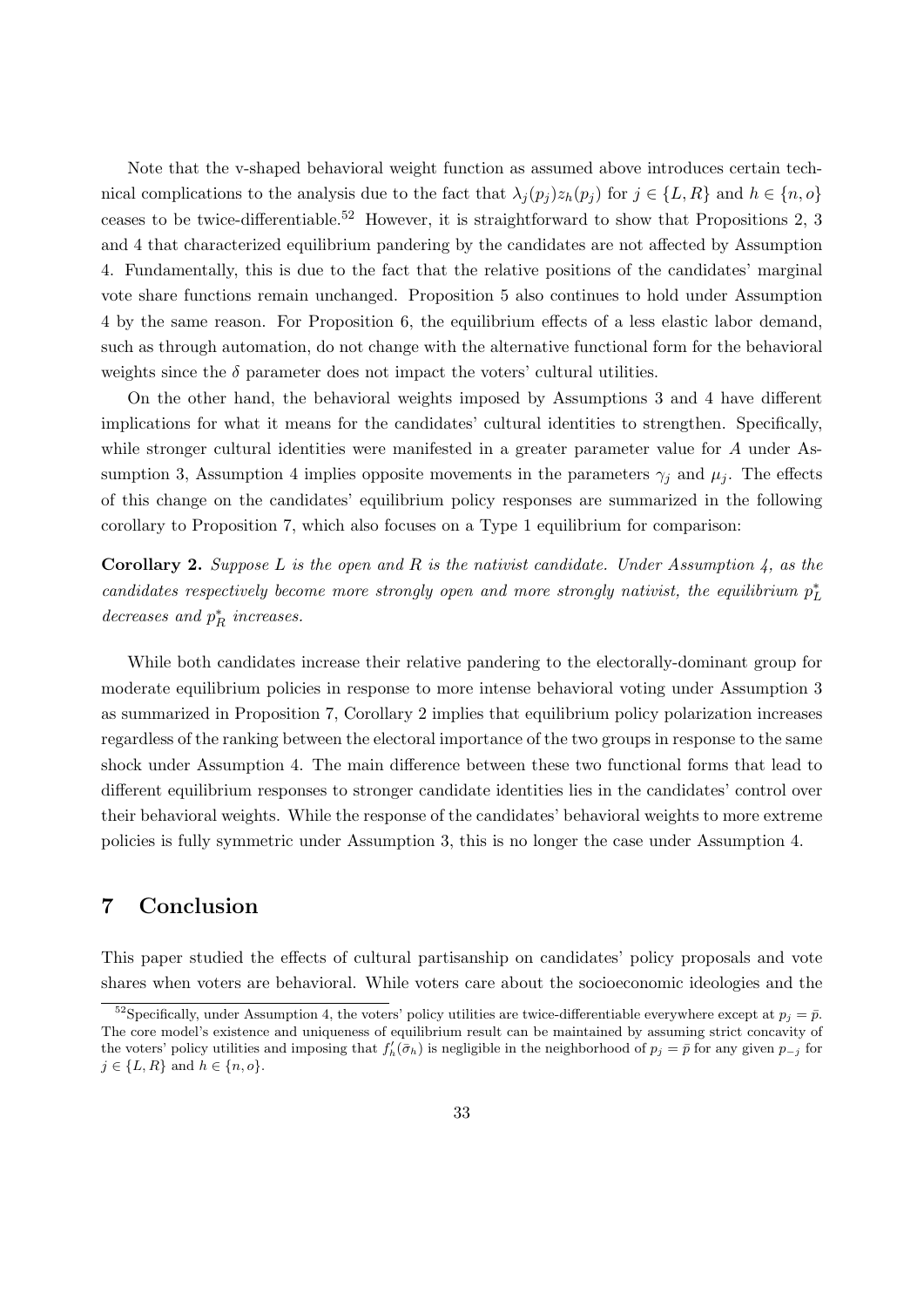policies of the candidates, they evaluate these attributes through the lens of their partisan affiliations. Specifically, the model assumed that voters either over-reward or under-punish the candidate with whom they share a cultural identity. Focusing on immigration as a policy issue with cultural as well as distributional consequences, and the cultural divide based on nativism as the source of partisanship in the electorate, the model allowed for voting behavior ostensibly detached from the candidates' socioeconomic ideologies and platforms.

Our main results indicate that behavioral voting based on cultural partisanship creates policy polarization between the candidates and that stronger candidate identities that translate into more intense behavioral voting may exacerbate this equilibrium outcome. We find that equilibrium policies are always biased in the cultural direction that is preferred by the electorally-dominant group. However, we also find that candidates do not necessarily pander to their own cultural bases in equilibrium. In fact, under certain conditions, the cultural affiliation of the equilibrium policies need not even agree with the cultural identity of the electorally-dominant group.

With a focus on demonstrating the powerful pull of identity politics, this paper provides a theoretical foundation for understanding the observed decoupling of voting behavior from traditional lines of division such as income or education. The results further suggest that culture-based alignments between a voter group and a candidate that propels that candidate to office may lead to the adoption of socioeconomic policies that oppose the interests of even a majority of the members of that voter group. Thus, we aim to highlight a channel through which partisanship can create an alliance between voter groups and candidates that is grounded not in socioeconomic ideology or policy interests but in behavioral traits.

The analysis can be extended in various directions with potentially interesting results. First, while we take as given the saliency of immigration as an election issue throughout the analysis, it is also reasonable to conjecture that a candidate that stands to benefit from exploiting the cultural divisions in the electorate based on nativism could take actions to influence the saliency of an issue. In other words, saliency of immigration as an election issue might itself be endogenous. Second, while we characterize how the saliency of immigration creates policy effects based on the existing cultural divide in the electorate, it is also possible that feedback effects may exist from policies to the voters' cultural identities, socioeconomic ideologies, or to secondary policy areas. Third, we do not take into account the dynamic aspects of immigration in terms of changing the future composition of the electorate. Finally, we believe that integrating a campaigning stage to our model during which candidates may choose the focus of their rhetoric on immigration between its distributional and cultural aspects in order to influence the behavioral weights with which their immigration proposals are evaluated would be a valuable extension.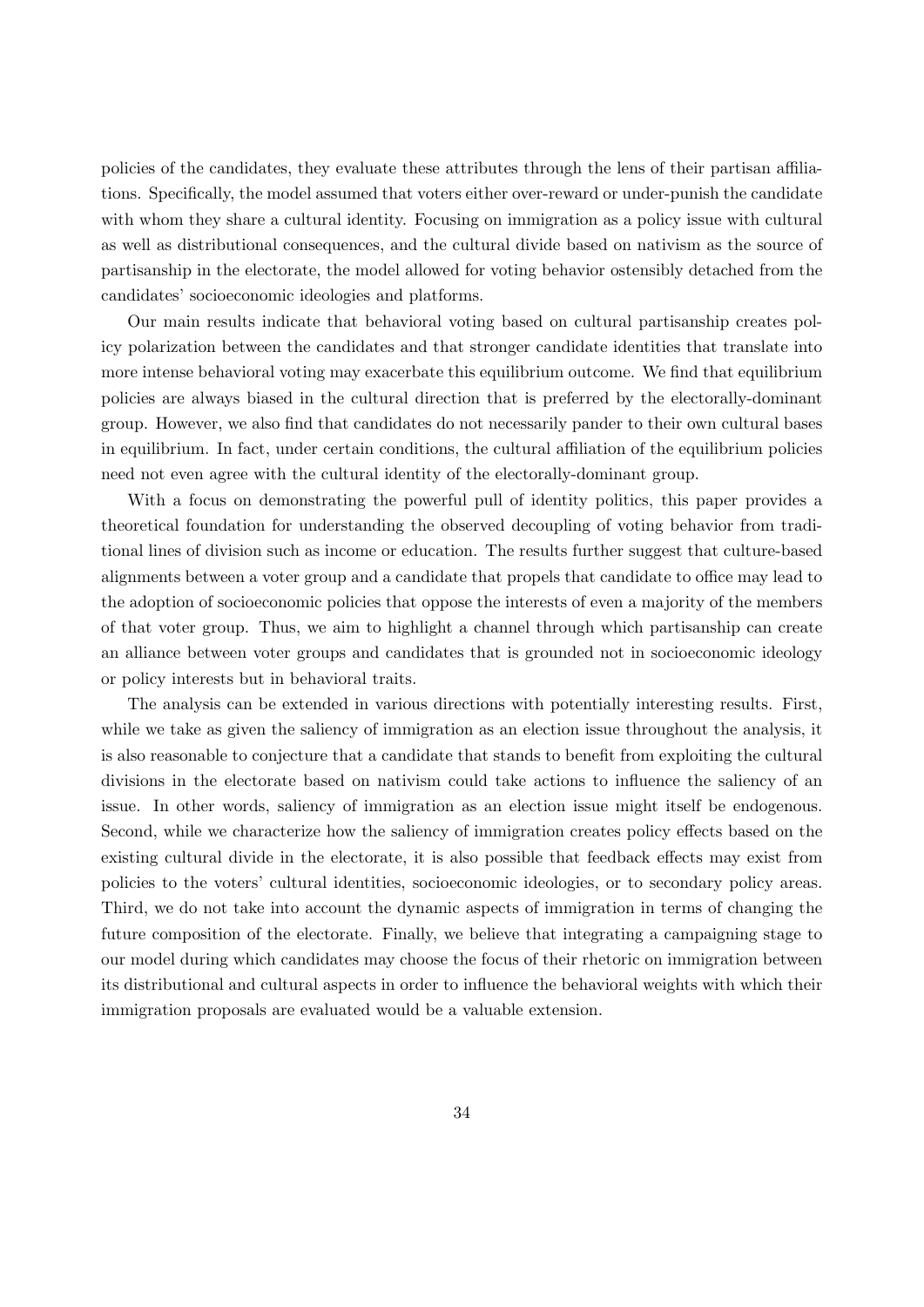# References

- [1] Abrajano, Marisa and Zoltan L. Hajnal, White Backlash: Immigration, Race, and American Politics, Princeton, NJ: Princeton University Press, 2015.
- [2] Abramowitz, A. I. and S. Webster, (2016), "The Rise of Negative Partisanship and the Nationalization of U.S. Elections in the 21st Century," Electoral Studies, vol. 41, 12-22.
- [3] Acemoglu, D., G. Egorov and K. Sonin, (2013), "A Political Theory of Populism," Quarterly Journal of Economics, vol. 128(2), 771-805.
- [4] Akerlof, G. A. and R. E. Kranton, (2000), "Economics and Identity," Quarterly Journal of Economics, vol. 115(3), 715-53.
- [5] Ansolabehere, S. and J. M. Snyder, (2000), "Valence Politics and Equilibirum in Spatial Election Models," Public Choice, vol. 103, 327-36.
- [6] Aragones, E. and T. R. Palfrey, (2002), "Mixed Equilibrium in a Downsian Model with a Favored Candidate," Journal of Economic Theory, vol. (103), 131-61.
- [7] Ashworth, S. and E. Bueno de Mesquita, (2009), "Elections with Platform and Valence Competition," Games and Economic Behavior, vol. 67(1), 191-216.
- [8] Ashworth, S., E. Bueno de Mesquita and A. Friedenberg, (2018), "Learning about Voter Rationality," American Journal of Political Science, vol. 62(1), 37-54.
- [9] Autor, D., D. Dorn, G. Hanson and K. Majlesi, (2017), "Importing Political Polarization? The Electoral Consequences of Rising Trade Exposure," Working Paper.
- [10] Barone, G., A. D'Ignazio, G. de Blasio and P. Naticchioni, (2016), "Mr. Rossi, Mr. Hu and Politics: The Role of Immigration in Shaping Natives' Voting Behavior," Journal of Public Economics, vol. 136, 1-13.
- [11] Bartels, L.M., (2000), "Partisanship and Voting Behavior, 1952-1996," American Journal of Political Science, vol.  $44(1)$ , 35-50.
- [12] Bartels, L.M., (2002), "Beyond the Running Tally: Partisan Bias in Political Perceptions," Political Behavior, vol. 24(2), 117-50.
- [13] Benhabib, J., (1996), "On the Political Economy of Immigration," European Economic Review, vol. 40(9), 1737-43.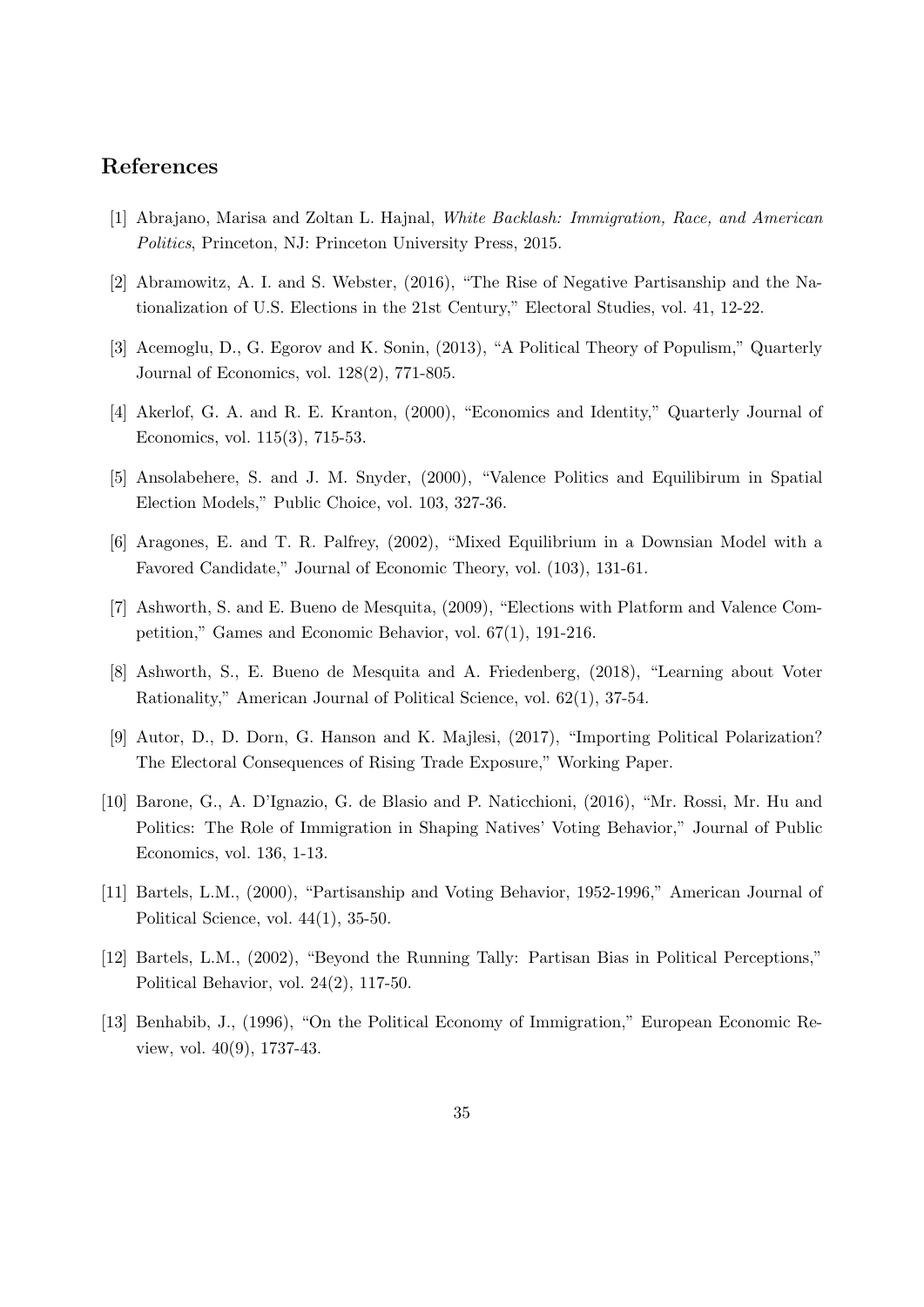- [14] Bisgaard, M., (2015), "Bias Will Find A Way: Economic Perceptions, Attributions of Blame, and Partisan-Motivated Reasoning during Crisis," Journal of Politics, vol. 77(3), 849-60.
- [15] Boleslavsky, R. and C. Cotton, (2015), "Information and Extremism in Elections," American Economic Journal: Microeconomics, vol. 7(1), 165-207.
- [16] Bueno de Mesquita, E. and A. Friedenberg, (2011), "Ideologues or Pragmatists?," Journal of the European Economic Association, vol. 9(5), 931-51.
- [17] Buisseret, P. and R. Van Weelden, (2018), "Crashing the Party? Elites, Outsiders, and Elections," Working Paper.
- [18] Callander, S. and S. Wilkie, (2007), "Lies, Damned Lies, and Political Campaigns," Games and Economic Behavior, vol. 60(2), 262-86.
- [19] Calvert, R.L., (1985), "Robustness of the Multidimensional Voting Model: Candidate Motivations, Uncertainty and Convergence," American Journal of Political Science, vol. 29, 69-95.
- [20] Campbell, Angus, Philip Converse, Warren Miller and Donald Stokes, The American Voter, Chicago, IL: University of Chicago Press, 1960.
- [21] Chen, Y. and S. X. Li, (2009), "Group Identity and Social Preferences," American Economic Review, vol. 99(1), 431-57.
- [22] Dickson, E. S. and K. Scheve, (2006), "Social Identity, Political Speech, and Electoral Competition," Journal of Theoretical Politics, vol. 18(1), 5-39.
- [23] Diermeier, D. and C. Li, (2017), "Electoral Control with Behavioral Voters," Journal of Politics, vol. 79(3), 890-902.
- [24] Dolmas, J. and G. W. Huffman, (2011), "On the Political Economy of Immigration and Income Redistribution," International Economic Review, vol. 45(4), 1129-68.
- [25] Dziubinski, M. and J. Roy, (2011), "Electoral Competition in 2-Dimensional Ideology Space with Unidimensional Commitment," Social Choice and Welfare, vol. 36(1), 1-24.
- [26] Eguia, J.X. and G. Giovannoni, (2017), "Tactical Extremism," Working Paper.
- [27] Evans, G. and R. Andersen, (2006), "The Political Conditioning of Economic Perceptions," Journal of Politics, vol. 68(1), 194-207.
- [28] Falk, A., E. Fehr and U. Fischbacher, (2003), "On the Nature of Fair Behavior," Economic Inquiry, vol. 41(1), 20-26.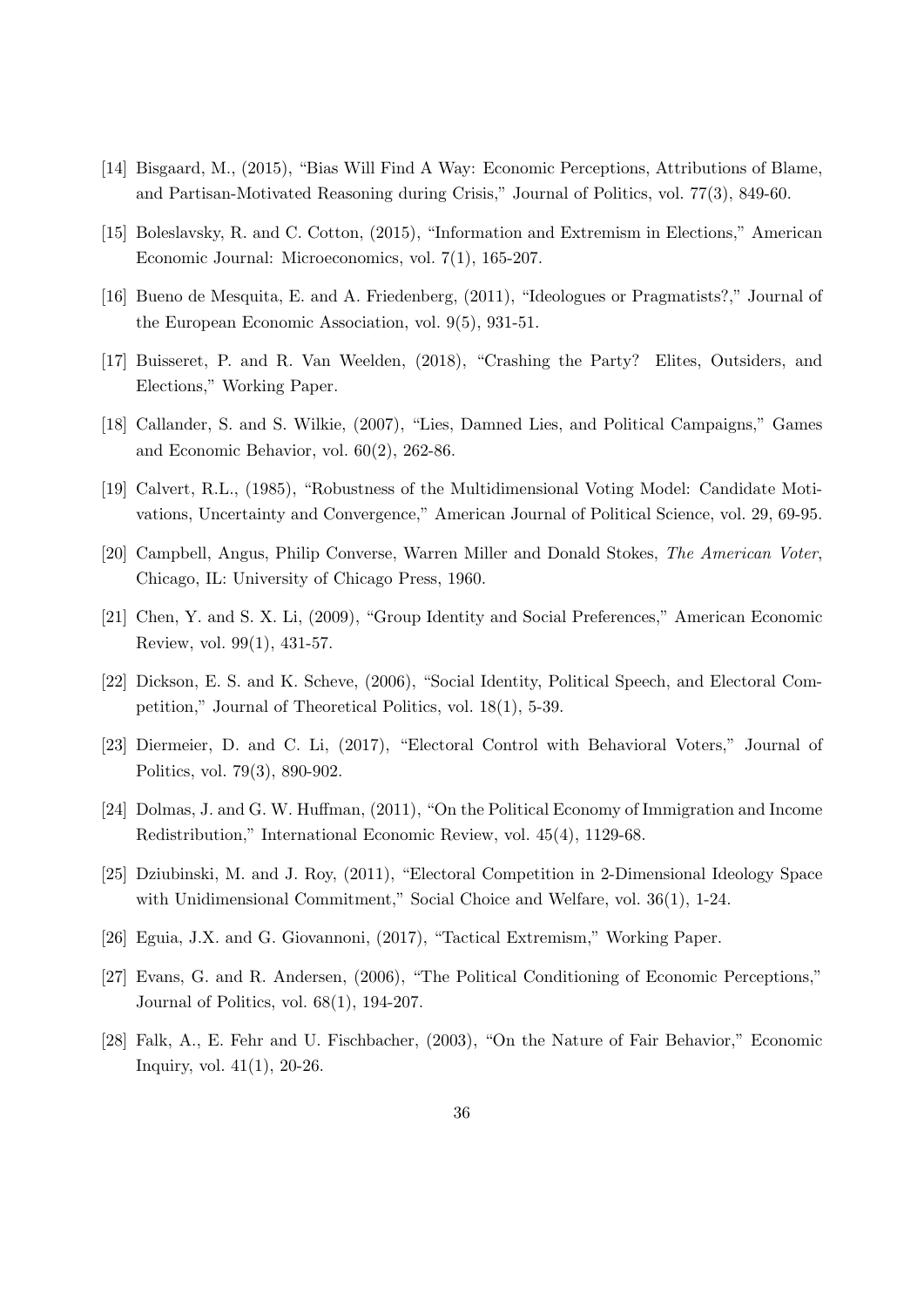- [29] Fischbacher, U. and V. Utikal, (2013), "On the Acceptance of Apologies," Games and Economic Behavior, vol. 82, 592-608.
- [30] Friedman, U. (2017, April 11). What is a Nativist? The Atlantic.
- [31] Gerber, A.S. and G. A. Huber, (2009), "Partisanship and Economic Behavior: Do Partisan Differences in Economic Forecasts Predict Real Economic Behavior?," American Political Science Review, vol. 103(3), 407-26.
- [32] Ghosh, S. and V. Tripathi, (2012), "Ideologues Beat Idealists," American Economic Journal: Microeconomics, vol. 4(2), 27-49.
- [33] Glaeser, E. L., G. A. M. Ponzetto and J. M. Shapiro, (2005), "Strategic Extremism," Quarterly Journal of Economics, vol. 120(4), 1283-1330.
- [34] Guiso, L., H. Herrera, M. Morelli and T. Sonno, (2017), "Demand and Supply of Populism," Working Paper.
- [35] Gul, F. and W. Pesendorfer, (2009), "Partisan Politics and Election Failure with Ignorant Voters," Journal of Economic Theory, vol. 144, 146-74.
- [36] Hajnal, Z. and M. U. Rivera, (2014), "Immigration, Latinos, and White Partisan Politics: The New Democratic Defection," American Journal of Political Science, vol. 58(4), 773-89.
- [37] Halla, M., A. F. Wagner and J. Zweimuller, (2017), "Immigration and Voting for the Far Right," Journal of the European Economic Association, vol. 15(6), 1341-85.
- [38] Heider, Fritz, The Psychology of Interpersonal Relations, New York, NY: John Wiley and Sons, Inc., 1958.
- [39] Herrera, H., D. Levine and C. Martinelli, (2008), "Policy Platforms, Campaign Spending and Voter Participation," Journal of Public Economics, vol. 92, 501-13.
- [40] Huber, G. A., S. J. Hill and G. S. Lenz, (2012), "Sources of Bias in Retrospective Decision Making: Experimental Evidence on Voters' Limitations in Controlling Incumbents," American Political Science Review, vol. 106(4), 720-41.
- [41] Huddy, L., L. Mason and L. Aaroe, (2015), "Excessive Partisanship: Campaign Involvement, Political Emotion, and Partisan Identity," American Political Science Review, vol. 109(1), 1-17.
- [42] Hummel, P., (2012), "Deliberative Democracy and Electoral Competition," Games and Economic Behavior, vol. 75, 646-67.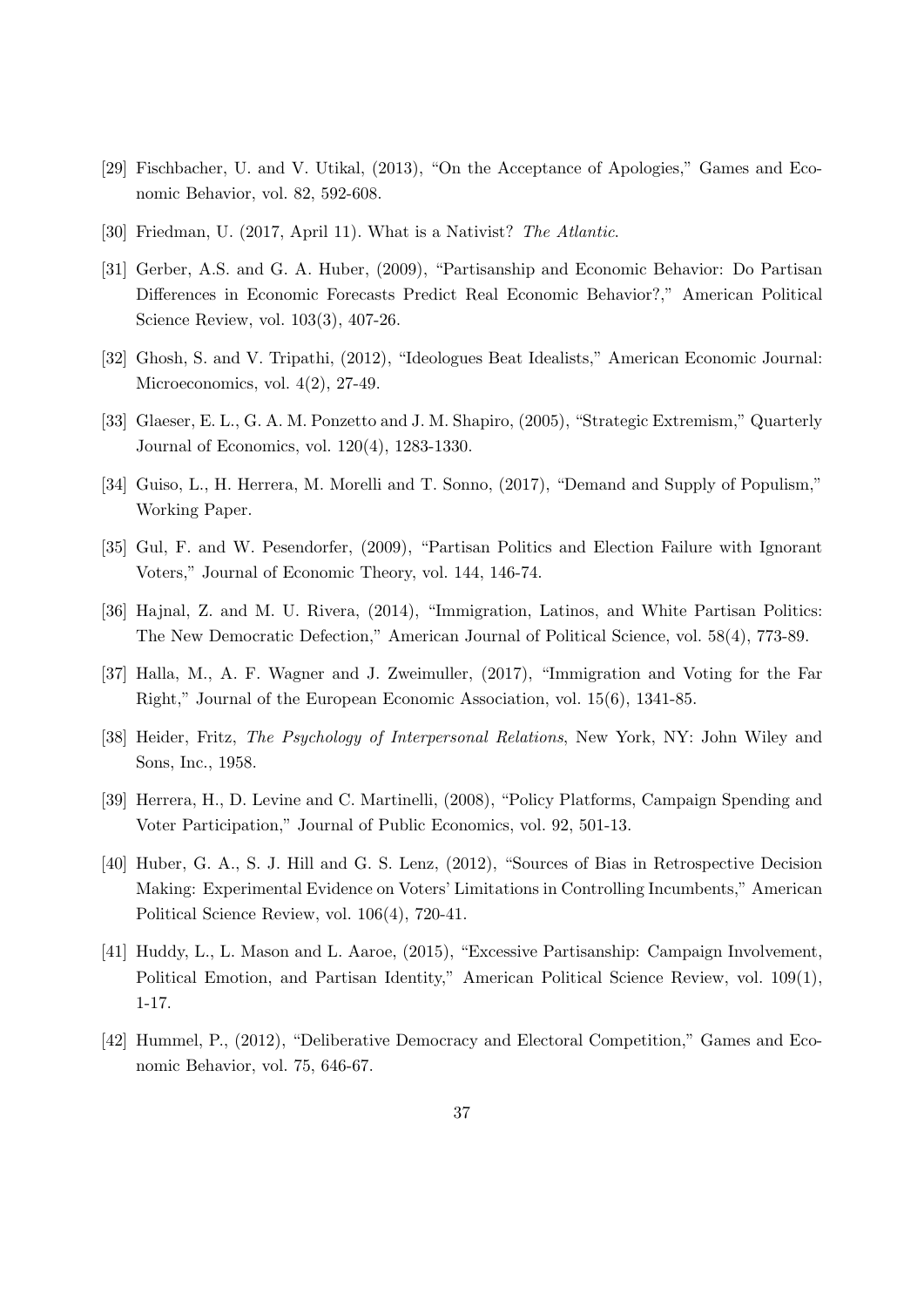- [43] Johnston Conover, P., (1984), "The Influence of Group Identifications on Political Perception and Evaluation," Journal of Politics, vol. 46(3), 760-85.
- [44] Kahneman, D. and A. Tversky, (1979), "Prospect Theory: An Analysis of Decision under Risk," Econometrica, vol. 47(2), 263-91.
- [45] Kahneman, D. and A. Tversky, (1981), "The Framing of Decisions and the Psychology of Choice," Science, vol. 211(4481), 453-58.
- [46] Kahneman, D., J. L. Knetsch and R. H. Thaler, (1990), "Experimental Tests of the Endowment Effect and the Coase Theorem," Journal of Political Economy, vol. 98(6), 1325-48.
- [47] Karakas, L. D. and D. Mitra, (2017), "Inequality, Redistribution and the Rise of Outsider Candidates," Working Paper.
- [48] Kartik, N. and R. P. McAfee, (2007), "Signaling Character in Electoral Competition," American Economic Review, vol. 97(3), 852-70.
- [49] Koszegi, B. and M. Rabin, (2006), "A Model of Reference-Dependent Preferences," Quarterly Journal of Economics, vol. 121(4), 1133-65.
- [50] Krasa, S. and M. Polborn, (2010a), "Competition between Specialized Candidates," American Political Science Review, vol. 104(4), 745-65.
- [51] Krasa, S. and M. Polborn, (2010b), "The Binary Policy Model," Journal of Economic Theory, vol. 145(2), 661-88.
- [52] Krasa, S. and M. Polborn, (2012), "Political Competition between Differentiated Candidates," Games and Economic Behavior, vol. 76(1), 249-71.
- [53] Krasa, S. and M. Polborn, (2014), "Social Ideology and Taxes in a Differentiated Candidates Framework," American Economic Review, vol. 104(1), 308-22.
- [54] Levy, G. and R. Razin, (2015), "Correlation Neglect, Voting Behavior, and Information Aggregation," American Economic Review, vol. 105(4), 1634-45.
- [55] Lindbeck, A. and J. Weibull, (1987), "Balanced-budget Redistribution as the Outcome of Political Competition," Public Choice, vol. 52, 273-97.
- [56] Llavador, H. and A. Solano-Garcia, (2011), "Immigration Policy with Partisan Parties," Journal of Public Economics, vol. 95(1-2), 134-42.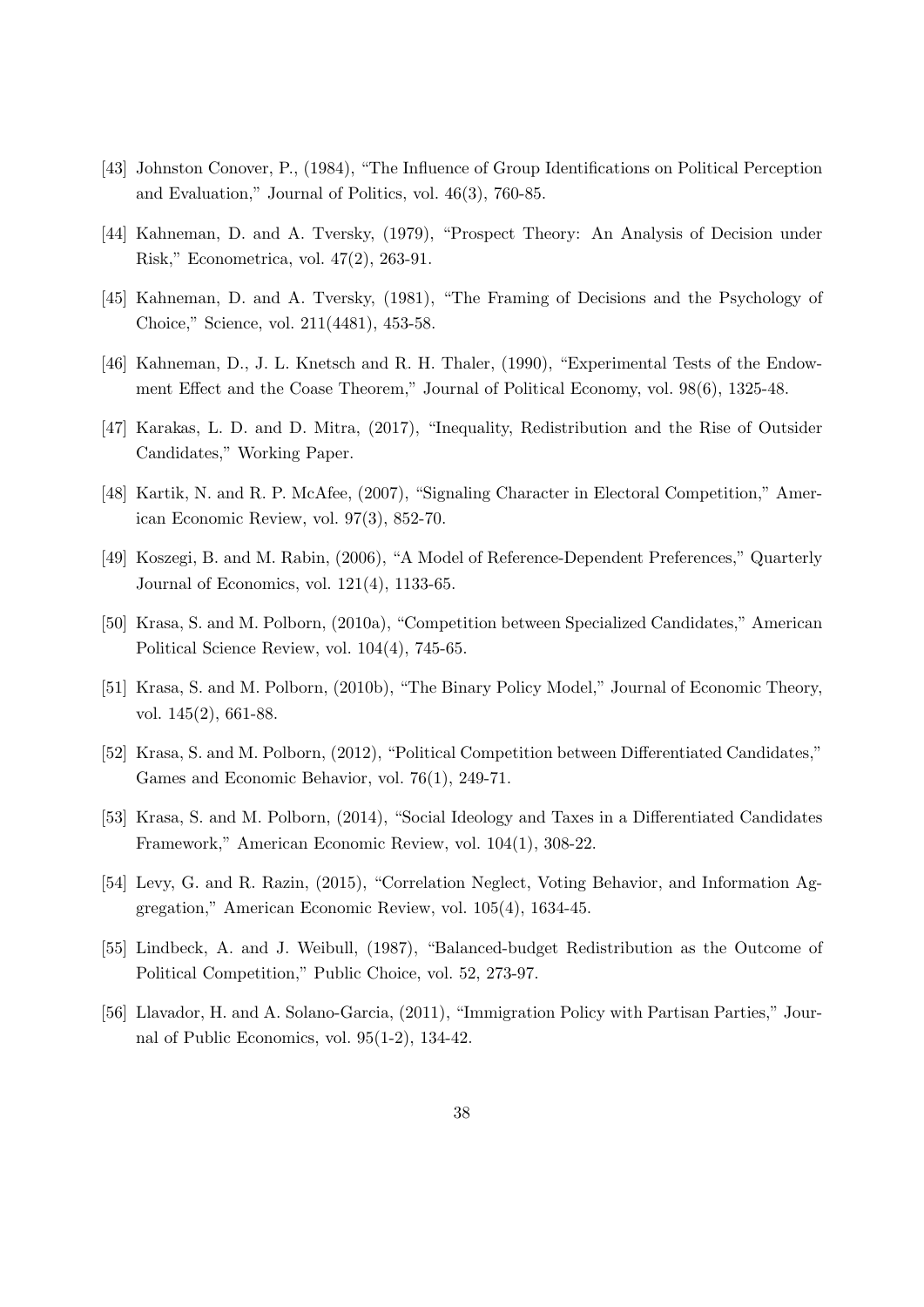- [57] Lockwood, B., (2017), "Confirmation Bias and Electoral Accountability," CEPR Discussion Paper No. DP11772.
- [58] Martinelli, C., (2001), "Elections with Privately Informed Parties and Voters," Public Choice, vol. 108(1-2), 147-67.
- [59] Matakos, K. and D. Xefteris, (2017), "Divide and Rule: Redistribution in a Model with Differentiated Candidates," Economic Theory, vol. 63(4), 867-902.
- [60] Mayda, A. M., (2006), "Who Is Against Immigration? A Cross-Country Investigation of Individual Attitudes toward Immigrants," Review of Economics and Statistics, vol. 88(3), 510-30.
- [61] Mayr, K., (2007), "Immigration and Income Redistribution: A Political Economy Analysis," Public Choice, vol. 131(1-2), 101-16.
- [62] McCabe, K. M. Rigdon and V. Smith, (2003), "Positive Reciprocity and Intentions in Trust Games," Journal of Economic Behavior and Organization, vol. 52(2), 267-75.
- [63] McCarty, Nolan, Keith Poole and Howard Rosenthal, Polarized America: The Dance of Ideology and Unequal Riches, Cambridge, MA: MIT Press, 2008.
- [64] Mendez, I. and I. Cutillas, (2014), "Has Immigration Affected Spanish Presidential Election Results?," Journal of Population Economics, vol. 27(1), 135-71.
- [65] Mian, A. R., A. Sufi and N. Khoshkhou, (2018), "Partisan Bias, Economic Expectations, and Household Spending," Working Paper.
- [66] Nunnari, S. and J. Zapal, (2017), "A Model of Focusing in Political Choice," Working Paper.
- [67] Ortega, F., (2005), "Immigration Quotas and Skill Upgrading," Journal of Public Economics, vol. 89(9-10), 1841-63.
- [68] Ortoleva, P. and E. Snowberg, (2015a), "Overconfidence in Political Behavior," American Economic Review, vol. 105(2), 504-35.
- [69] Ortoleva, P. and E. Snowberg, (2015b), "Are Conservatives Overconfident?," European Journal of Political Economy, vol. 40(B), 333-44.
- [70] Otto, A. and M. Steinhardt, (2014), "Immigration and Election Outcomes Evidence from City Districts in Hamburg," Regional Science and Urban Economics, vol. 45(C), 67-79.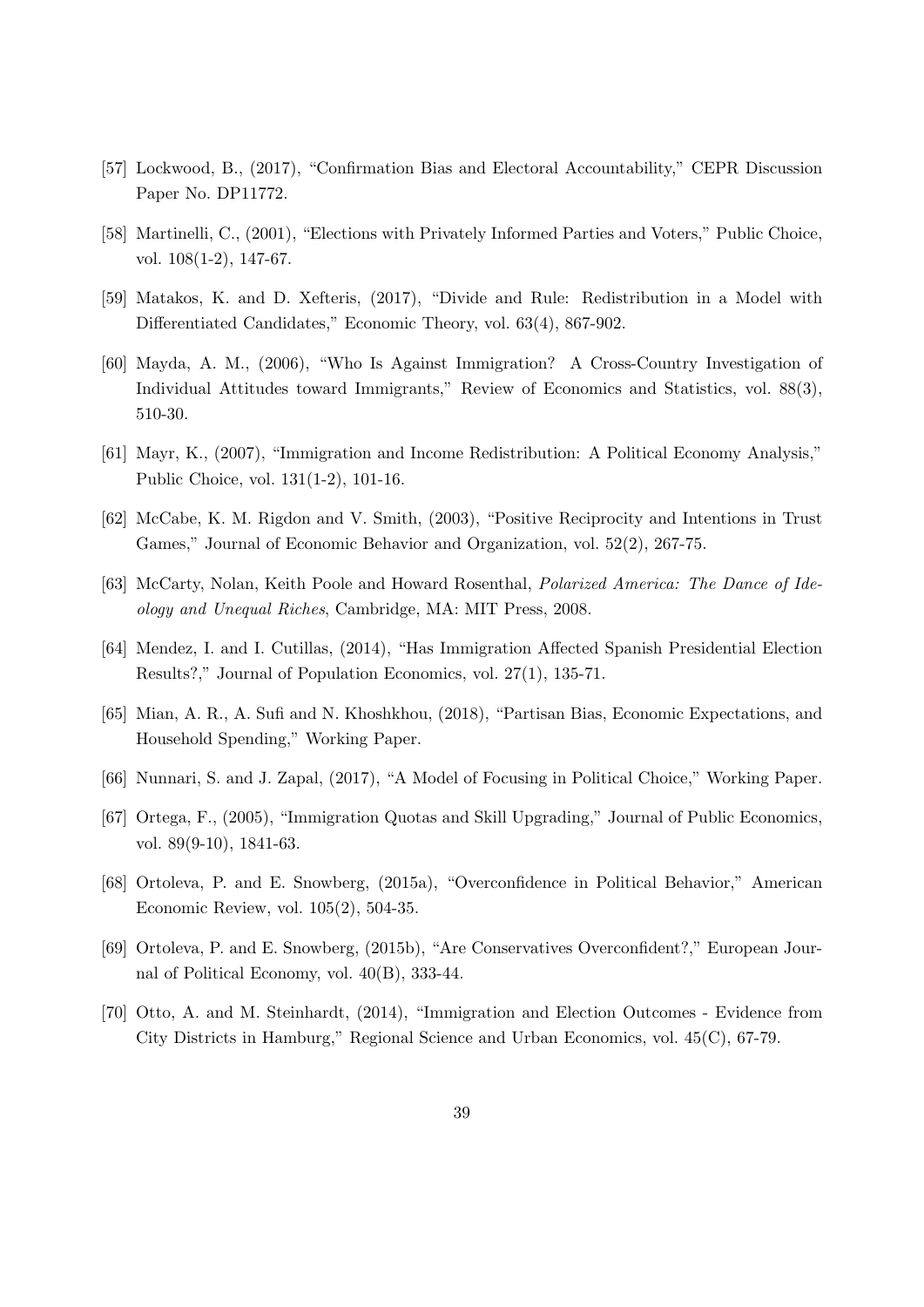- [71] Pew Research Center, (October, 2017), "The Partisan Divide on Political Values Grows Even Wider."
- [72] Polborn, M. and J.M. Snyder, (2017), "Party Polarization in Legislatures with Office-Motivated Candidates," Quarterly Journal of Economics, vol. 132(3), 1509-50.
- [73] Rodrik, D., (2017), "Populism and the Economics of Globalization," Working Paper.
- [74] Roemer, J. E. and K. Van der Straeten, (2006), "The Political Economy of Xenophobia and Distribution: The Case of Denmark," The Scandinavian Journal of Economics, vol. 108(2), 251-77.
- [75] Samuelson, W. and R. Zeckhauser, (1988), "Status Quo Bias in Decision Making," Journal of Risk and Uncertainty, vol. 1(1), 7-59.
- [76] Sanchez-Pages, S. and A. Solano-Garcia, (2016), "Immigration, Conflict, and Redistribution," The Scandinavian Journal of Economics, vol. 118(3), 557-93.
- [77] Schofield, N., (2007), "The Mean Voter Theorem: Necessary and Sufficient Conditions for Convergent Equilibrium," Review of Economic Studies, vol. 75, 965-80.
- [78] Stokes, B. (2017, April 3). As Republicans' Views Improve, American Give the Economy Its Highest Marks since Financial Crisis. Pew Research Center.
- [79] Van der Waal, J. and W. de Koster, (2017), "Populism and Support for Protectionism: The Relevance of Opposition to Trade Openness for Leftist and Rightist Populist Voting in The Netherlands," Political Behavior, forthcoming.
- [80] Weinschenk, A.C., (2013), "Polls and Elections: Partisanship and Voting Behavior: An Update," Presidential Studies Quarterly, vol. 43(3), 607-17.
- [81] Wittman, D., (1983), "Candidate Motivation: A Synthesis of Alternative Theories," American Political Science Review, vol. 77, 142-57.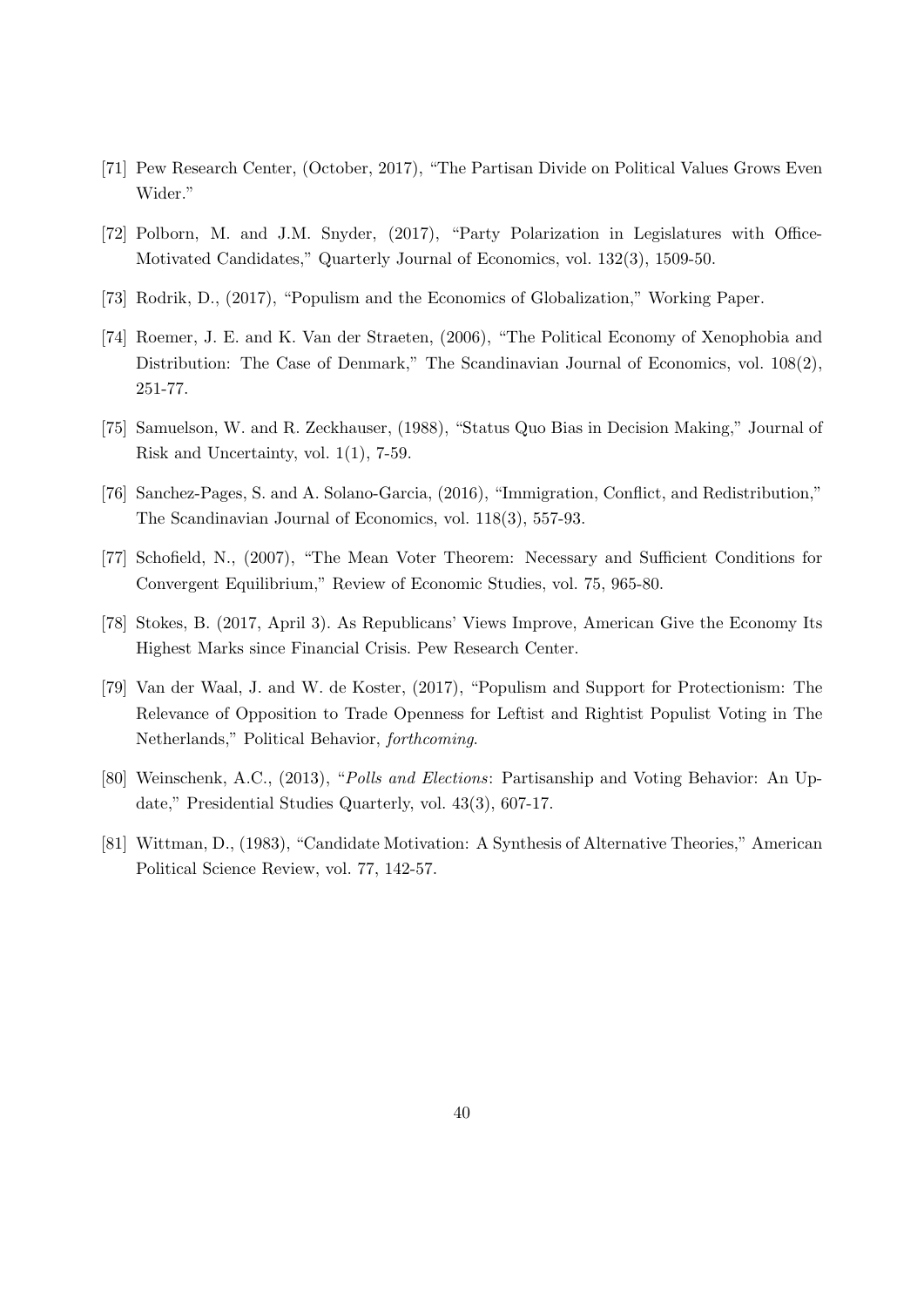## 8 Appendix

Proof of Lemma 1. Suppose L is the nativist and R is the open candidate so that  $\lambda_L(1) = \lambda_R(0) =$ 1 and  $\lambda_L(0) = \lambda_R(1) = 0$ . For any given  $p_j \in \{0,1\}$  for  $j \in \{L, R\}$ , a voter with socioeconomic ideology  $q \in \{\ell, r\}$  and cultural identity  $h \in \{n, o\}$  votes for candidate L over candidate R if and only if

$$
-\eta(\sigma_L - \sigma_g)^2 + \lambda_L(p_L)z_h(p_L) \ge -\eta(\sigma_R - \sigma_g)^2 + \lambda_R(p_R)z_h(p_R). \tag{11}
$$

To obtain the candidates' payoffs based on their vote shares, there are four strategy profiles to consider: First, if  $(p_L, p_R) = (0, 0)$ , then condition (11) reduces to  $-\eta(\sigma_L - \sigma_g)^2 \ge -\eta(\sigma_R - \sigma_g)^2 +$  $z_h(0)$ , which is always satisfied for  $(g, h) = (\ell, n)$  and never holds for  $(g, h) = (r, o)$ . Furthermore, it is satisfied for  $(q, h) = (r, n)$  when  $\eta < 1$ , which also implies it is not satisfied for  $(q, h) = (\ell, o)$ . The same result is obtained when we consider  $(p_L, p_R) = (1, 1)$ . Third, if  $(p_L, p_R) = (0, 1)$ , then condition (11) reduces to  $-\eta(\sigma_L - \sigma_g)^2 \ge -\eta(\sigma_R - \sigma_g)^2$ , which implies that candidate L's vote share becomes  $\alpha_{\ell n} + \alpha_{\ell o}$ , while candidate R's becomes  $\alpha_{rn} + \alpha_{ro}$ . Finally, if  $(p_L, p_R) = (1, 0)$ , then condition (11) reduces to  $-\eta(\sigma_L - \sigma_g)^2 + z_h(1) \ge -\eta(\sigma_R - \sigma_g)^2 + z_h(0)$ , which yields the same vote shares for the candidates as the symmetric strategy profiles.

Based on these vote shares, note that the strategy profile  $(p_L, p_R) = (1, 0)$  is always a Nash equilibrium as neither candidate can increase her vote share by imitating her opponent. In addition, the symmetric strategy profile  $(p_L, p_R) = (0, 0)$  is a Nash equilibrium if and only if  $p_R = 0$  is a best response to  $p_L = 0$ , given that candidate L's vote share is always  $\alpha_{\ell n} + \alpha_{rn}$  when  $p_R = 0$ . This is true whenever  $\alpha_{\ell o} + \alpha_{ro} > \alpha_{rn} + \alpha_{ro}$ . In contrast, if  $\alpha_{\ell o} < \alpha_{rn}$ , then the opposite symmetric strategy profile  $(p_L, p_R) = (1, 1)$  is a Nash equilibrium. Since exactly one candidate always has an incentive to mimic her opponent when  $(p_L, p_R) = (0, 1)$ , this strategy profile can never be a Nash equilibrium.  $\Box$ 

Proof of Lemma 2. Given that the cumulative distribution functions are both continuous, establishing the strict concavity of each candidate's vote share function in her own policy for any given policy of the other candidate is sufficient for asserting the existence of a pure strategy equilibrium. Since the voters' policy utility  $v(p_i) + y(p_i) + \lambda_i(p_i)z_h(p_i)$  is strictly concave for  $j \in \{L, R\}$  and  $h \in \{n, o\}$  by Assumption 1, and each component of this policy utility is a bounded function with a bounded first derivative, we obtain the strict concavity of the candidates' vote share functions as given in equations (7) and (8) respectively for candidates L and R, and hence the existence of a unique pure strategy equilibrium due to Matakos and Xefteris (2017) whenever  $\sigma_L$  and  $\sigma_R$  are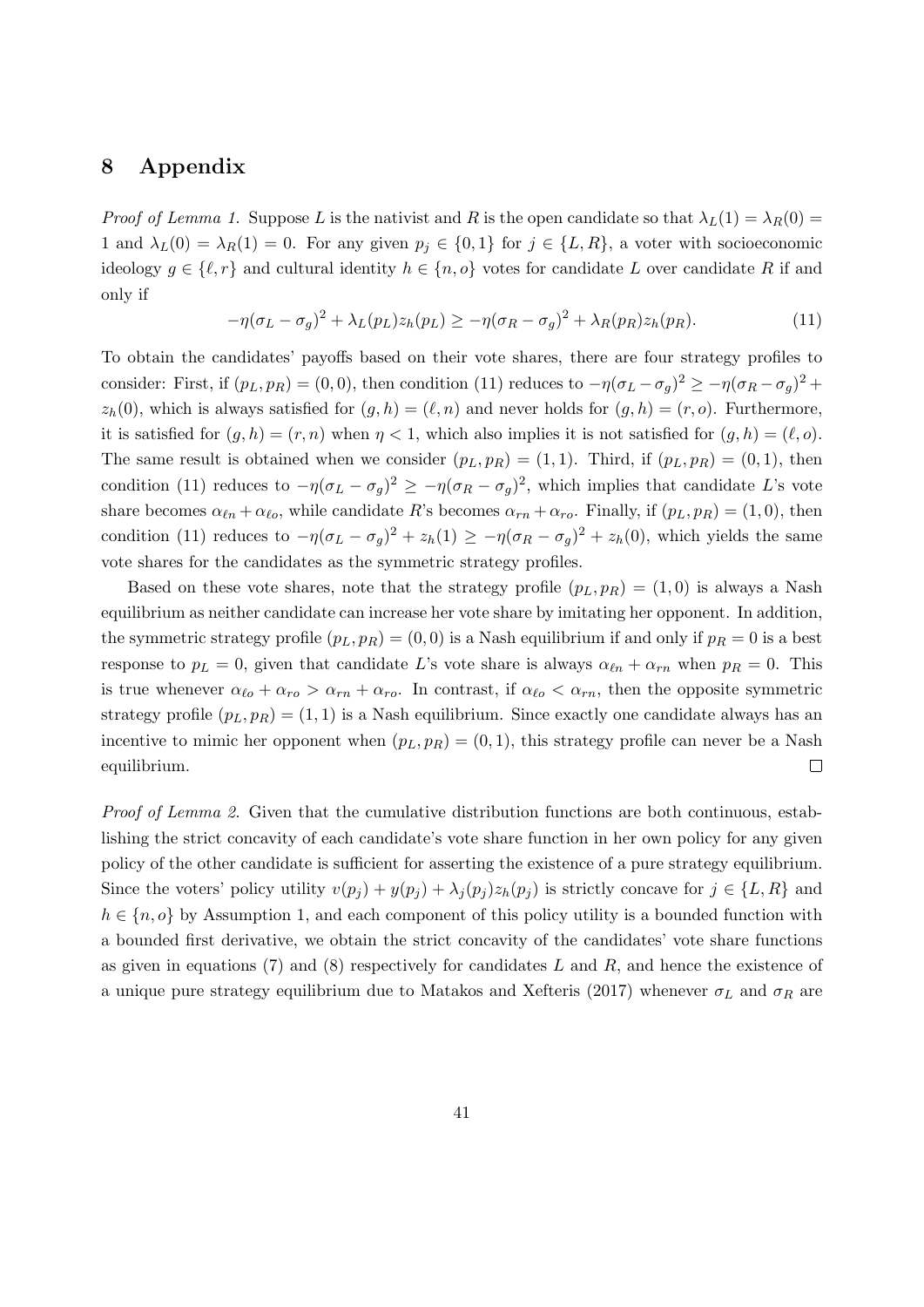sufficiently distant.<sup>53</sup> To see this, note that we need to show

$$
V_L''(p_L, p_R) = \sum_{h=n,o} \alpha_h \left[ f'_h(\bar{\sigma}_h) \left( \frac{\partial \bar{\sigma}_h}{\partial p_L} \right)^2 + f_h(\bar{\sigma}_h) \frac{\partial^2 \bar{\sigma}_h}{\partial p_L^2} \right] < 0 \tag{12}
$$

for any given  $p_L$  and  $p_R$ . Based on equation (5) that defines the socioeconomic ideology of a group-h swing voter, we have for  $h \in \{n, o\}$ 

$$
\frac{\partial \bar{\sigma}_h(p_L, p_R)}{\partial p_L} = \frac{1}{2\eta(\sigma_R - \sigma_L)} [w'(p_L) + \lambda'_L(p_L)z_h(p_L) + \lambda_L(p_L)z'_h(p_L)] \tag{13}
$$

and

$$
\frac{\partial^2 \bar{\sigma}_h(p_L, p_R)}{\partial p_L^2} = \frac{1}{2\eta(\sigma_R - \sigma_L)} [w''(p_L) + \lambda_L(p_L) z_h''(p_L) + \lambda_L''(p_L) z_h(p_L) + (\lambda_L'(p_L) z_h'(p_L))^2]. \tag{14}
$$

Given the boundedness of the functions  $w(p_L)$ ,  $\lambda_L(p_L)$  and  $z_h(p_L)$  for  $h \in \{n, o\}$  along with the boundedness of their first derivatives, it follows that

$$
\lim_{\sigma_R - \sigma_L \to \infty} \frac{f'_h(\bar{\sigma}_h)}{2\eta(\sigma_R - \sigma_L)} [w'(p_L) + \lambda'_L(p_L)z_h(p_L) + \lambda_L(p_L)z'_h(p_L)]^2 = 0.
$$
\n(15)

Since (14) is negative for all  $p<sub>L</sub>$  and  $p<sub>R</sub>$  and  $h \in \{n, o\}$  by Assumption 1 that guarantees the twice-differentiability and strict concavity of the voters' policy utilities, we can conclude that  $V_L(p_L, p_R)$  is strictly concave in  $p_L$  for any given  $p_R$  whenever  $\sigma_L$  and  $\sigma_R$  are sufficiently distant from each other. The strict concavity of  $V_R(p_L, p_R)$  in  $p_R$  for any given  $p_L$  is obtained similarly. The uniqueness of equilibrium follows from the fact that the game is constant sum and the strict concavity of the vote share functions.

By the strict concavity of the vote share functions, the necessary and sufficient first-order condition for an interior solution  $p_j \in (0,1)$  to candidate j's immigration policy problem becomes

$$
\alpha_n f_n(\bar{\sigma}_n) \frac{\partial \bar{\sigma}_n(p_j, p_{-j})}{\partial p_j} + \alpha_o f_o(\bar{\sigma}_o) \frac{\partial \bar{\sigma}_o(p_j, p_{-j})}{\partial p_j} = 0 \tag{16}
$$

<sup>&</sup>lt;sup>53</sup>The authors consider a similar electoral competition model as ours in which each candidate has a single fixed characteristic and chooses a policy to maximize her vote share. They allow for the voters' policy utilities to be candidate-specific by letting  $w_{i,h} : [0,1] \to \mathbb{R}$  denote the policy utility function for a group-h voter from candidate j. The two models are equivalent from the point of view of asserting the existence of a unique pure strategy equilibrium once we let  $w_{j,h}(p_j) \equiv \lambda_j(p_j) z_h(p_j)$  for  $j \in \{L, R\}$  and  $h \in \{n, o\}$ . Dziubinski and Roy (2011) also prove equilibrium existence in a similar context in which candidates' fixed characteristics may or may not be in the same dimension.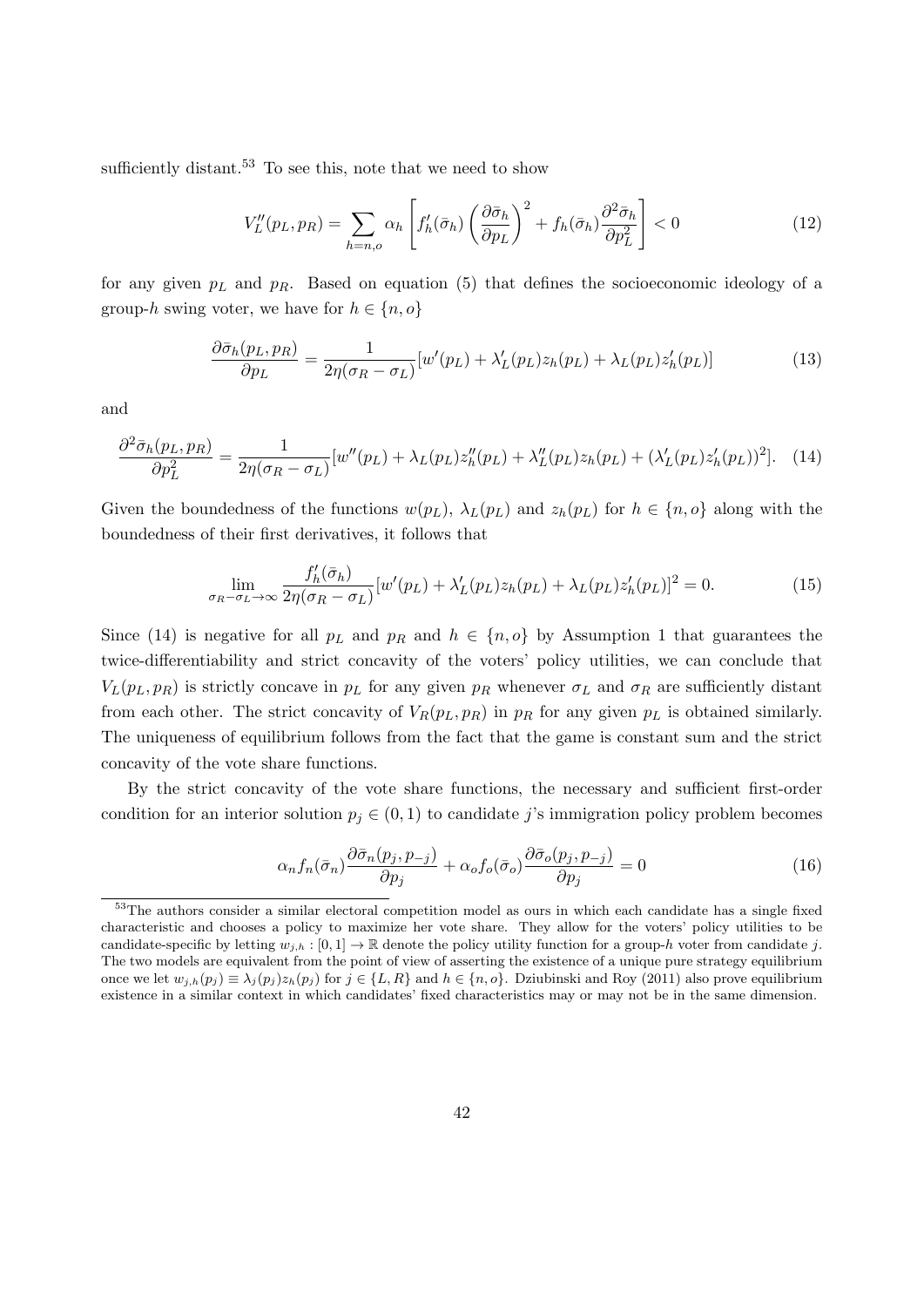for  $j \in \{L, R\}$ . Then, based on (13), we can re-write (16) as

$$
-\frac{\alpha_n f_n(\bar{\sigma}_n)}{\alpha_o f_o(\bar{\sigma}_o)} = \frac{w'(p_j) + \lambda_j'(p_j)z_o(p_j) + \lambda_j(p_j)z_o'(p_j)}{w'(p_j) + \lambda_j'(p_j)z_n(p_j) + \lambda_j(p_j)z_n'(p_j)}
$$
(17)

for  $j \in \{L, R\}$ . First, suppose  $\lambda_L(p_L) = \lambda_R(p_R)$  for any given  $p_L = p_R$ . Then, since the candidates would face the same necessary and sufficient condition for optimality in (17), we must have  $p_L^* = p_R^*$ . In other words, if we have an equilibrium with  $p_L^* \in (0,1)$  and  $p_R^* \in (0,1)$  such that  $p_L^* \neq p_R^*$ , then  $\lambda_L(p_L) \neq \lambda_R(p_R)$  for any given  $p_L = p_R$ . Second, suppose  $p_L^* = p_R^* \in (0,1)$  in equilibrium. Since condition (17) implies that its right-hand side must be equalized in equilibrium for the two candidates, we obtain

$$
[\lambda'_j(p) - \lambda'_{-j}(p)]z_o(p) + [\lambda_j(p) - \lambda_{-j}(p)]z'_o(p) = \tag{18}
$$

$$
-\frac{\alpha_n f_n(\bar{\sigma}_n)}{\alpha_o f_o(\bar{\sigma}_o)}[\lambda_j'(p) - \lambda_{-j}'(p)]z_n(p) - \frac{\alpha_n f_n(\bar{\sigma}_n)}{\alpha_o f_o(\bar{\sigma}_o)}[\lambda_j(p) - \lambda_{-j}(p)]z_n'(p)
$$

for  $j \in \{L, R\}$ , where  $p \equiv p_L^* = p_R^*$ , which can be re-written as

$$
[\lambda'_j(p) - \lambda'_{-j}(p)][\alpha_o f_o(\bar{\sigma}_o) z_o(p) + \alpha_n f_n(\bar{\sigma}_n) z_n(p)] +
$$
  

$$
[\lambda_j(p) - \lambda_{-j}(p)][\alpha_o f_o(\bar{\sigma}_o) z'_o(p) + \alpha_n f_n(\bar{\sigma}_n) z'_n(p)] = 0.
$$
 (19)

While equation (19) clearly holds if  $\lambda_L(p_L) = \lambda_R(p_R)$  for any given  $p_L = p_R$ , note that this is not a necessary condition for it. Lemma 2 is obtained as the same analysis applies also to corner solutions.  $\Box$ 

Proof of Proposition 1. Under Assumption 2, the necessary and sufficient condition (17) for the optimality of  $p_j^* \in (0,1)$  for  $j \in \{L,R\}$  can be written as

$$
[\alpha_n f_n(\bar{\sigma}_n) + \alpha_o f_o(\bar{\sigma}_o)] w'(p_j^*)
$$
  
+
$$
\beta[\alpha_n f_n(\bar{\sigma}_n) - \alpha_o f_o(\bar{\sigma}_o)][\lambda_j'(p_j^*)(p_j^* - \bar{p}) + \lambda_j(p_j^*)] = 0,
$$
\n(20)

where  $\beta_n = \beta_o \equiv \beta$ . Since  $\lambda'_j(p_j)(p_j - \bar{p}) + \lambda_j(p_j) > 0$  for all  $p_j$  (due to the fact that the functional forms we will consider satisfy this condition) and  $\beta > 0$ , equation (20) implies that  $w'(p_j^*) > 0$  if and only if  $\alpha_n f_n(\bar{\sigma}_n) < \alpha_o f_o(\bar{\sigma}_o)$ . Having previously defined  $\tilde{p}$  such that  $w'(\tilde{p}) = 0$  and assumed  $w'(p_j) > 0$  if and only if  $p_j < \tilde{p}$ , this implies  $p_j^* < \tilde{p}$  if and only if  $\alpha_n f_n(\bar{\sigma}_n) < \alpha_o f_o(\bar{\sigma}_o)$ .  $\Box$ 

Proof of Proposition 2. Under Assumption 2, the necessary and sufficient first-order condition (17)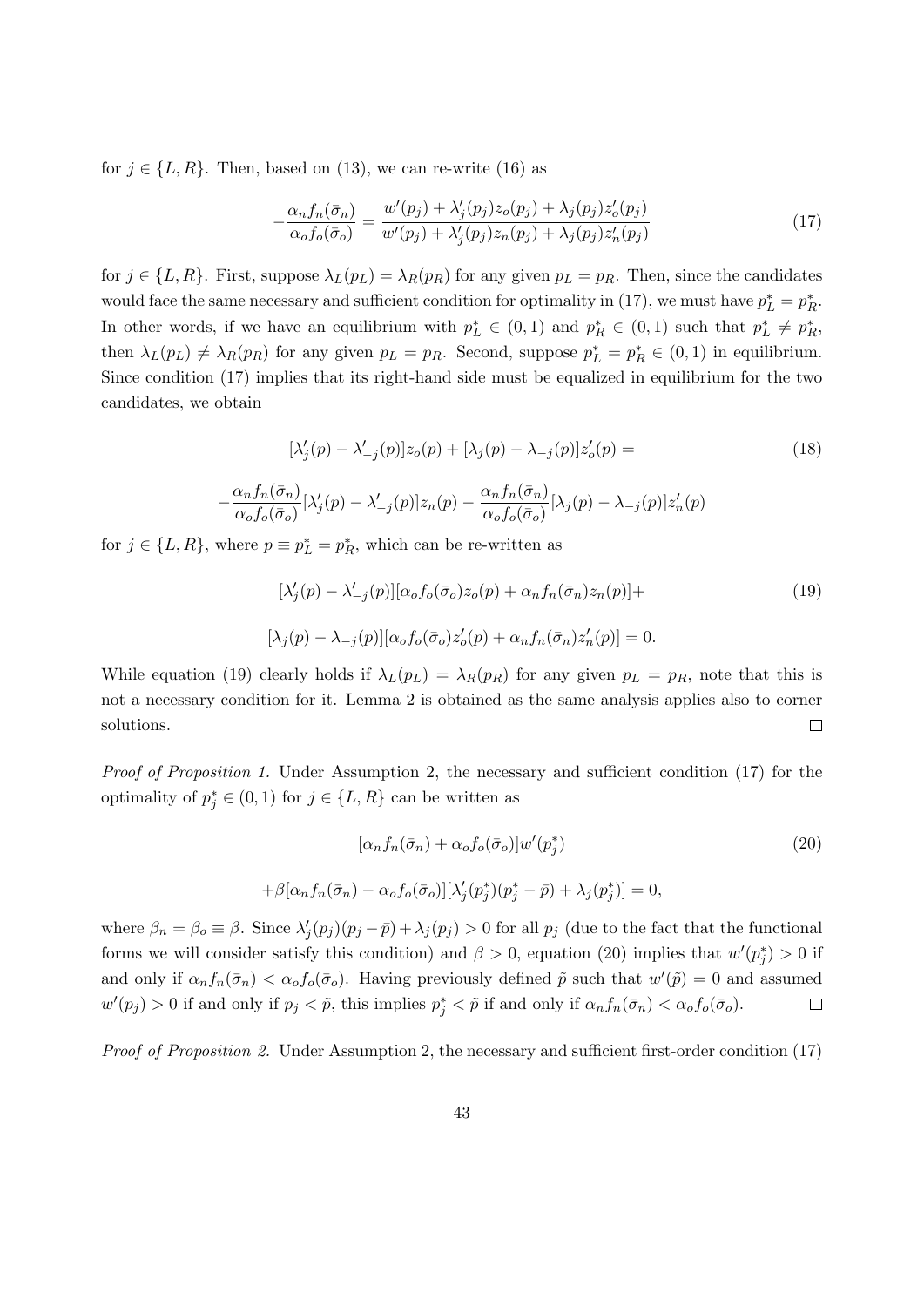for optimality becomes

$$
-\frac{\alpha_n f_n(\bar{\sigma}_n)}{\alpha_o f_o(\bar{\sigma}_o)} = \frac{w'(p_j^*) - \beta[\lambda_j'(p_j^*)(p_j^* - \bar{p}) + \lambda_j(p_j^*)]}{w'(p_j^*) + \beta[\lambda_j'(p_j^*)(p_j^* - \bar{p}) + \lambda_j(p_j^*)]}
$$
(21)

for  $j \in \{L, R\}$ . By Assumption 3,  $\lambda'_j(p_j)(p_j - \bar{p}) + \lambda_j(p_j) = A(p_j - \bar{p}) + Ap_j + K$  if j is the nativist candidate, and  $\lambda'_j(p_j)(p_j - \bar{p}) + \lambda_j(p_j) = -A(p_j - \bar{p}) + A(1 - p_j) + K$  if j is the open candidate. Notice that  $\lambda'_j(p_j)(p_j - \bar{p}) + \lambda_j(p_j) > 0$  for all  $p_j$  and  $j \in \{L, R\}$  under the parameter restriction  $K > \frac{A}{2}$ . Let L denote the open and R denote the nativist candidate without loss of generality. Then,  $\lambda'_{L}(p_{L})(p_{L}-\bar{p})+\lambda_{L}(p_{L})>\lambda'_{R}(p_{R})(p_{R}-\bar{p})+\lambda_{R}(p_{R})$  for all  $p_{L}$  and  $p_{R}$  strictly below  $\bar{p}$ , and  $\lambda'_{L}(p_{L})(p_{L}-\bar{p})+\lambda_{L}(p_{L})<\lambda'_{R}(p_{R})(p_{R}-\bar{p})+\lambda_{R}(p_{R})$  for all  $p_{L}$  and  $p_{R}$  strictly above  $\bar{p}$ . To see this, note that  $A(p_R - \bar{p}) + Ap_R + K > -A(p_L - \bar{p}) + A(1 - p_L) + K$  implies  $p_L + p_R > 1$  when  $\bar{p} = \frac{1}{2}$  $\frac{1}{2}$ , which cannot hold if  $p_j < \bar{p} = \frac{1}{2}$  $\frac{1}{2}$  for both j. Likewise,  $A(p_R - \bar{p}) + Ap_R + K < -A(p_L - \bar{p}) + A(1 - p_L) + K$ implies  $p_L + p_R < 1$ , which cannot hold if  $p_j > \bar{p} = \frac{1}{2}$  $\frac{1}{2}$  for both j. At  $\bar{p}$ , the magnitudes of the response of either group's weighted cultural utility to a marginal tightening in policy are equalized under the two candidates.

The fact that the right-hand sides of  $(21)$  are equalized for candidates L and R in equilibrium yields

$$
\frac{w'(p_L^*)}{w'(p_R^*)} = \frac{\lambda_L'(p_L^*)(p_L^* - \bar{p}) + \lambda_L(p_L^*)}{\lambda_R'(p_R^*)(p_R^* - \bar{p}) + \lambda_R(p_R^*)}.\tag{22}
$$

First, consider a Type 1 equilibrium such that  $p_j^* < \tilde{p} < \bar{p}$  for both j. Then, the above comparison implies that  $\lambda'_L(p_L^*)(p_L^* - \bar{p}) + \lambda_L(p_L^*) > \lambda'_R(p_R^*)(p_R^* - \bar{p}) + \lambda_R(p_R^*)$  if and only if L is the open candidate. Given  $\lambda'_j(p_j)(p_j - \bar{p}) + \lambda_j(p_j) > 0$  for all  $p_j$  and  $j \in \{L, R\}$ , and the fact that  $w'(p_j) > 0$ for all  $p_j < \tilde{p}$ , equation (22) then indicates that  $w'(p_L^*) > w'(p_R^*)$  must be true. Since  $w'(p_j)$  is decreasing in  $p_j$  by the strict concavity of  $w(p_j)$ , we have  $p_L^* < p_R^*$  in an open Type 1 equilibrium if and only if L is the open candidate. Second, consider a Type 1 equilibrium such that  $p_j^* > \tilde{p} > \bar{p}$ for both j. Since  $\lambda'_R(p^*_R)(p^*_R - \bar{p}) + \lambda_R(p^*_R) > \lambda'_L(p^*_L)(p^*_L - \bar{p}) + \lambda_L(p^*_L)$  if and only if R is the nativist candidate, we obtain the result that  $w'(p<sub>L</sub><sup>*</sup>) > w'(p<sub>R</sub><sup>*</sup>)$  if and only if R is the nativist due to the fact that  $w'(p_j) < 0$  for all  $p_j > \tilde{p}$ . The strict concavity of  $w(p_j)$  for  $j \in \{L, R\}$  then implies  $p_L^* < p_R^*$  in a nativist Type 1 equilibrium if and only if R is the nativist candidate.  $\Box$ 

Proof of Proposition 3. The proof of part (a) is identical to the proof of Proposition 2. For part (b), first note that equilibrium divergence in cultural affiliation is impossible by Proposition 1 when  $\alpha_o f_o(\bar{\sigma}_o) > \alpha_n f_n(\bar{\sigma}_n)$  and  $\bar{p} > \tilde{p}$ , or when  $\alpha_n f_n(\bar{\sigma}_n) > \alpha_o f_o(\bar{\sigma}_o)$  and  $\bar{p} < \tilde{p}$ . For a Type 2 equilibrium, notice that equation (20) implies the equalization of the candidates' marginal vote shares at  $\bar{p}$  since  $\lambda_L(\bar{p}) = \lambda_R(\bar{p})$  when  $\bar{p} = \frac{1}{2}$  $\frac{1}{2}$ . Accordingly, it can be observed that the marginal vote share function of the open candidate always lies below that of the nativist candidate for all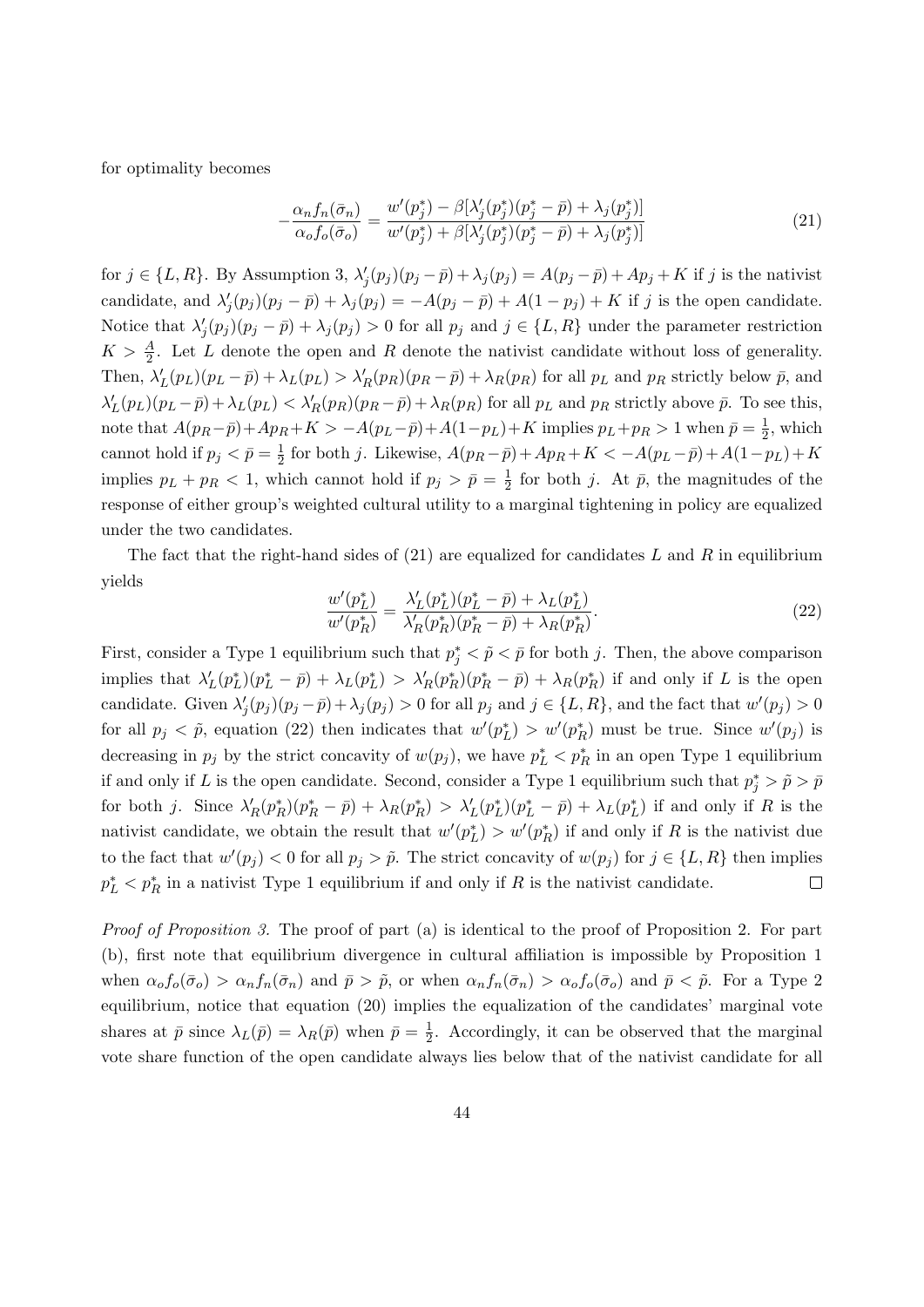$p_j < \bar{p}$ , and vice-versa for all  $p_j$  such that  $\bar{p} < p_j < \tilde{p}$ . A symmetric argument applies to policies above  $\tilde{p}$ . Therefore, the two marginal vote share functions cannot intersect the horizontal axis on opposite sides of  $\bar{p}$  in a Type 2 equilibrium under Assumption 3. However, if we let the parameters K and/or A be candidate specific such that  $K_L \neq K_R$  and/or  $A_L \neq A_R$ , then a divergent equilibrium can exist. This is because  $\lambda_L(\bar{p}) \neq \lambda_R(\bar{p})$  under candidate-specific parameters  $K_j$  and/or  $A_j$  for the function  $\lambda_j(p_j)$ . Specifically, if  $p_j^* < \bar{p} < \tilde{p}$  is optimal so that  $V'_j(\bar{p}, p_{-j}^*) < 0$ for candidate  $j \in \{L, R\}$ , the fact that  $\lambda_L(\bar{p}) \neq \lambda_R(\bar{p})$  implies  $V'_{-j}(p_j^*, \bar{p}) > 0$  is not ruled out.

For part (c), first consider a Type 2 equilibrium such that  $\bar{p} < p_R^* < p_L^* < \tilde{p}$ . Then, the analysis in Proposition 2 implies  $\lambda'_R(p_R^*)(p_R^* - \bar{p}) + \lambda_R(p_R^*) > \lambda'_L(p_L^*)(p_L^* - \bar{p}) + \lambda_L(p_L^*)$  if and only if R is the nativist candidate. By equation (22) and the fact that  $w'(p_R^*) > w'(p_L^*) > 0$ , it follows that  $p_R^* < p_L^*$  in this Type 2 equilibrium if and only if R is the nativist candidate. Second, consider a Type 2 equilibrium such that  $\tilde{p} < p_L^* < p_L^* < \bar{p}$ . Since the inequality  $\lambda'_R(p_R^*)(p_R^* - \bar{p}) + \lambda_R(p_R^*) >$  $\lambda'_L(p_L^*)(p_L^* - \bar{p}) + \lambda_L(p_L^*)$  holds here if and only if R is the open candidate, equation (22) and the fact that  $0 > w'(p_L^*) > w'(p_R^*)$  together imply  $p_R^* < p_L^*$  in this Type 2 equilibrium if and only if R is the nativist candidate.  $\Box$ 

*Proof of Proposition 4.* Since the candidates' vote shares as given in (7) and (8) are strictly concave, a Type 2A equilibrium such that  $p_j^* < \bar{p} < \tilde{p}$  for  $j = L, R$  is obtained if and only if  $V'_j(\bar{p}, p_{-j}^*)$ for  $j \in \{L, R\}$  satisfies

$$
(\alpha_o f_o(\bar{\bar{\sigma}}_{oj}) + \alpha_n f_n(\bar{\bar{\sigma}}_{nj}))w'(\bar{p}) + (\alpha_n f_n(\bar{\bar{\sigma}}_{nj}) - \alpha_o f_o(\bar{\bar{\sigma}}_{oj}))\beta\left(K + \frac{A}{2}\right) < 0
$$
 (23)

for both j, and a Type 2A equilibrium such that  $\tilde{p} < \bar{p} < p_j^*$  for  $j = L, R$  is obtained if and only if the opposite holds for both  $j$ . This yields inequality (9) for observing a Type 2A equilibrium. Similarly, a Type 2C equilibrium such that  $\tilde{p} < p_j^* < \bar{p}$  for  $j = L, R$  is obtained if and only if (23) is true for both j, while a Type 2C equilibrium such that  $\bar{p} < p_j^* < \tilde{p}$  for  $j = L, R$  is obtained in the opposite scenario. Overall, this implies that a Type 2C equilibrium is obtained if and only if the opposite of  $(9)$  is true for both j. Finally, note that by part (b) of Proposition 3, inequality (23) cannot hold for only one candidate as long as the parameters defined in Assumption 3 are not candidate-specific. Allowing for candidate-specific parameters  $A_j$  and/or  $K_j$ , a divergent Type 2 equilibrium, i.e. a Type 2B equilibrium, is obtained if and only if (23) holds for exactly one  $j \in \{L, R\}$  and fails to hold for the other candidate. Specifically, a Type 2B equilibrium such that  $p_j^* < \bar{p} < p_{-j}^*$  for  $j \in \{L, R\}$  is obtained regardless of the position of  $\tilde{p}$  if and only if (23) is true for candidate j but fails to hold for candidate  $-j$ .  $\Box$ 

Proof of Proposition 5. Implicitly differentiating the first-order condition (20) that defines candi-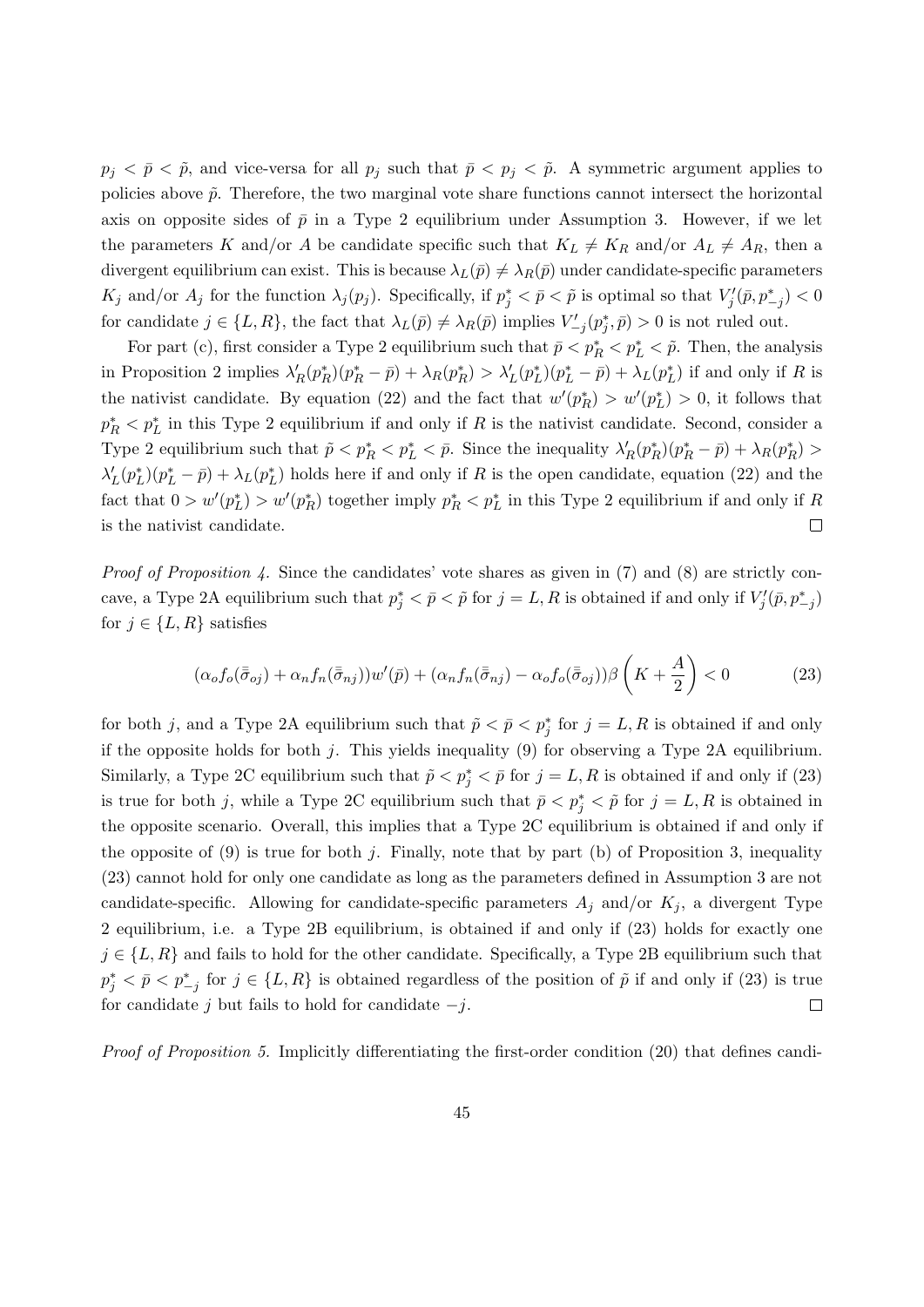date j's optimal policy  $p_j^*$  with respect to  $\beta$  yields

$$
\frac{\partial^2 V_j(p_j, p_{-j})}{\partial \beta \partial p_j} + \frac{\partial^2 V_j(p_j, p_{-j})}{\partial p_j^2} \frac{\partial p_j}{\partial \beta} = 0
$$
\n(24)

for  $j \in \{L, R\}$ , where  $\frac{\partial^2 V_j(p_j, p_{-j})}{\partial x^2}$  $\frac{(p_j, p_{-j})}{\partial p_j^2}$  < 0 by the strict concavity of candidate j's vote share function and

$$
\frac{\partial^2 V_j(p_j, p_{-j})}{\partial \beta \partial p_j} = w'(p_j) \left[ \alpha_n f'_n(\bar{\sigma}_n) \frac{\partial \bar{\sigma}_n}{\partial \beta} + \alpha_o f'_o(\bar{\sigma}_o) \frac{\partial \bar{\sigma}_o}{\partial \beta} \right]
$$
(25)

$$
+[\lambda_j'(p_j)(p_j-\bar{p})+\lambda_j(p_j)]\left[(\alpha_n f_n(\bar{\sigma}_n)-\alpha_o f_o(\bar{\sigma}_o))+\beta\left(\alpha_n f'_n(\bar{\sigma}_n)\frac{\partial \bar{\sigma}_n}{\partial \beta}+\alpha_o f'_o(\bar{\sigma}_o)\frac{\partial \bar{\sigma}_o}{\partial \beta}\right)\right].
$$

The fact that  $f_h(\bar{\sigma}_h)$  is constant for  $h \in \{n, o\}$  implies that (25) is negative if and only if  $\alpha_n f_n(\bar{\sigma}_n)$  $\alpha_o f_o(\bar{\sigma}_o)$ , since  $\lambda'_j(p_j)(p_j - \bar{p}) + \lambda_j(p_j) > 0$  for all  $p_j$  and  $j \in \{L, R\}$ . It follows that  $\frac{\partial p_j}{\partial \beta} < 0$  in equilibrium if and only if  $\alpha_n f_n(\bar{\sigma}_n) < \alpha_o f_o(\bar{\sigma}_o)$ .

Since  $\frac{\partial V_j(p_j, p_{-j})}{\partial \beta} = \frac{\partial V_j(p_j, p_{-j})}{\partial \beta} + \frac{\partial V_j(p_j, p_{-j})}{\partial p_j}$  $\partial p_j$  $\frac{\partial p_j}{\partial \beta}$  and  $\frac{\partial V_j(p_j, p_{-j})}{\partial p_j} = 0$  by optimality for  $j \in \{L, R\},$ it follows that

$$
\frac{\partial V_L(p_L, p_R)}{\partial \beta} = \frac{[\alpha_o f_o(\bar{\sigma}_o) - \alpha_n f_n(\bar{\sigma}_n)][\lambda_R(p_R)(\bar{p} - p_R) - \lambda_L(p_L)(\bar{p} - p_L)]}{2\eta(\sigma_L - \sigma_R)}.
$$
(26)

Let L be the open candidate without loss of generality. Restricting attention to convergent equilibrium types in which candidates pander relatively more to their own bases so that equilibrium is either Type 1 or Type 2A, the inequality  $\lambda_R(p_R)(\bar{p}-p_R) < \lambda_L(p_L)(\bar{p}-p_L)$  is always true. Thus, equation (26) is positive for the open candidate L if and only if  $\alpha_o f_o(\bar{\sigma}_o) > \alpha_n f_n(\bar{\sigma}_n)$ .  $\Box$ 

Proof of Proposition 6. Implicitly differentiating the first-order condition (20) with respect to the new parameter  $\delta$  yields

$$
\frac{\partial^2 V_j(p_j, p_{-j})}{\partial \delta \partial p_j} + \frac{\partial^2 V_j(p_j, p_{-j})}{\partial p_j^2} \frac{\partial p_j}{\partial \delta} = 0
$$
\n(27)

for  $j \in \{L, R\}$ , where  $\frac{\partial^2 V_j(p_j, p_{-j})}{\partial r^2}$  $\frac{(p_j, p_{-j})}{\partial p_j^2}$  < 0 by the strict concavity of candidate j's vote share. Given  $\partial^2 V_j(p_j,p_{-j})$  $\frac{\partial^{\sigma}(p_j, p_{-j})}{\partial \delta \partial p_j} = (\alpha_n f_n(\bar{\sigma}_n) + \alpha_o f_o(\bar{\sigma}_o)) \frac{\partial w'(p_j)}{\partial \delta} > 0$ , it follows that  $\frac{\partial p_j}{\partial \delta} > 0$  in equilibrium for  $j \in \mathbb{Z}$  ${L, R}.$ 

For the effect of the parameter  $\delta$  on the candidates' vote shares, we have

$$
\frac{\partial V_L(p_L, p_R)}{\partial \delta} = \frac{\alpha_o f_o(\bar{\sigma}_o) + \alpha_n f_n(\bar{\sigma}_n)}{2\eta(\sigma_L - \sigma_R)} \left[ \frac{\partial w(p_R)}{\partial \delta} - \frac{\partial w(p_L)}{\partial \delta} \right].
$$
\n(28)

Let candidate L be open without loss of generality. Since  $\frac{\partial^2 w(p_j)}{\partial p_j \partial \delta} > 0$  for  $j \in \{L, R\}$ , equation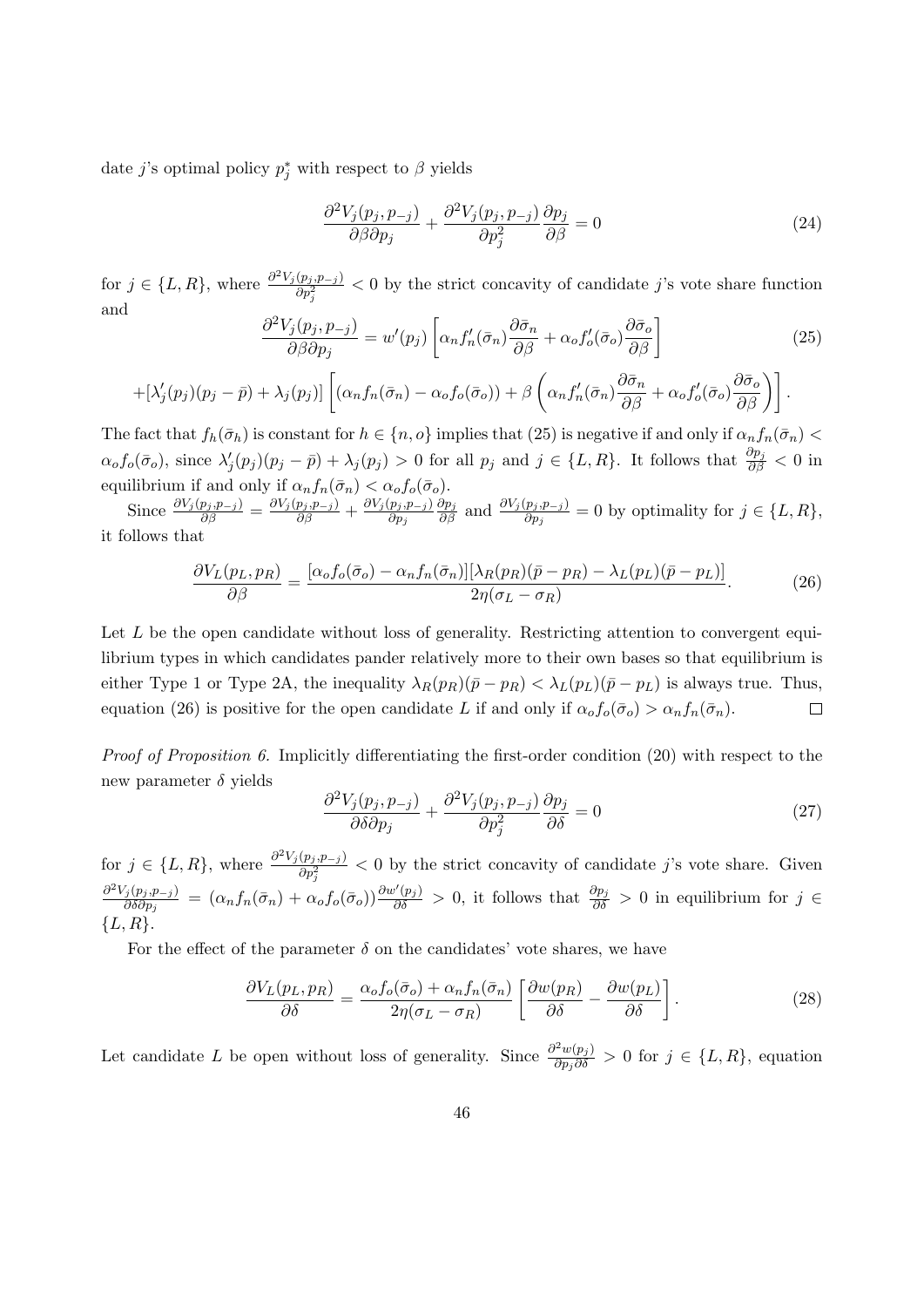(28) is negative if and only if  $p_L^* < p_R^*$  in equilibrium. Then, by Proposition 2 and part (a) of Proposition 3, we can conclude that the vote share of the open candidate decreases in  $\delta$  in any convergent equilibrium in which candidates pander relatively more to their own bases, i.e. in a Type 1 or Type 2A equilibrium. In contrast, by part (c) of Proposition 3, it increases in a Type 2C equilibrium.  $\Box$ 

Proof of Proposition 7. Implicitly differentiating the first-order condition (20) with respect to the parameter A yields

$$
\frac{\partial^2 V_j(p_j, p_{-j})}{\partial A \partial p_j} + \frac{\partial^2 V_j(p_j, p_{-j})}{\partial p_j^2} \frac{\partial p_j}{\partial A} = 0
$$
\n(29)

for  $j \in \{L, R\}$ . Note that  $\frac{\partial^2 V_j(p_j, p_{-j})}{\partial x^2}$  $\frac{(p_j, p_{-j})}{\partial p_j^2}$  < 0 by the strict concavity of candidate j's vote share and

$$
\frac{\partial^2 V_j(p_j, p_{-j})}{\partial A \partial p_j} = \beta [\alpha_n f_n(\bar{\sigma}_n) - \alpha_o f_o(\bar{\sigma}_o)] \left[ \frac{\partial \lambda_j'(p_j)}{\partial A}(p_j - \bar{p}) + \frac{\partial \lambda_j(p_j)}{\partial A} \right].
$$
 (30)

Given  $\lambda_j(p_j) = Ap_j + K$  for the nativist candidate j and  $\lambda_j(p_j) = A(1 - p_j) + K$  for the open candidate j, we have  $\frac{\partial \lambda'_j(p_j)}{\partial A} = 1$  and  $\frac{\partial \lambda_j(p_j)}{\partial A} = p_j$  if  $j \in \{L, R\}$  is the nativist, and  $\frac{\partial \lambda'_j(p_j)}{\partial A} = -1$ and  $\frac{\partial \lambda_j(p_j)}{\partial A} = 1 - p_j$  if  $j \in \{L, R\}$  is the open candidate. Focusing on a Type 1 equilibrium implies that  $\alpha_n f_n(\bar{\sigma}_n) < \alpha_o f_o(\bar{\sigma}_o)$  if and only if  $p_j^* < \bar{p}$ . Then, for moderate equilibrium policies such that  $1 + \bar{p} > 2p_j^* > \bar{p}$ , (30) is negative for  $j \in \{L, R\}$  if and only if  $\alpha_n f_n(\bar{\sigma}_n) < \alpha_o f_o(\bar{\sigma}_o)$ , which implies based on equation (29) that  $\frac{\partial p_j}{\partial A} < 0$  for  $j \in \{L, R\}$  if and only if  $\alpha_n f_n(\bar{\sigma}_n) < \alpha_o f_o(\bar{\sigma}_o)$ . On the other hand, for all other equilibrium policies such that  $p_j^* \geq \frac{1+\bar{p}}{2}$  $\frac{+\bar{p}}{2}$  or  $p_j^* < \frac{\bar{p}}{2}$  $\frac{p}{2}$ , equation (30) is always non-negative for the nativist candidate  $j \in \{L, R\}$  and non-positive for the open candidate  $j \in \{L, R\}$ . Equation (29) then implies that  $\frac{\partial p_j}{\partial A} \ge 0$  if j is the nativist candidate and  $\frac{\partial p_j}{\partial A} \le 0$  if j is the open candidate.  $\Box$ 

*Proof of Corollary 1.* In the absence of imposing  $\beta_n = \beta_o$ , the necessary and sufficient condition (20) under Assumption 2 for the optimality of  $p_j^* \in (0,1)$  for  $j \in \{L, R\}$  becomes

$$
[\alpha_n f_n(\bar{\sigma}_n) + \alpha_o f_o(\bar{\sigma}_o)] w'(p_j^*)
$$
\n(31)

$$
+[\beta_n \alpha_n f_n(\bar{\sigma}_n) - \beta_o \alpha_o f_o(\bar{\sigma}_o)][\lambda'_j(p_j^*)(p_j^* - \bar{p}) + \lambda_j(p_j^*)] = 0.
$$

Implicitly differentiating (31) with respect to  $\beta_n$  yields  $\frac{\partial^2 V_j(p_j, p_{-j})}{\partial \beta_n \partial p_j}$  $\frac{V_j(p_j, p_{-j})}{\partial \beta_n \partial p_j} + \frac{\partial^2 V_j(p_j, p_{-j})}{\partial p_i^2}$  $\partial p_j^2$  $\partial p_j$  $\frac{\partial p_j}{\partial \beta_n} = 0$  for  $j \in$  $\{L, R\}$ . By the fact that each candidate j's vote share function is strictly concave and that

$$
\frac{\partial^2 V_j(p_j, p_{-j})}{\partial \beta_n \partial p_j} = \alpha_n f_n(\bar{\sigma}_n) [\lambda_j'(p_j)(p_j - \bar{p}) + \lambda_j(p_j)] > 0
$$
\n(32)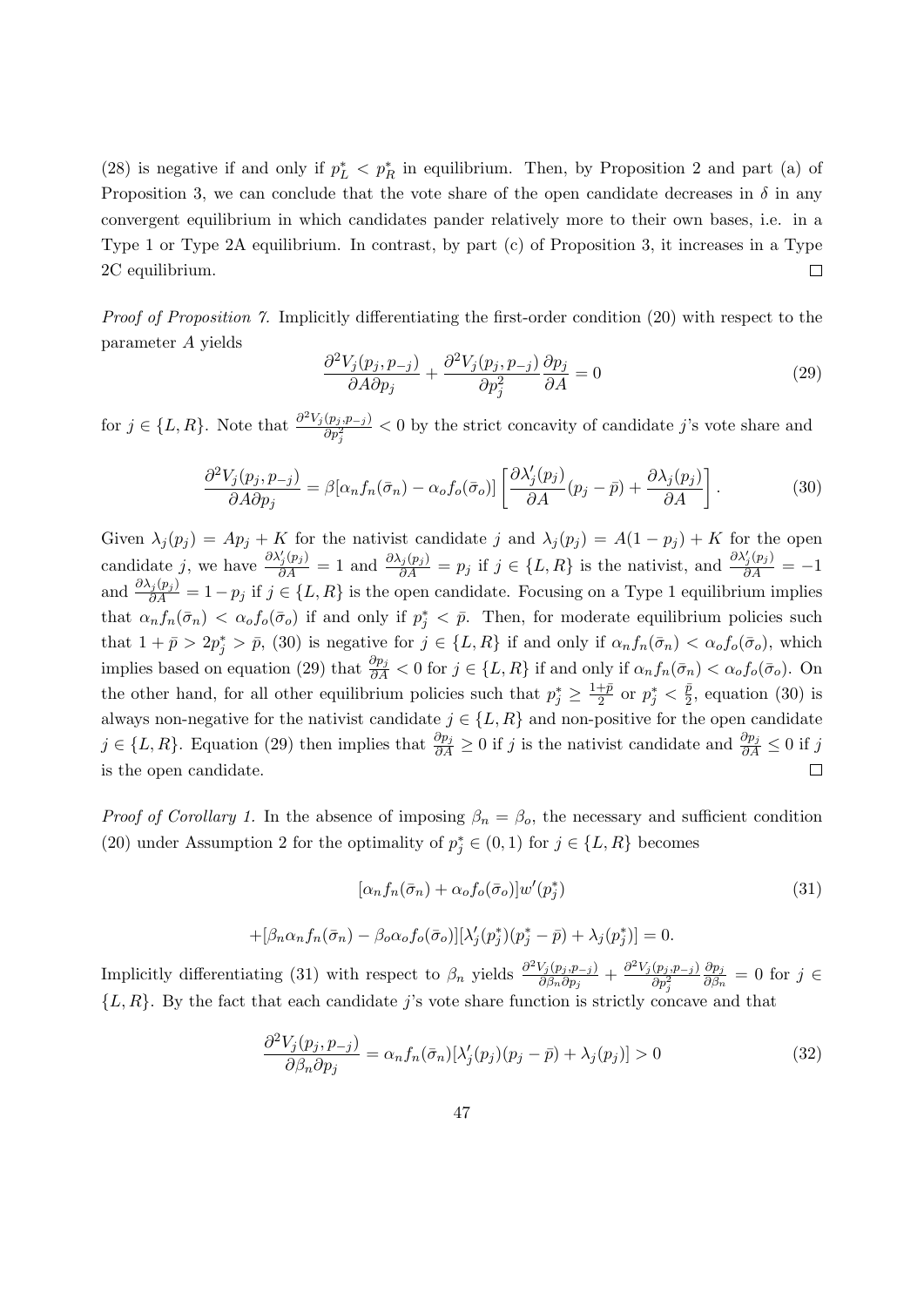since the uniform distribution assumption on the voters' socioeconomic ideologies is maintained for simplicity, it follows that  $\frac{\partial p_j}{\partial \beta_n} > 0$  for  $j \in \{L, R\}$ . A similar analysis yields the result that  $\partial p_j$  $\frac{\partial p_j}{\partial \beta_o} < 0$  for  $j \in \{L, R\}.$ 

Since  $\frac{\partial V_j(p_j, p_{-j})}{\partial \beta_h} = \frac{\partial V_j(p_j, p_{-j})}{\partial \beta_h}$  $\frac{\partial (p_j, p_{-j})}{\partial \beta_h} + \frac{\partial V_j(p_j, p_{-j})}{\partial p_j}$ ∂p<sup>j</sup>  $\partial p_j$  $\frac{\partial p_j}{\partial \beta_h}$  for  $h \in \{n, o\}$  and  $j \in \{L, R\}$ , and  $\frac{\partial V_j(p_j, p_{-j})}{\partial p_j} = 0$ by optimality, we have

$$
\frac{\partial V_L(p_L, p_R)}{\partial \beta_o} = \frac{\alpha_o f_o(\bar{\sigma}_o) [\lambda_R(p_R)(\bar{p} - p_R) - \lambda_L(p_L)(\bar{p} - p_L)]}{2\eta(\sigma_L - \sigma_R)}\tag{33}
$$

and

$$
\frac{\partial V_L(p_L, p_R)}{\partial \beta_n} = -\frac{\alpha_n f_n(\bar{\sigma}_n)[\lambda_R(p_R)(\bar{p} - p_R) - \lambda_L(p_L)(\bar{p} - p_L)]}{2\eta(\sigma_L - \sigma_R)},\tag{34}
$$

where the focus on candidate L is without loss of generality. Given  $\sigma_L < \sigma_R$ , it follows that  $\partial V_L(p_L,p_R)$  $\frac{(p_L, p_R)}{\partial \beta_o} > 0$  and  $\frac{\partial V_L(p_L, p_R)}{\partial \beta_n} < 0$  if and only if  $\lambda_R(p_R)(\bar{p}-p_R) - \lambda_L(p_L)(\bar{p}-p_L) < 0$  in equilibrium, which is satisfied in all Type 1 and Type 2A equilibria as established in Proposition 5 when  $L$  is the open and  $R$  is the nativist candidate. Then, candidate  $L$ 's vote share increases in a Type 1 or Type 2A equilibrium if and only if  $L$  is the open candidate. Note that these are the two types of convergent equilibria in which candidates pander relatively more to their own bases.  $\Box$ 

*Proof of Corollary 2.* Implicitly differentiating the first-order condition (20) for all  $p_j \neq \overline{p}$  yields

$$
\frac{\partial^2 V_j(p_j, p_{-j})}{\partial \gamma_j \partial p_j} + \frac{\partial^2 V_j(p_j, p_{-j})}{\partial p_j^2} \frac{\partial p_j}{\partial \gamma_j} = 0
$$
\n(35)

for  $j \in \{L, R\}$  and  $p_j < \bar{p}$ , and

$$
\frac{\partial^2 V_j(p_j, p_{-j})}{\partial \mu_j \partial p_j} + \frac{\partial^2 V_j(p_j, p_{-j})}{\partial p_j^2} \frac{\partial p_j}{\partial \mu_j} = 0
$$
\n(36)

for  $j \in \{L, R\}$  and  $p_j > \bar{p}$ . Note that  $\frac{\partial^2 V_j(p_j, p_{-j})}{\partial n^2}$  $\frac{(p_j, p_{-j})}{\partial p_j^2}$  < 0 by the strict concavity of candidate j's vote share for all  $p_i \neq \bar{p}$  and

$$
\frac{\partial^2 V_j(p_j, p_{-j})}{\partial \gamma_j \partial p_j} = \beta [\alpha_n f_n(\bar{\sigma}_n) - \alpha_o f_o(\bar{\sigma}_o)] \left[ \frac{\partial \lambda_j'(p_j)}{\partial \gamma_j}(p_j - \bar{p}) + \frac{\partial \lambda_j(p_j)}{\partial \gamma_j} \right]
$$
(37)

for  $p_i < \bar{p}$ , while

$$
\frac{\partial^2 V_j(p_j, p_{-j})}{\partial \mu_j \partial p_j} = \beta [\alpha_n f_n(\bar{\sigma}_n) - \alpha_o f_o(\bar{\sigma}_o)] \left[ \frac{\partial \lambda_j'(p_j)}{\partial \mu_j}(p_j - \bar{p}) + \frac{\partial \lambda_j(p_j)}{\partial \mu_j} \right]
$$
(38)